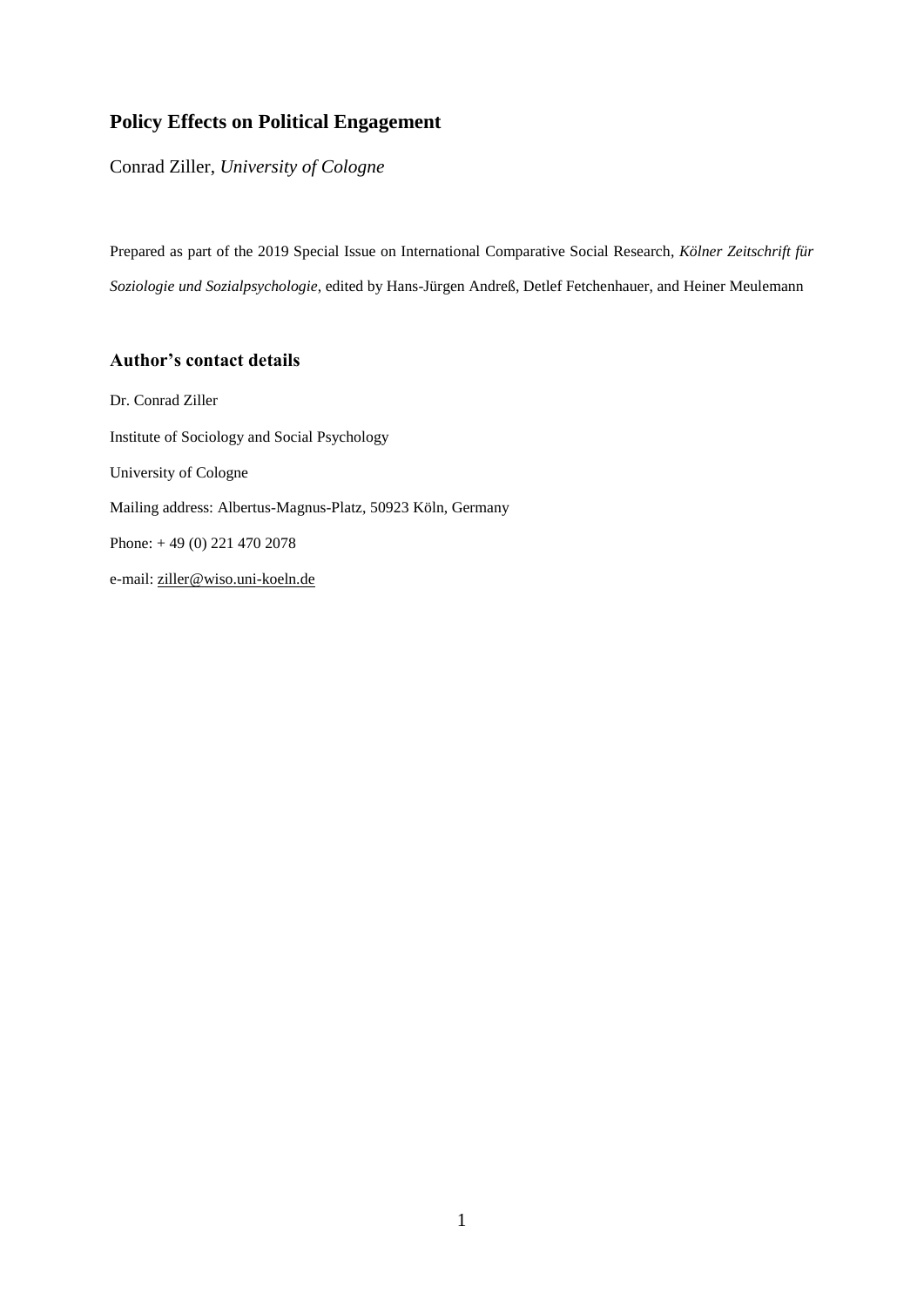#### **Abstract**

Public policies addressing societal problems typically aim to change citizens' behaviors and attitudes. While scholars frequently link cross-national differences in specific policies with individuals' attitudinal or behavioral outcomes, the specific operating mechanisms often remain veiled. The policy feedback literature provides an explanatory framework for how policies affect citizens' political orientations and behavior, which in turn has an impact on subsequent policy developments. This article provides an overview of policy feedback mechanisms, and reviews comparative empirical studies that link policy indicators and forms of individuallevel political engagement. As illustrative examples, I have focused on social policies and immigrant integration policies as two widely-publicized policy areas. Since the identification of policy effects is challenging for a number of methodological reasons, I also discuss advances related to empirical design.

## **Keywords**

Policy feedback; welfare state; social policy; immigrant integration policy; political engagement; political support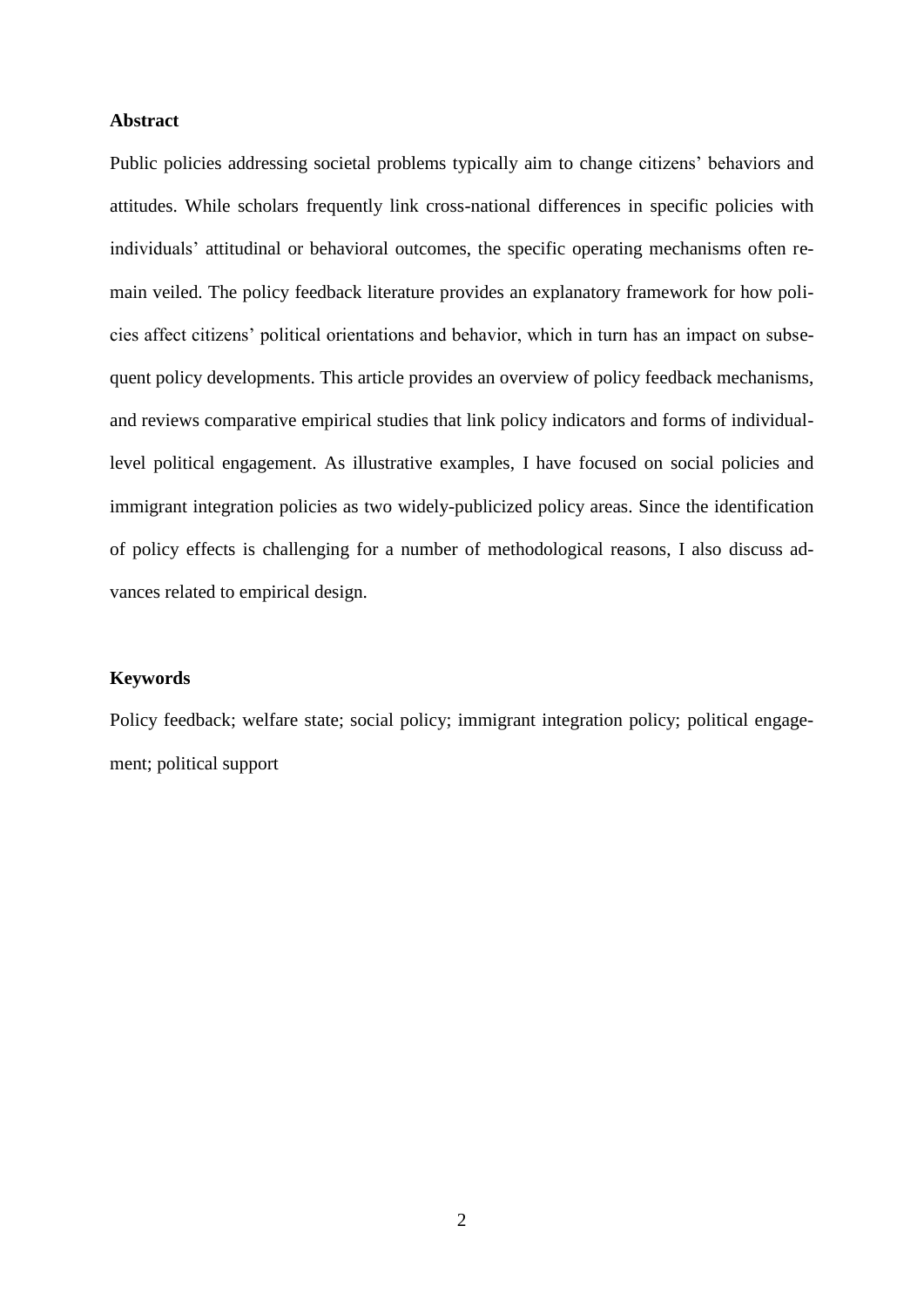#### **1 Introduction**

Public policy can be defined as the outcome of political processes designed and implemented in order to address societal problems. Policymakers have an interest in the effectiveness of the policies that they implement, and thus try to anticipate the specific functioning and potential effects at the policy design stage (Knill and Tonsun 2012). For example, the enactment of smoking bans in the German *Länder* (states) in the mid-to-late 2000s aimed to protect workers in bars and restaurants from second-hand smoking and its deleterious effects on health. Empirical evaluations of the effectiveness of these policies indeed find evidence of improved health among non-smokers in states where smoking has been restricted in public areas, bars, and restaurants (Kuehnle and Wunder 2017). Whether intended or not, anti-smoking policies may also shape public opinion towards smokers. Pacheco (2013) finds that people in U.S. States which have implemented smoking bans (compared to those that have not) began to view second-hand smoking as more harmful and to regard smokers in increasingly negative terms. These changes in attitudes also yielded an effect on how receptive people were towards additional smoking restrictions. The way that various policies influence (political) attitudes and behaviors of individuals and interest groups, which then shape subsequent courses of policy development, is the central topic of the policy feedback literature (Campbell 2012; Mettler and Soss 2004).

This article examines how public policies influence people's political engagement, which includes policy-related attitudes, attitudes towards the political system, and political behavior such as voting. I have focused specifically on the following overarching questions: Through which mechanisms do policies affect political engagement? What conditions can be identified that reinforce or attenuate a policy impact on political engagement? Do policies affect target populations only, or the general public as well? And, how best to empirically assess policy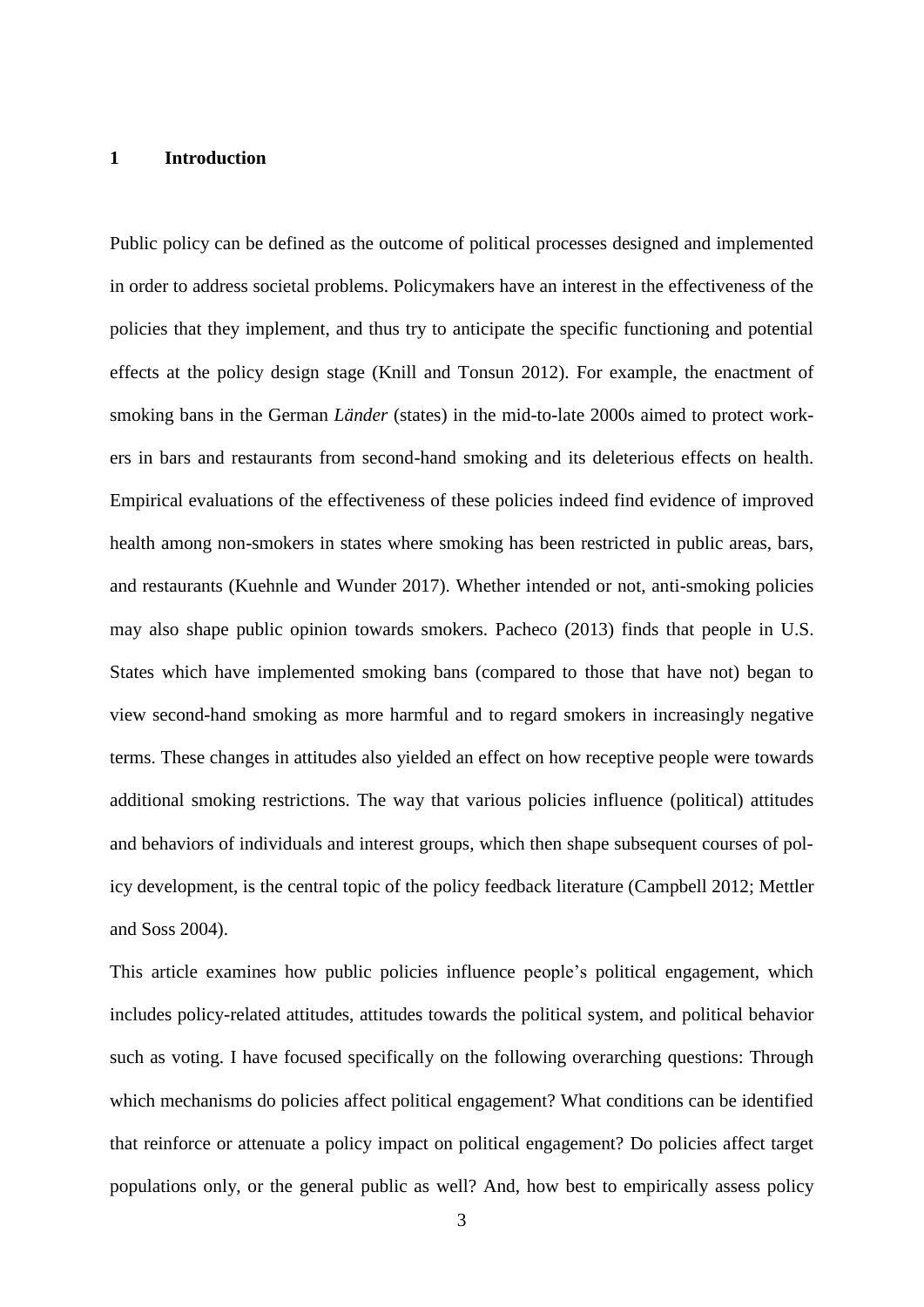effects in comparative research? To illustrate these questions substantially, I focus on two policy areas that are highly publicized and can be convincingly linked to public preferences. First, I focus on social welfare policies and social security programs and relate them to the political engagement of both target groups and members of the general population. Welfare is one of most frequently studied policy areas, as corresponding social policy measures usually have a direct impact on citizens' needs and resources. Moreover, changes in social policies are widely publicized through political debate and media coverage, and a high degree of visibility enhances the potential for linking changes in policy with changes in citizens' behaviors and attitudes (Campbell 2012, p. 338).

As a second policy area, this review looks at immigrant integration policies which regulate immigrants' rights and access to participate in economic, political, cultural, and social life. Immigrant integration is a critical and timely topic that has engendered extensive empirical research on the potential for governing integration outcomes. Moreover, immigrant integration is an issue that is symbolically charged and has been widely publicized. Again, this enables the study of policy effects on both immigrants, as the target group, and the general public.

In terms of theoretical framework, I draw on the policy feedback approach and related arguments (Campbell 2012; Mettler and Soss 2004). Policy feedback posits that enacted policies influence citizens' attitudes and behaviors, which in turn "feed back" (sometimes also referred to as "feed forward" to emphasize temporal ordering) to influence subsequent courses of policy formulation and implementation. Hence, policy and citizens' attitudes and behaviors are explicitly considered to influence each other in reciprocal causal processes. While this is a theoretically plausible assumption, reversed causality represents a source of endogeneity that should be taken into account in research designs, as it potentially biases the results from empirical models.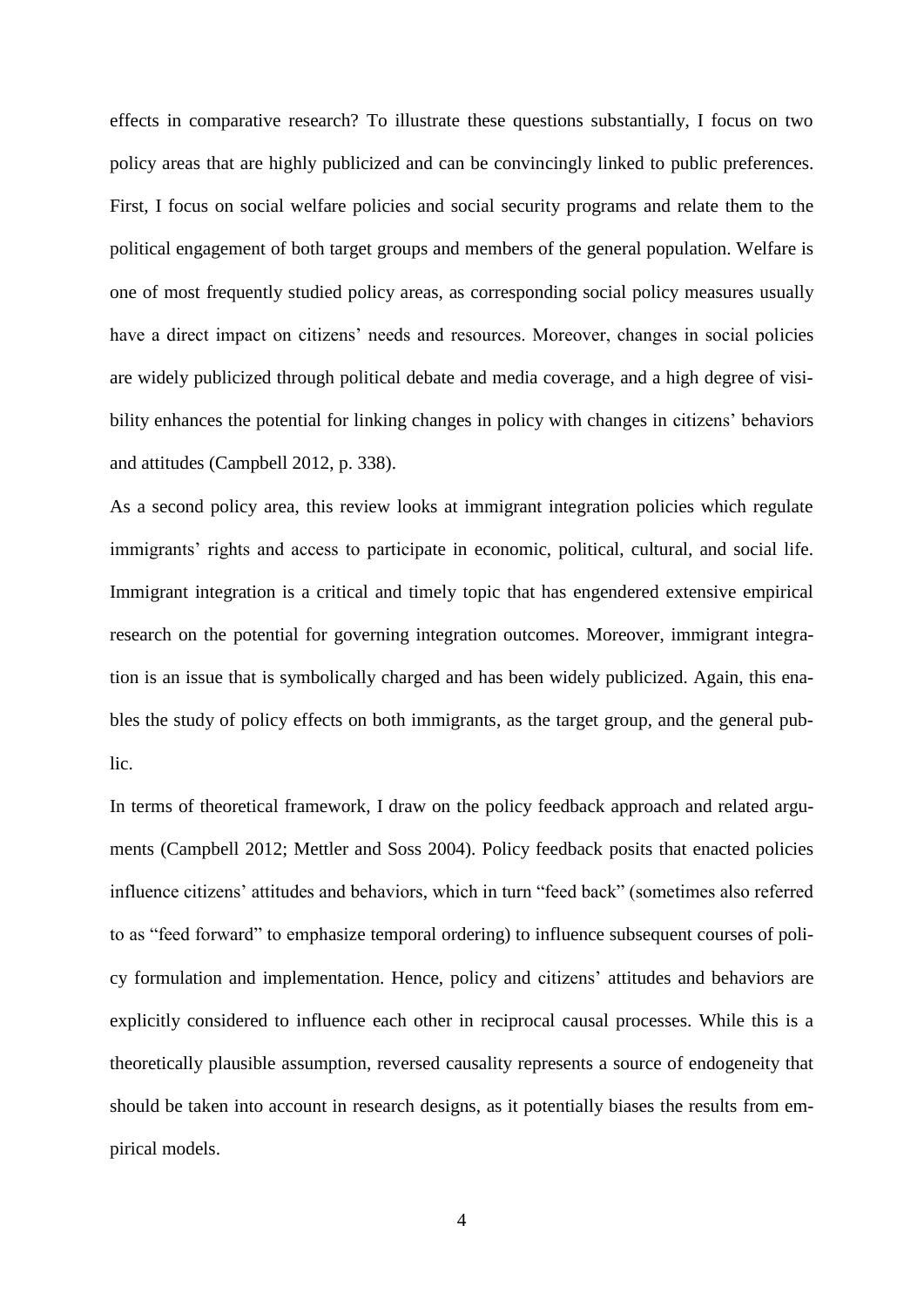In the remainder of the article, I first outline the theoretical framework (Chapter 2). Second, I summarize and discuss findings from comparative studies that inform debates on how policy relates to political engagement (Chapter 3). The article concludes by discussing methodological issues of comparative research and potential advancements.

#### **2 Conceptual Framework**

1

#### **2.1 Theories of Political Engagement**

Political engagement can be broadly defined as cognitive and emotional involvement in political matters, which manifests itself in individual political interest, political knowledge, political opinions, or political attitudes (Barrett and Brunton-Smith 2014, p. 6). In broad conceptualizations (e.g. Zukin et al. 2006), political engagement also encompasses forms of political participation which refers to citizens' actions aimed at influencing decisions of public representatives and officials (Brady 1999, p. 738; Verba et al. 2002). Specifically, this includes voting,<sup>1</sup> running for office, contacting politicians, membership in political and civic organizations, and non-conventional activities such as protesting. Applying a broad definition of political engagement entailing both attitudinal and behavioral dimensions is also suitable for a review of existing studies that differ in conceptual terms.

As explanatory approaches of political engagement, sociological, psychological, economic, and political theories can be distinguished (Druckman and Lupia 2000; Norris 2002). According to traditional sociological accounts, individual political orientations and participation are explained by people's positioning within a social structure and the influence of social networks (Lazarsfeld et al. 1948). If group interests and communication processes in social networks shape political views, then patterns of political engagement should be largely homoge-

<sup>&</sup>lt;sup>1</sup> For determinants of electoral participation from the perspective of comparative political systems see also the chapters by Spies/Franzmann and Schmitt-Beck in this Special Issue.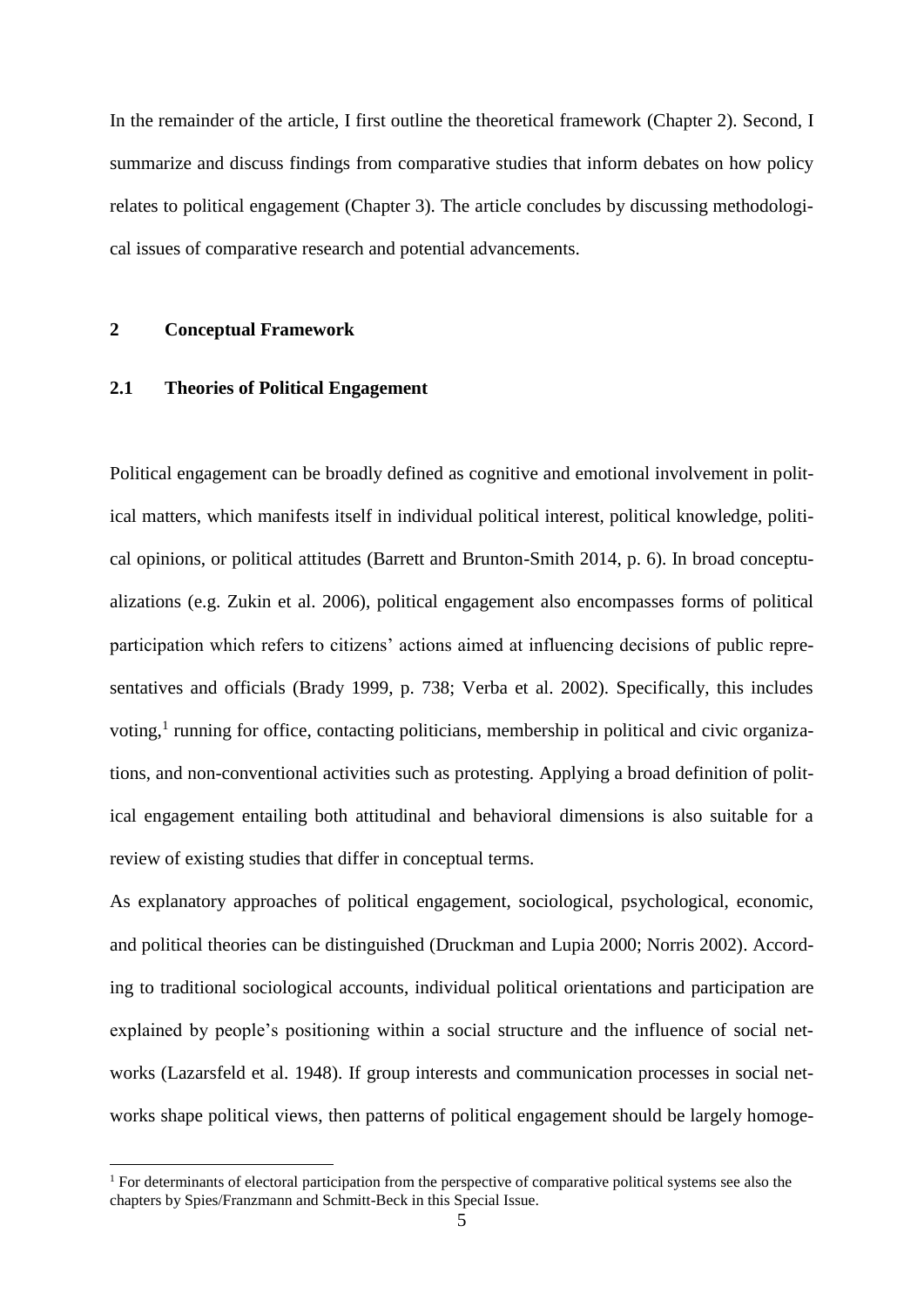neous within social groups, while cleavages predominantly exist between groups. Moreover, societal transformation processes (e.g. modernization, expanding educational opportunities, value change, or digitalization) have become increasingly relevant factors in explaining why and how citizens participate (Inglehart 1997; Welzel and Dalton 2014). The psychological perspective on political attitudes and behavior emphasizes the relevance of individual differences, including personality traits, education, partisan identification, and political efficacy (e.g. Campbell et al. 1960). Similarly, economic accounts conceptualize political preferences and participation as a product of individual choices, driven by self-interest, as well as rational and goal-directed behavior (Downs 1957; but see Sears and Funk 1991).

Political theories focus on the role of political institutions, organized interests, mobilization, and communications flows. A number of accounts argue that mobilization by political organizations and social groups critically determines individuals' political behavior (Verba et al. 2002). Over and above this, political actors and organizations influence political views by determining the framing of issues and communication flows that citizens receive (Nelson and Kinder 1996, Zaller 1992). The key point propounded by political accounts is that political engagement does not simply emerge from individual characteristics or social group membership, but is essentially shaped by political processes and how they are received by the public (Dalton 2014; Druckman and Lupia 2016). Such political processes refer not only to institutional rules, expressive government actions, political communication flows, mobilization efforts on the part of political actors, but also policies that implement incentives and sanctions, or convey informational content.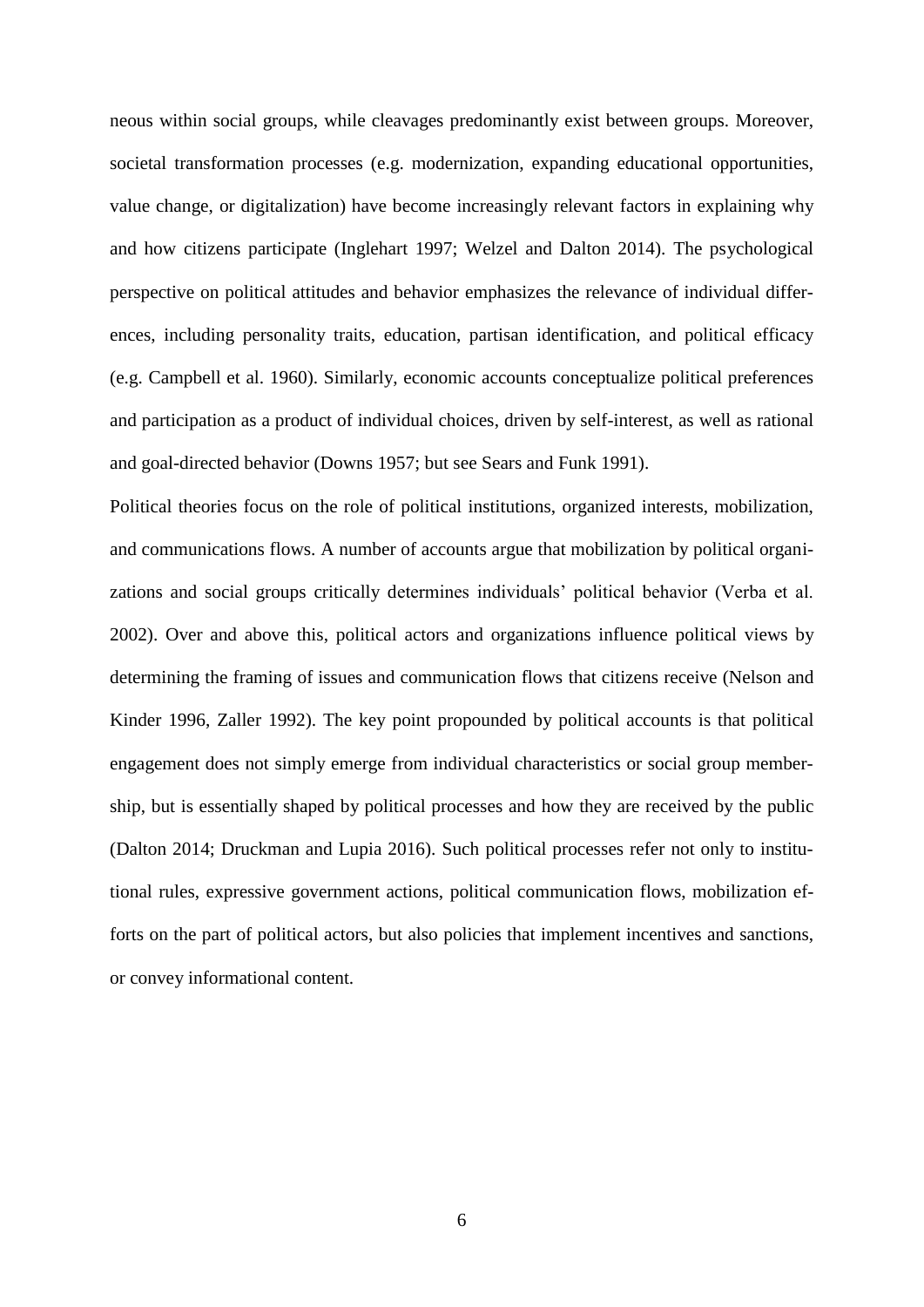## **2.2 Classic Accounts of Policy Feedback**

According to common conceptualizations, politics refers to the process that determines "who gets what, when, how" (Lasswell 1936). Policies are outcomes of politics, while the term polity refers to structural aspects of a political system and its power relations. The basic idea of policy feedback is that policies not only represent a result of politics, but also have the potential to transform the political process and thus affect subsequent courses of policy development. In short, the policy feedback literature investigates how "new policies create new politics" (Schattschneider 1935). Policies may create feedback by affecting elites and bureaucrats, mass publics, as well as specific target groups. Mechanisms through which policy effects operate include the restructuring of authority and power relations, the redistribution of resources, and the informational or normative reframing of preferences and identities.

Classic work on policy feedback has largely focused on the ways in which social policies and social security programs generate constituencies of supporters, which in turn affect subsequent policy development. In *Protecting Soldiers and Mothers,* Theda Skocpol (1992) examined welfare provision from a historical perspective, showing that nineteenth and early twentieth century social programs for veterans and women in the U.S. had a strong impact on subsequent developments in social welfare. In his seminal study entitled *Dismantling the Welfare State*, Pierson (1994) shows that attempts towards welfare retrenchment under the Reagan Administration in the U.S. provoked considerable mobilization among senior citizens who were opposed to scaling back pensions. Consequently, social security measures related to pensions remained largely intact. In contrast, cutbacks in the UK pension system under Thatcher were more easily accomplished, given that it was fragmented into different programs. This meant that retrenchment was not opposed by a well-organized group of beneficiaries. An important lesson to be learned from Pierson's classic work is that each policy cre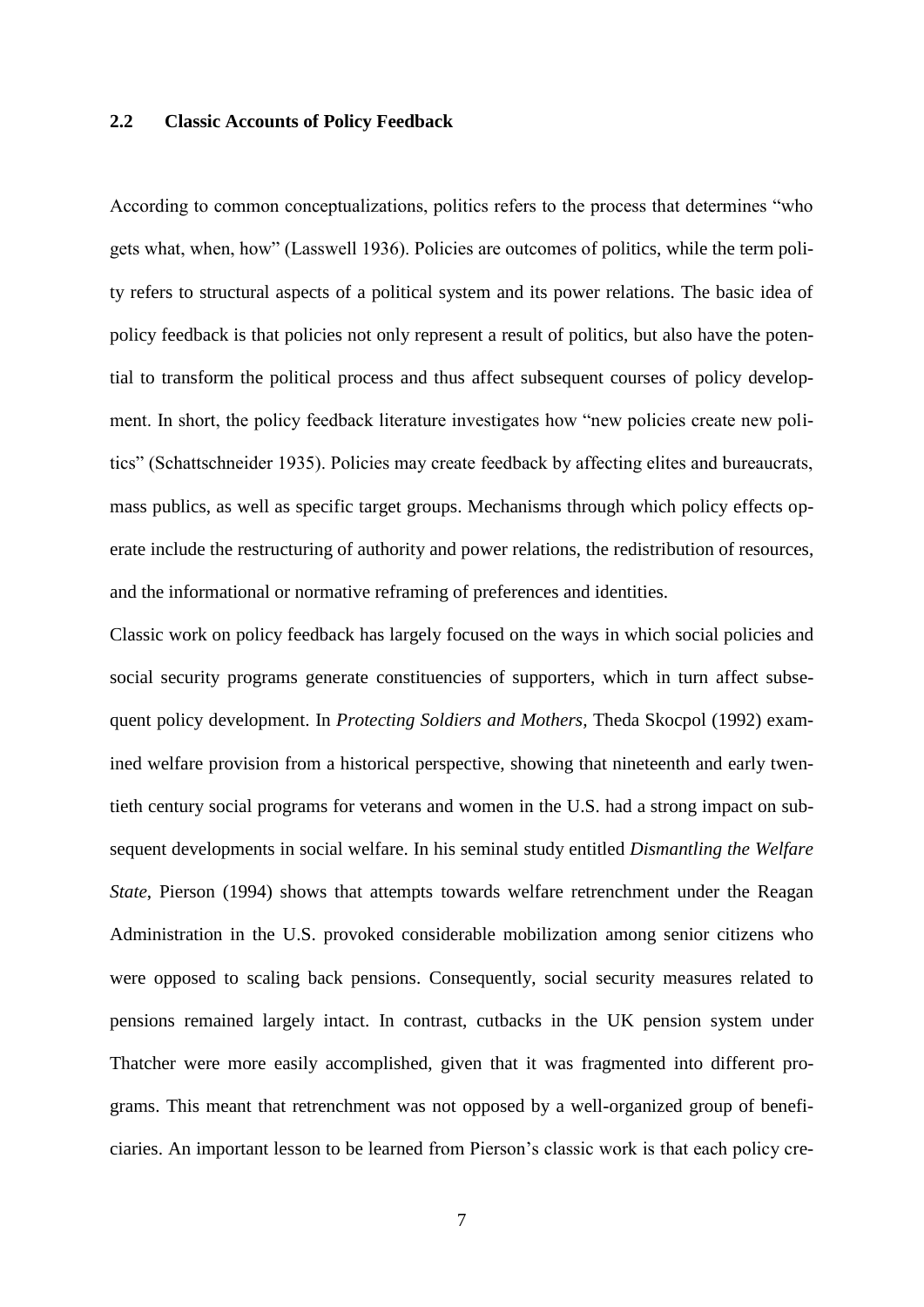ates its own constraints on change by virtue of its specific structure.<sup>2</sup> This implies that, in order for policy to change, the support (or opposition) of citizens plays a critical role – in addition to the support of public officials and interest groups, and beyond mere path dependency (i.e. costs associated with policy shifts). Programs that create sufficient support among beneficiaries are likely to be left in place or even expanded, while those that do not do so might be cut.

As operating mechanisms, Pierson identifies resource distribution and symbolic politics as two major drivers in garnering public support for policies as well as political engagement. Resource effects refer to redistributive elements of specific policies and to the material selfinterest of individuals and groups that benefit from them. Symbolic or interpretative effects refer to the informational and normative content of policies that influences people's attitudes and behavior. Pierson's study focuses on the retrenchment of social policies, and represents a theoretical framework rather than a comprehensive system-level theory. Nonetheless, the specified feedback conditions and mechanisms linking policy and citizens' behaviors and attitudes go far beyond earlier system approaches such as Easton's diagram of the political system. Moreover, it is a simple task to transfer the policy feedback approach to policy areas other than welfare. In this vein, Pierson's work has inspired numerous studies investigating how various policies affect preferences, demands, and the political involvement of citizens and organized interest groups (see Larsen 2018; Mettler and Soss 2004; Mettler 2015 as overviews).

1

<sup>2</sup> Similar conclusions were reached by Campbell (2003), who focused on age-related programs and senior citizens' political activation.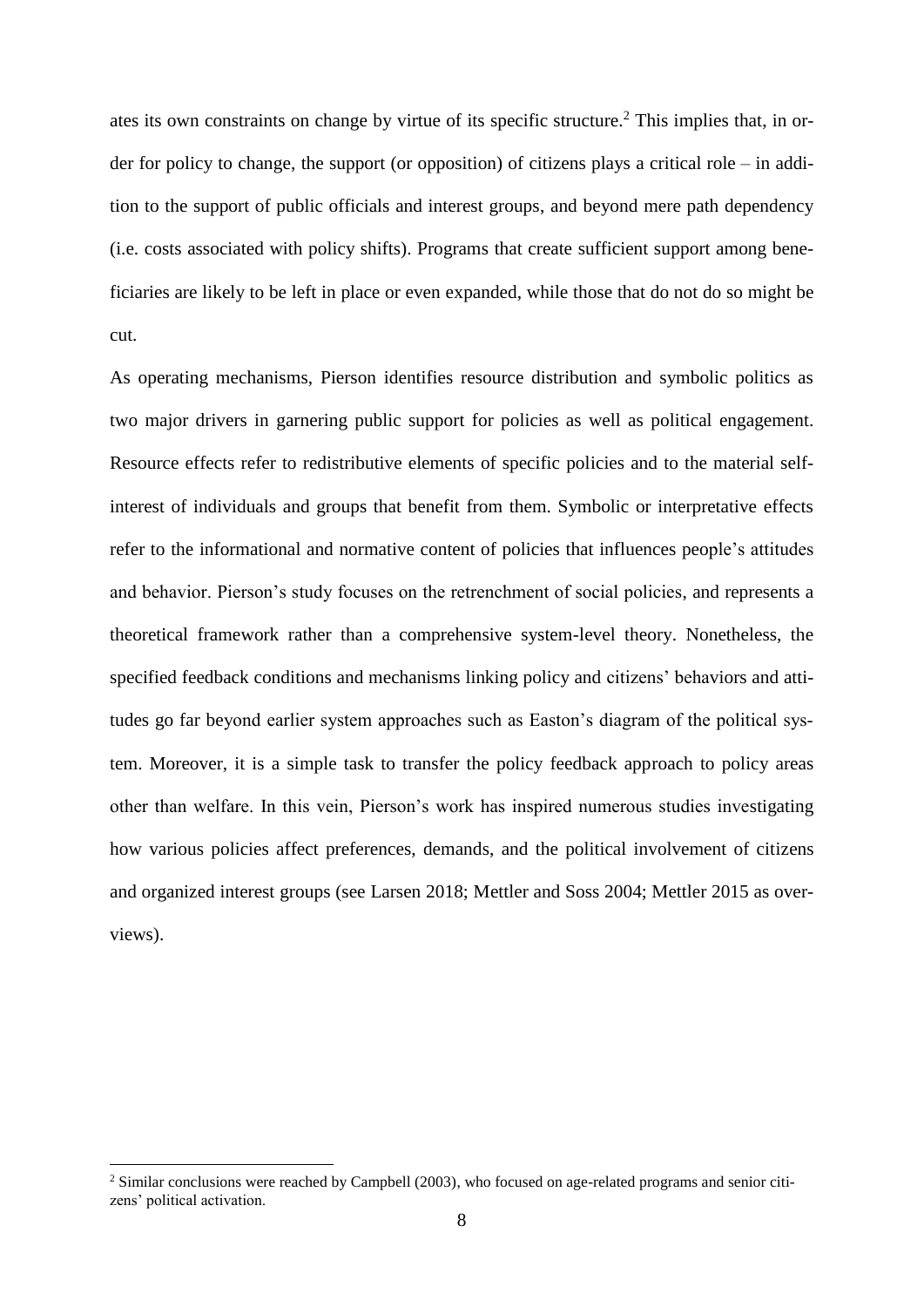## **2.3 Mechanisms Linking Policy and Political Engagement**

A first pathway through which policies influence citizens' political attitudes and behavior is *resource effects*. Policy enforcement mechanisms include financial incentives, payments, fines and penalties, and changes in taxation that alter the distribution of goods and services, but also burdens. Individuals who gain material profit from a policy that is implemented are expected to become interested in how to secure benefits beyond future policy change, and thus in political affairs more generally. For example, the introduction or expansion of a pension system increases the availability of financial resources for senior citizens. This, in turn, shapes their perception of government being responsive to their needs, while at the same time they become politically active when policy retrenchment may threaten their gains (Campbell 2012). As another example, training programs for the long-term unemployed may improve their work-related skills and chances of re-employment, which would then equip them with resources and improve their political efficacy and political engagement (Soss 1999). Following this line of reasoning, material resource effects have been related to citizens' political orientations and behavior (e.g. trust in institutions, satisfaction with government, and political participation), beliefs about social justice, and group-based attitudes about deservingness (Mettler and Soss 2004).

Second, laws and policies may affect citizens by conveying information and normative cues, usually labeled as *interpretive effects* (also symbolic or cognitive effects) (Pierson 1994). Individuals who are exposed to policy content may not only become engaged because of material gain, but also because policies signal that government addresses citizens' concerns. Rather than material interest, here, the main driver is the experience of government being responsive and elevating one's status. This makes individuals more likely to respond with a sense of duty and obligation, which in turn facilitates political activation, political support, and civic engagement. As an example, Mettler (2002) shows that veterans receiving welfare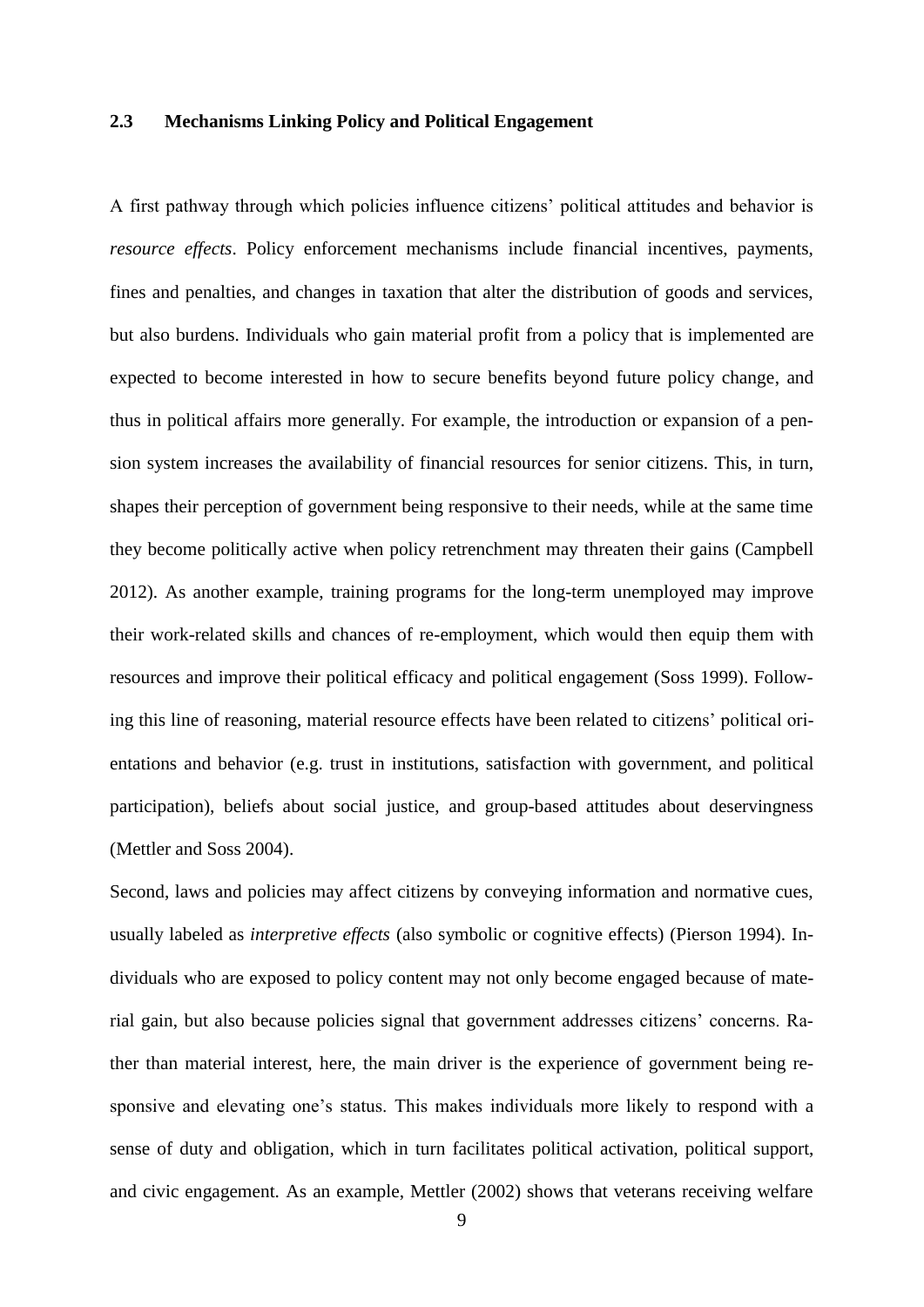benefits through the G.I. Bill<sup>3</sup> not only profit in terms of monetary resources, but also change the perception of their social status and how government values their contributions.

Third, policy content may operate at the aggregate level as *social norms* signaling sociallyacceptable and rewarding behaviors. For example, an indoor smoking ban can shape social norms with regard to smoking, and breaching this norm imposes not only a law-induced sanction (e.g. payment of a fine), but also brings on social disapproval and reputational damage as social consequences. A potential pathway through which policies shape social norms is framing and messaging in public debates and mass media content. Politicians express their support for or opposition to specific policy measures on a regular basis. Moreover, symbolic language use identifies and defines public images of societal groups and their deservingness (Stewart 2012). Socially-shared stereotypes and group-related stigmatization have real-life consequences for the self-perception of target groups and intergroup relations more generally. The social construction of target populations also affects the distribution of benefits and burdens in policy designs, as well as how members of social groups are treated by public officials (Schneider and Ingram 1993).

Fourth, *recent debates* on policy feedback mechanisms examine, for example, the degree to which policy designs motivate self-interest versus collective aims (Jacobs and Mettler 2018). As another example, studies on the link between policy and citizens' policy support have mostly focused on self-reinforcing feedback processes (i.e. positive feedback). That is, the resource or interpretive content of a policy fosters constituents' policy support, which in turn leads to policy stability or expansion. More recently, possible self-undermining effects in which policy support reduces over time have been studied more extensively (i.e. negative feedback). A basic explanation for negative feedback is that policies simply fulfill their in-

<u>.</u>

<sup>&</sup>lt;sup>3</sup> G.I. refers to soldiers in the United States Army. The G.I. bill (enacted as "Servicemen's Readjustment Act" of 1944) regulated a broad range of benefits for returning World War II veterans, such as compensational payments in the case of unemployment.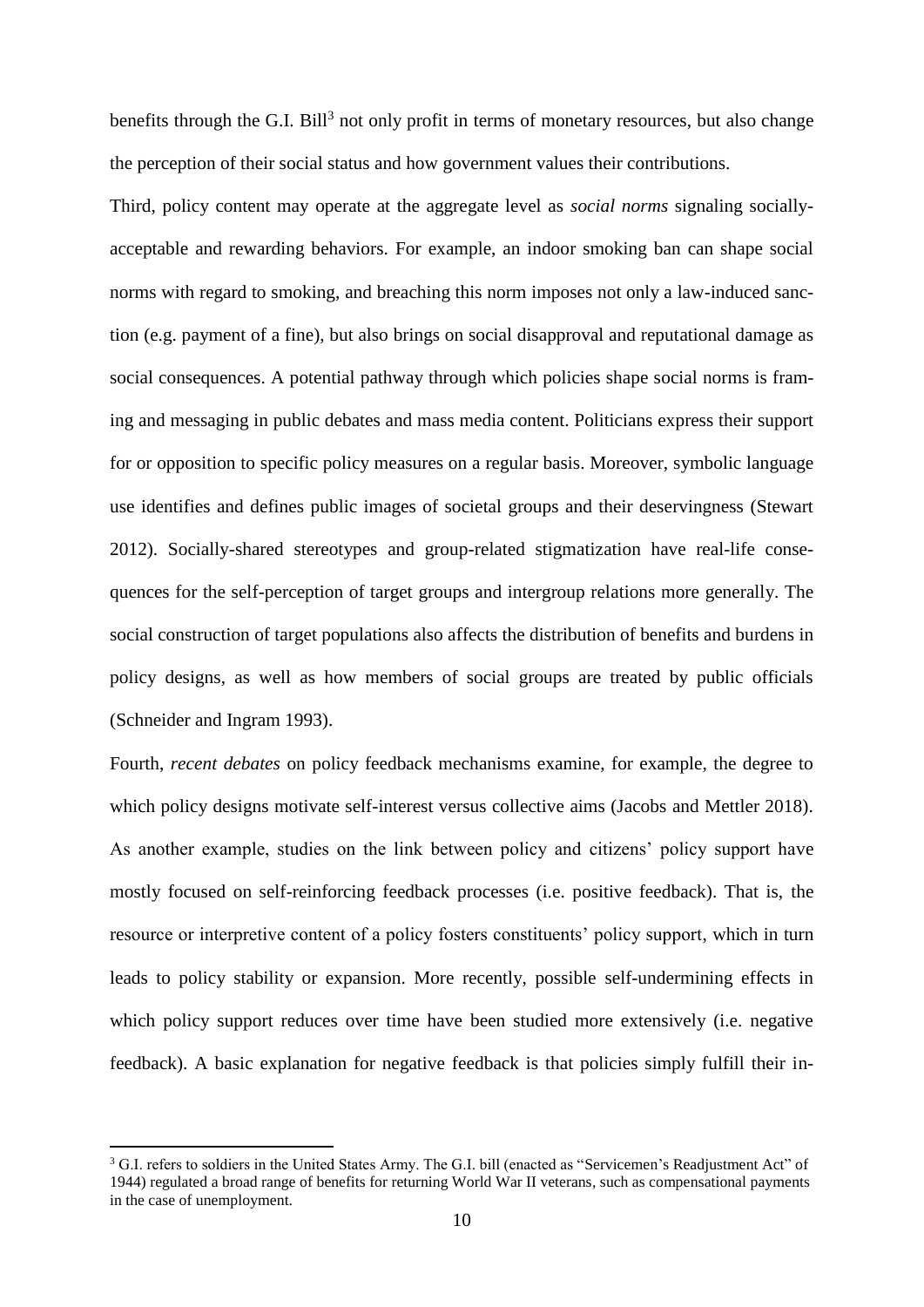tended purpose, which leads to eroding public demand.<sup>4</sup> Alternatively, burdens and unexpected losses, or the salience of alternative policies, may undermine public support for specific policies over time (Jacobs and Weaver 2015). Looking at a policy-opinion link as a function of time, short- and long-term effect may even diverge in such a way that the introduction of a policy stimulates opposition in the short term, which then turns into policy support in the long run (e.g. Naumann 2014).

## **2.4 Conditions of Policy Feedback**

1

Policy effects might vary considerably across groups or political circumstances (Patashnik and Zelizer 2013). A broad approach to conditional policy feedback is to distinguish groupspecific and mass public effects, depending on the scope and range of policy designs. *Groupspecific effects* refer to a policy-induced change in orientations and behaviors of target groups. Depending on their degree of power and their social construction, Schneider and Ingram (1993) distinguish between four types of target groups. Groups that are advantaged have a relatively large amount of power and a positive social reputation; contenders are high in power, but negatively constructed; dependents are low in power, but rather positively constructed; and deviants have a low level of power and a negative public image. At the stage of policy design, the advantaged typically receive mostly benefits from a policy and few burdens. Contenders receive medium benefits and few (but highly visible) burdens. Dependents receive limited benefits and few but typically hidden burdens, while deviants receive limited to no benefits and a high share of burdens. According to this classification, the amount of power and the public image of a target group operate as conditions of policy feedback, which already

<sup>&</sup>lt;sup>4</sup> This argument is highlighted in public opinion research, such as on the thermostatic model of representation (Wlezien 1995), according to which public demands signal governments about desired policies. Policies meeting public demand then lead to an adjustment of public preferences, and would ultimately result in a long-term equilibrium of representation (e.g. Brooks and Manza 2006; Page and Shapiro 1983).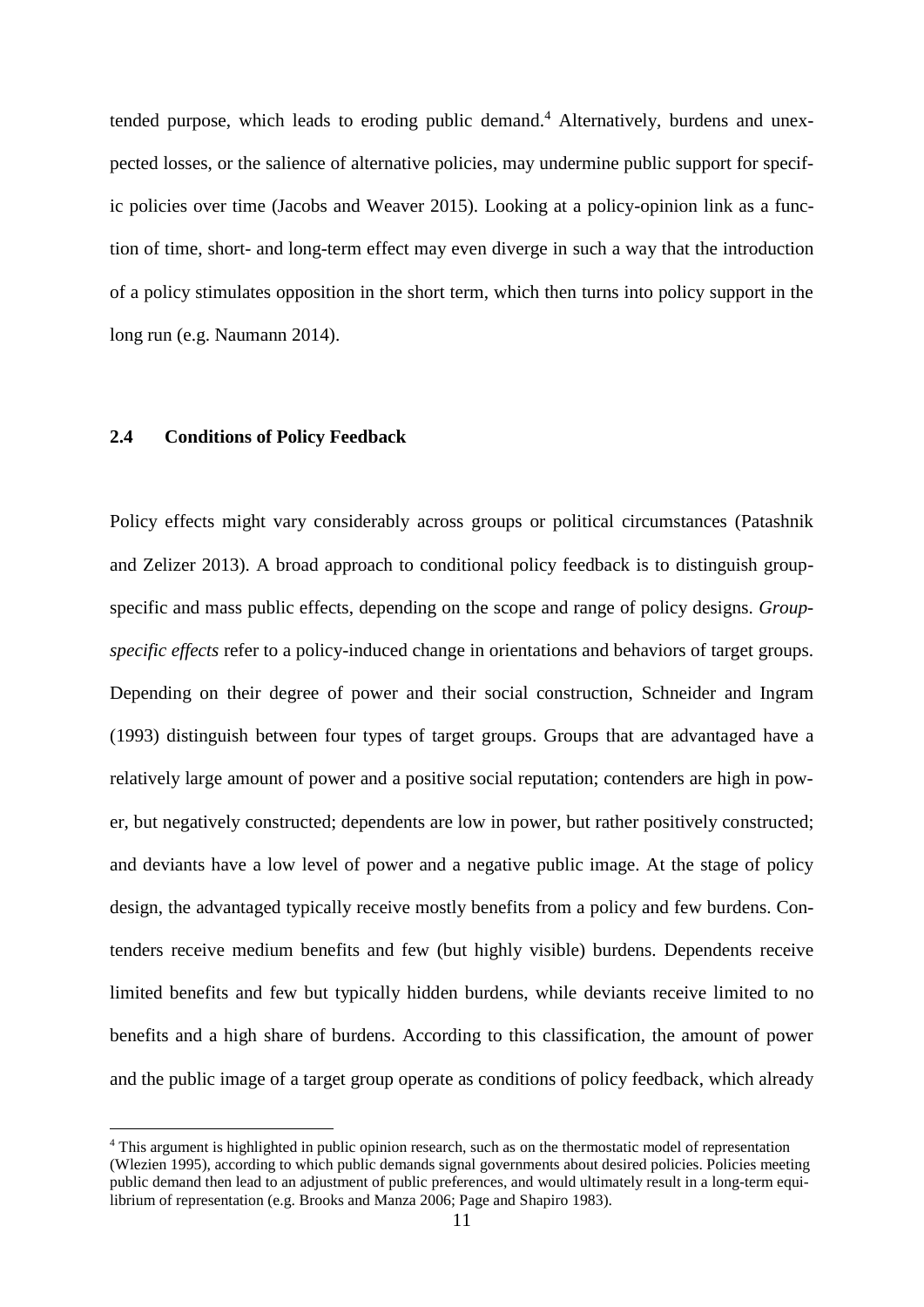determines the design and outputs of policy measures and thus yields consequences for potential policy feedback effects.

With regard to *mass public effects*, Soss and Schram (2007) categorize policies according to the dimensions of proximity and visibility in a four-field matrix.<sup>5</sup> Visibility describes the degree to which a policy is salient to the public. Political communication flows and mass media coverage are important determinants for making policy content more visible. Proximity refers to citizens' exposure to policy measures, either directly as personal experience, or indirectly via social networks or social contexts in which individuals are embedded. The more individuals and groups of a society are (potentially) affected by policy measures, the higher is the proximity of a policy. If visibility and proximity are both low, there are likely to be no policy effects on citizens' behaviors and attitudes. Under high visibility and low proximity, policy effects are likely to occur through political communication in the mass media. If both visibility and proximity are high, effects on citizens' behaviors and attitudes are likely to be driven by both media discourse and personal experience, whereas low visibility and high proximity heighten the role of personal experience (cf. Hedegaard and Larsen 2014, p. 272). Figure 1 summarizes how the conditions of proximity and visibility relate to feedback effects, and lists some illustrative policy examples.

-[Figure 1 about here]-

<u>.</u>

Additional conditions emphasized in empirical studies include attributes of persons (e.g. political interest, socio-economic status, and political sophistication), individual performance evaluations of policy measures, and contextual factors (e.g. political accountability, political alternatives, institutions, administrative efficiency, and economic contexts) (cf. Kumlin and

<sup>&</sup>lt;sup>5</sup> There are many other ways to classify policies, for example according to their consequences (e.g. generating costs and benefits) or governance principles (see Knill and Tosun 2012, Chapter 2). Nonetheless, the dimensions of visibility and proximity appear to be particularly useful when studying policy effects on citizens.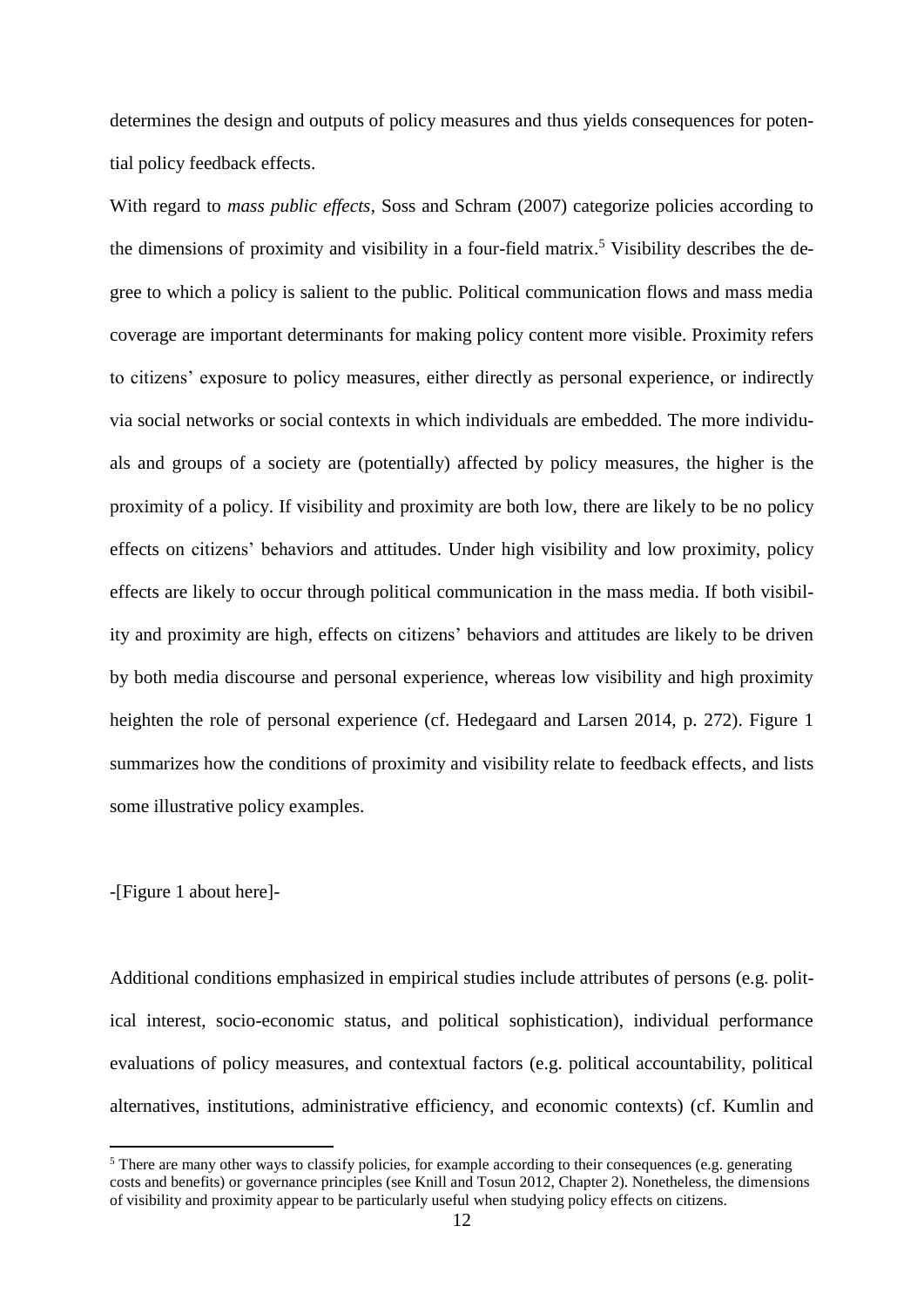Stadelmann-Steffen 2014). To what extent the single factors attenuate or amplify political attitudes and participation depends on the specific processes under study. For example, political interest may contribute to people's opinion formation through gathering information on enacted policies. Whether this results in positive or negative evaluations then hinges upon additional characteristics such as the benefits expected to ensue from a respective policy measure.

## **2.5 Methodological Issues**

In an overview of the state of the policy feedback literature, Mettler (2015) identifies a number of methodological limitations. First, empirical studies on policy feedback largely focus on social welfare policies, and should be extended to cover a wider range of public policies. Second, previous studies mainly look at the policy impact among groups targeted by policy design. However, the question of whether policies yield effects on other societal groups and the general public should receive more attention. For example, policies may induce unintended consequences by heightening perceptions of deprivation of groups that compete for benefits with a target group. Third, greater methodological sophistication should improve causal inference from empirical models testing policy feedback assumptions. One important issue in this regard is selection, meaning that people with specific political orientations opt into particular social security programs due to underlying and unobserved characteristics, which would obscure causal inference of program participation on political attitudes. What is more, the concept of policy feedback posits that policies generate constituencies of supporters that in turn affect subsequent courses of policy development. This implies processes of reciprocal causality where policies and public opinion affect each other. This might even reflect the political reality better than an uni-directional model would. However, reverse causality potentially bi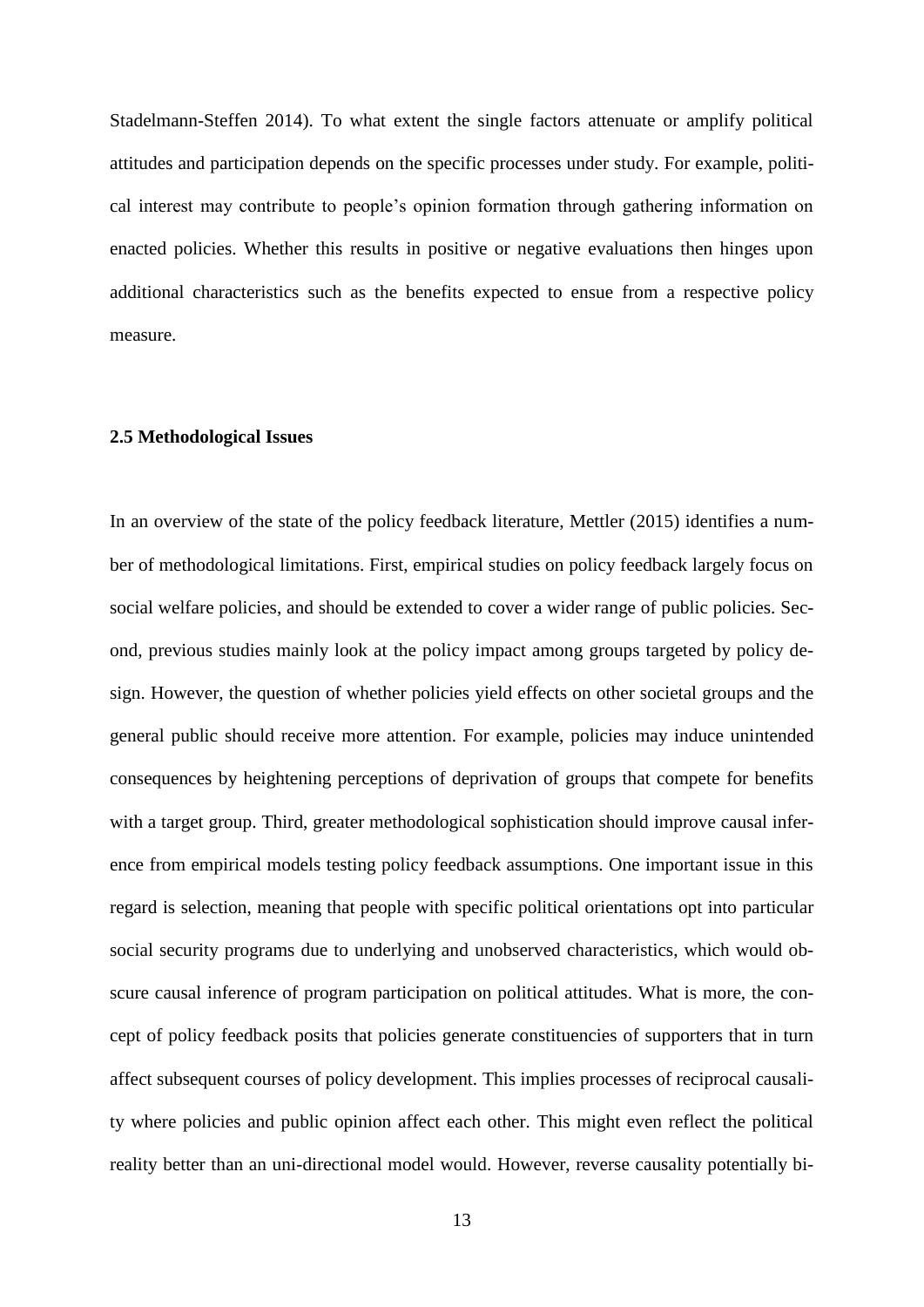ases statistical results from analyses of observational data, especially if these data are crosssectional. Specifically, regression analysis typically assumes exogeneity of predictor variables (Verbeek 2004). This assumption might be violated through omitted variables or reciprocal causation leading to biased estimates. In terms of methodological advancement, an increasing number of studies address issues that are related to selection and reciprocal causality by using longitudinal and experimental designs (e.g. Bechtel et al. 2017; Häusermann et al. 2018; Ziller and Helbling 2017).

## **3. Review of Empirical Studies**

<u>.</u>

The review of empirical studies focuses on social policies (3.1) and immigrant integration policies (3.2). Both policy areas are suitable for illustrating policy effects on citizens' political engagement because they are characterized by high visibility through media discourse and public debate.<sup>6</sup> Integration policies are symbolically charged due to high levels of immigration into Western societies. Moreover, welfare measures such as unemployment protection, healthcare, and pensions, affect large segments of society, and thus have a high level of proximity. Within these areas of research, I have selected empirical studies that (i) link policy and individuals' political engagement,<sup>7</sup> (ii) apply a comparative (cross-national) research design, and (iii) have attracted scholarly interest as indicated by a comparatively large number of citations (per-year average). To illustrate different mechanisms of policy feedback, the selected studies cover policy effects on both target populations and the general population. Rather than providing a broad-brush overview of as many studies as possible, the aim is for the selected studies to conjointly inform central debates on how (social welfare and immigrant integration) policy measures are linked to political engagement.

<sup>6</sup> Larsen (2018) provides an empirical review of feedback effects and also discusses policies other than welfare and immigrant integration.

<sup>7</sup> This includes policy-specific attitudes, general political support, as well as forms of political behavior.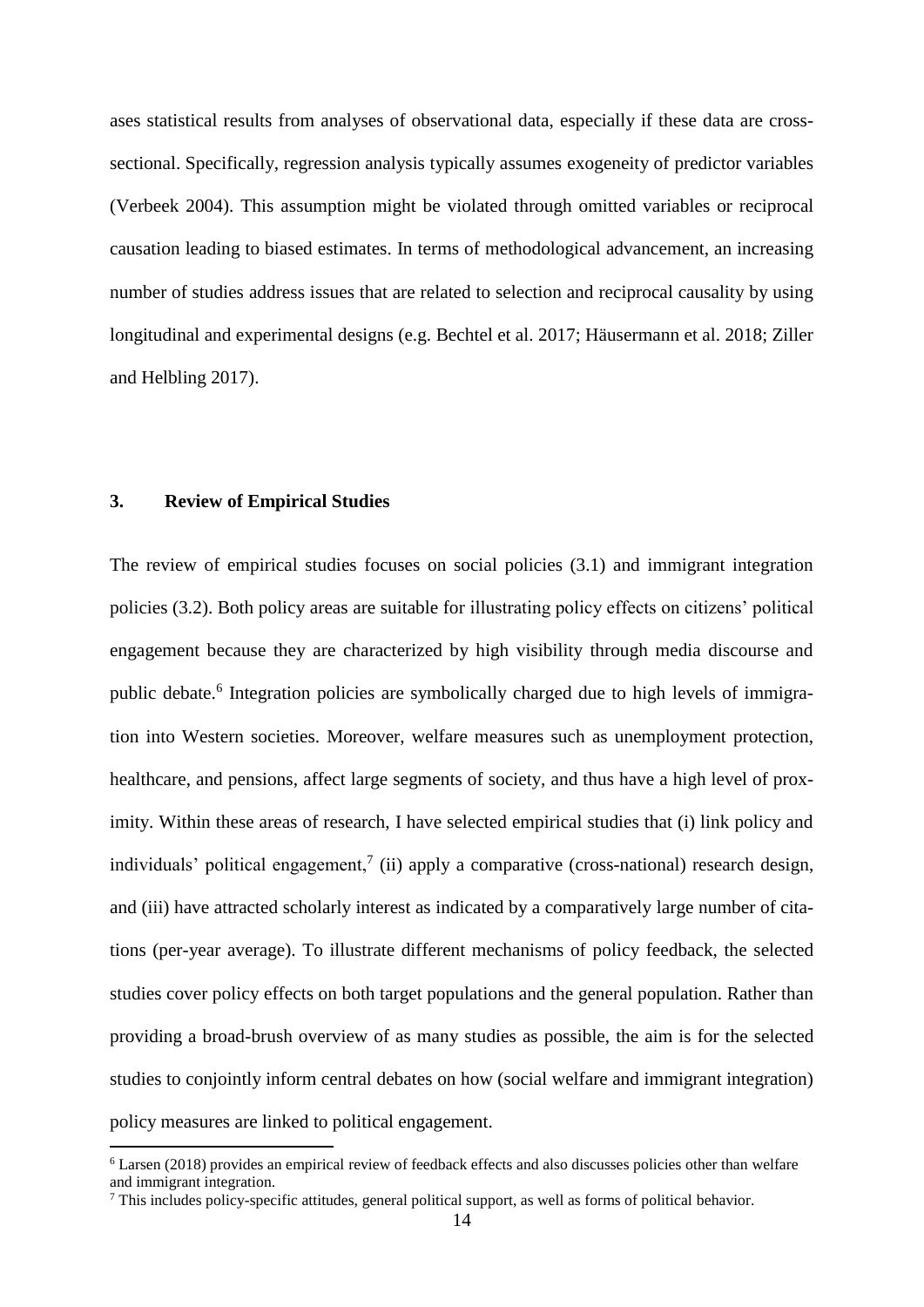## **3.1 Social Policies**

Social (welfare) policies are designed and implemented to address social problems related to unemployment, poverty, family instability, inadequate healthcare, and the needs of the elderly. Depending on the range and scope of welfare systems, this includes the taxation and redistribution of wealth, labor market policies, policies and insurance related to health, family services, education, and pensions. A large number of studies investigating social policy effects have been conducted in the U.S. context (e.g. Campbell 2003; Mettler 2002; Soss 1999) or single European countries (Svallfors 1997). As a focal point, these works look at how participation in social security programs relates to participants' political support and engagement. While single-country studies typically compare outcomes of individuals' participating in different programs, comparative cross-national studies use coarsened (and thus comparative) policy indicators such as social spending (see Larsen 2018 as an overview). Kumlin and Haugsgjerd's (2017) literature review on the welfare state and political trust reveals that many comparative studies examine macro-economic country determinants (e.g. income inequality or economic growth) of political orientations, but only few investigate the role of specific social policies.

The following review covers studies addressing implications of social policy design (e.g. means-tested *versus* universal) for target groups (3.1.1). Another central debate refers to how welfare state generosity affects political support among the general public, and what role is played by anticipated benefits and costs (3.1.2).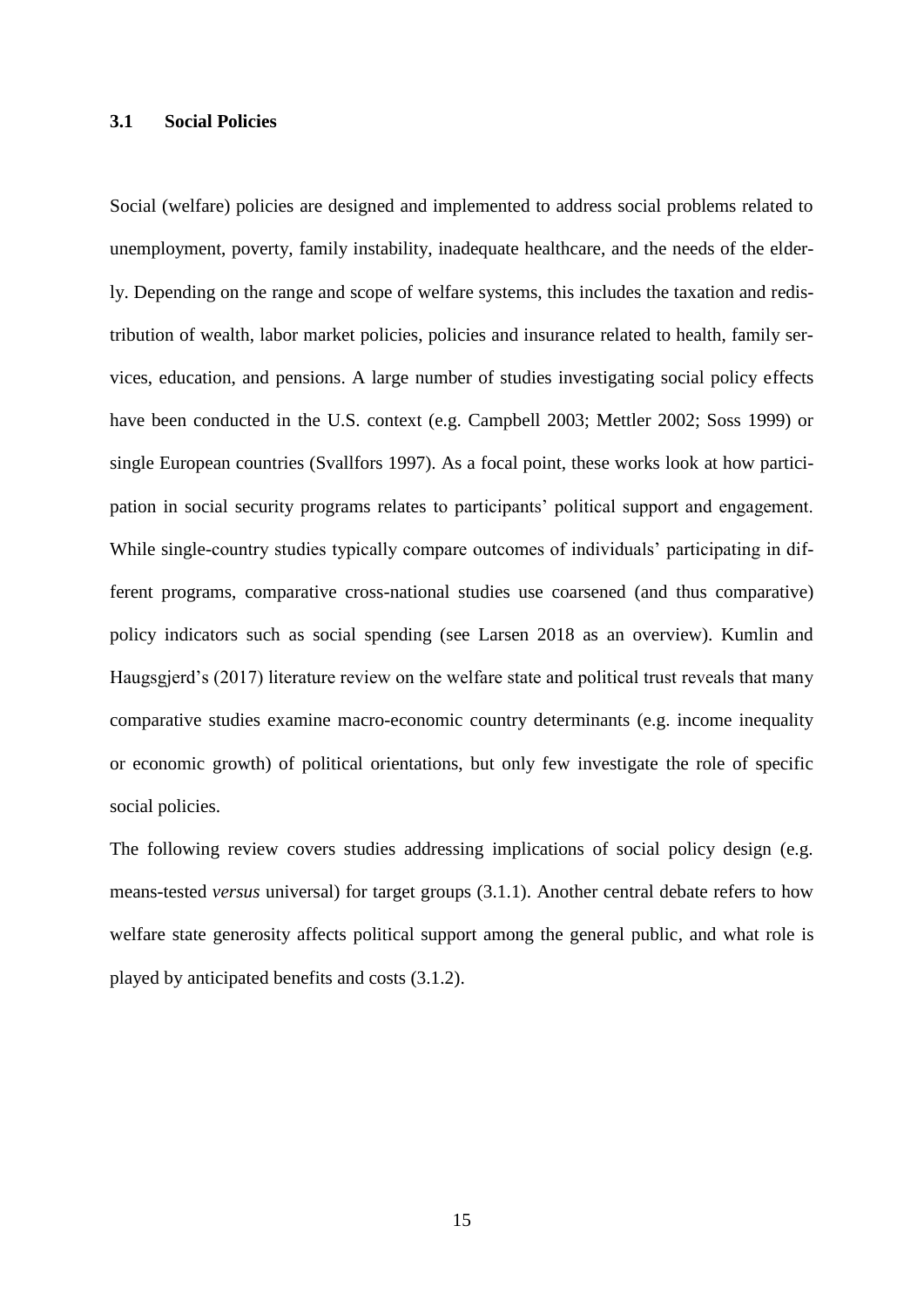## 3.1.1 Social Policy and the Role of Policy Design

Social policies and social security programs typically concern the redistribution of resources, and can be classified as means-tested or universal policies, depending on whether they aim at the entitlement of particular target groups or are widely accessible. Countries with largely means-tested or low-income-targeting welfare programs produce relatively small constituencies of beneficiaries compared to countries with universalistic measures. Since broad middleclass political support is necessary for large-scale income redistribution, countries with selective welfare measures tend to produce greater poverty and inequality than universalistic ones do – a phenomenon that has become known as the "paradox of redistribution" (Korpi and Palme 1998). Although the prevalence of this paradox has recently been contested (Brady and Bostic 2015), studies suggest that  $-$  at the level of specific programs  $-$  participants in meanstested programs respond with political inactivity rather than activation, compared to those in universal programs (Mettler 2002; Soss 1999).

In addition to the distributional characteristic of whether programs are designed as universal or means-tested, another important dimension is the degree of conditionality. Conditional programs contain a direct or indirect prescription of how to behave, and a violation of rules affects the provision of welfare. In such programs, caseworkers become paternalistic supervisors that oversee the fulfillment of obligations and enforce sanctions in case of violation (e.g. benefit reduction or removal). Bruch et al. (2010) present longitudinal empirical evidence that the authority-client relations of social security programs affect the political participation of clients in the U.S. context: The more paternalist the program, the stronger the negative effects on political participation. In contrast, in programs with a low degree of paternalism, lowincome groups become more engaged in civic and political activities. These results suggest that it is authority-client relations within programs that are the critical triggers, and not the question of whether a program is means tested (e.g. it targets the poor) or universal. Focusing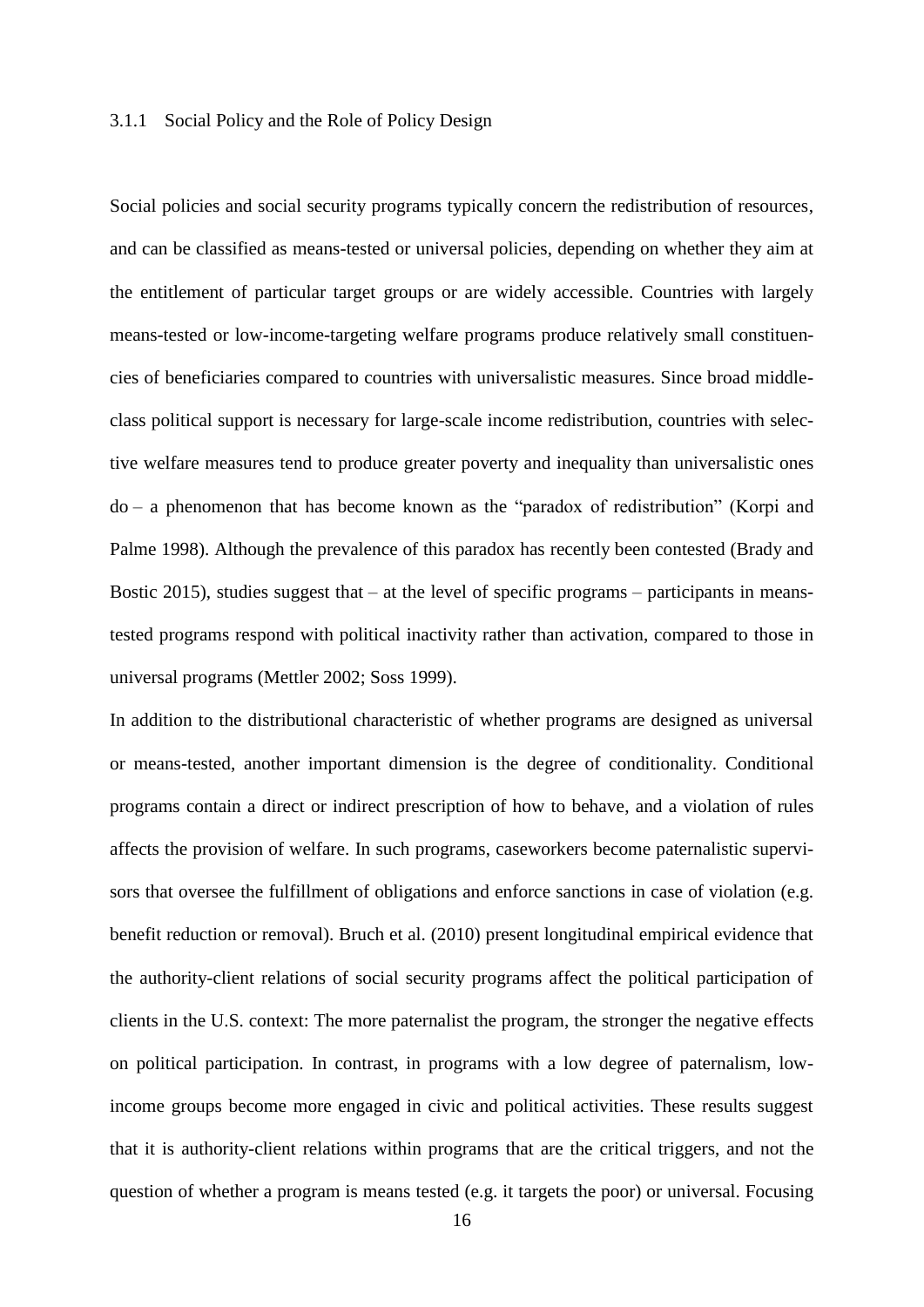on underlying mechanisms, Watson (2015) examines longitudinal evidence on beneficiaries of conditional social security programs in the United Kingdom. She finds that conditional programs suppress political participation, political interest, and political efficacy, whereas rights-based programs tend to foster political activation. Watson also finds suggestive evidence that the negative effect of conditionality is mitigated for programs that are universal rather than means tested.

Shifting the focus from specific program structures to the institutional and societal context of policy implementation, Jordan (2013) examines institutional bases of welfare state support for the policy areas healthcare, pensions, and unemployment. Linking indicators of inclusiveness (e.g. proportion of the population covered) and survey measures of social policy support, the author finds a positive and robust association when comparing 17 Western countries. Highlyinclusive welfare regimes thus appear to generate broader segments of supporters compared to redistributive or means-tested ones, which in turn is associated with higher levels of specific and general support for social policies.

Rehm et al. (2012) analyze how societal configurations affect welfare state support. Specifically, the authors argue that levels of welfare support are lower and more polarized in countries where low income and unemployment risks are strongly correlated (compared to contexts in which these factors are less closely related). The reason is that when risks are concentrated among the poor, this will shrink the circle of beneficiaries (and thus supporters) to a rather small societal segment. Using comparative macro data for 13 European countries and a survey conducted in the U.S., the authors find lower levels of welfare support in contexts with highly-interrelated disadvantage (i.e. low income) and risk (i.e. unemployment risk). Although not explicitly tested by Rehm et al., it is plausible to assume that policies addressing economic disadvantage or individual risks may contribute, at least to some extent, towards broadening the basis of welfare support among the general population.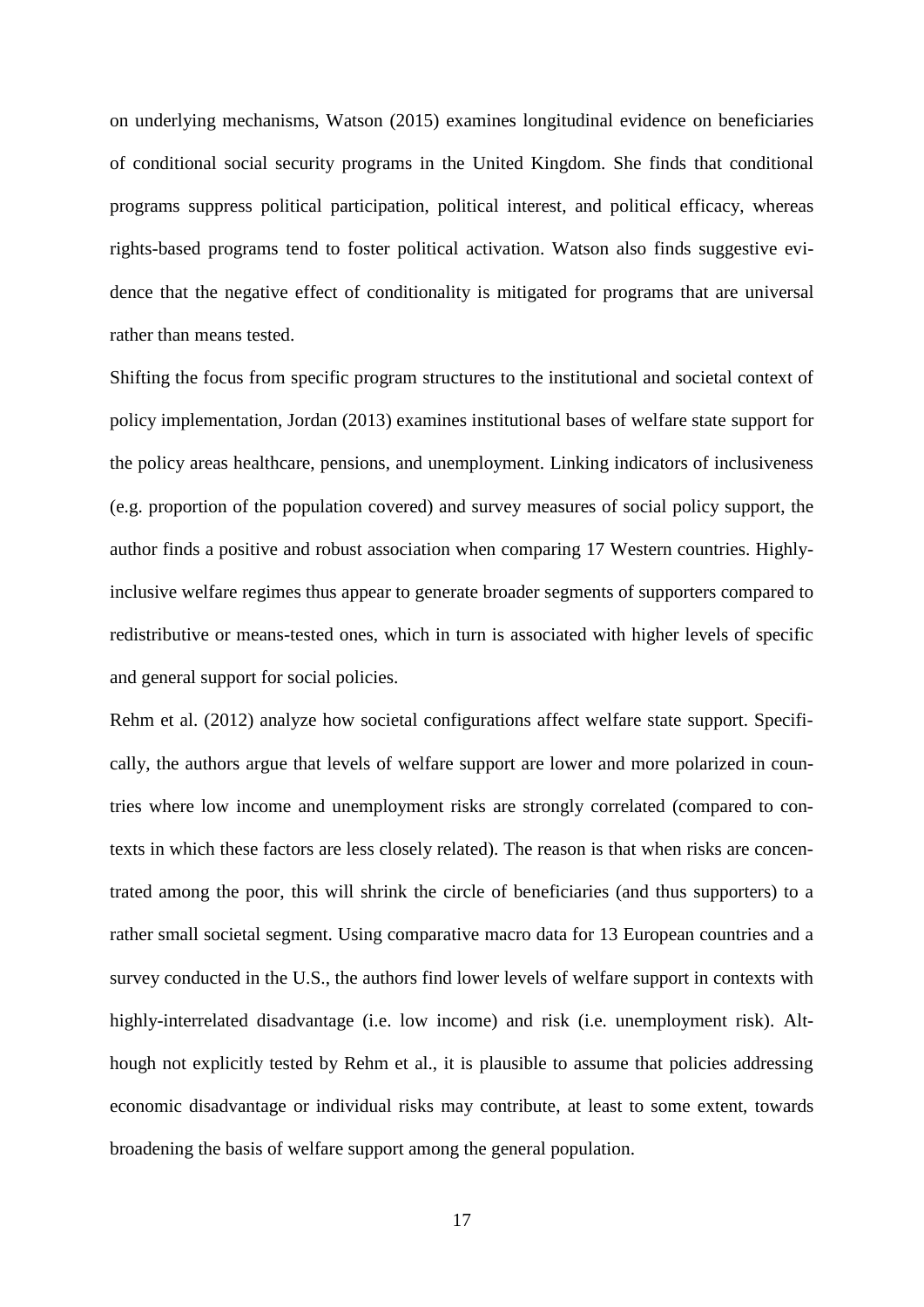#### 3.1.2 Social Policy Effects Among the General Public

While universal social policies affect large segments of a society, means-tested programs are less relevant for the general population in terms of personal experience. Nevertheless, support for social policies related to health, age, and unemployment, can also be expected to ensue from individuals who are currently not benefiting, because they anticipate relying on them in the future (Andersen 1992). In other words, there should be substantially high levels of welfare state support also among the general population, while at the same time cost-benefit considerations might be relevant, especially among those who shoulder a disproportionately large share of the costs. In a similar vein, Van Oorschot et al. (2012) examine the relationship between welfare state generosity (measured as social spending) and citizens' welfare state evaluations in Europe. The authors argue that the degree of welfare state generosity not only leads to perceptions of positive effects (e.g. mitigation of individual risks, reduction of poverty, etc.), but that it also increases awareness of possible negative consequences (e.g. higher tax burden). As research design, the authors use multilevel models relating national social spending and individual-level outcomes to positive social consequences (e.g. poverty reduction), negative economic consequences (e.g. place strain on economy), and negative moral consequences (e.g. make people lazy). The results show systematic positive associations between social expenditures and all three outcomes, with the effect being greater for positive than for negative consequences, meaning that positive consequences in high spending contexts appear to outweigh negative implications.

Giger (2012) investigates the link between social policy retrenchment and government support. Drawing on the policy feedback literature, and assuming that social policies are largely popular, cutbacks should increase government unpopularity. Moreover, this should be particularly the case for individuals who regard welfare as a salient and important political issue. She tests these arguments by linking respondents' ratings of the performance of the incumbent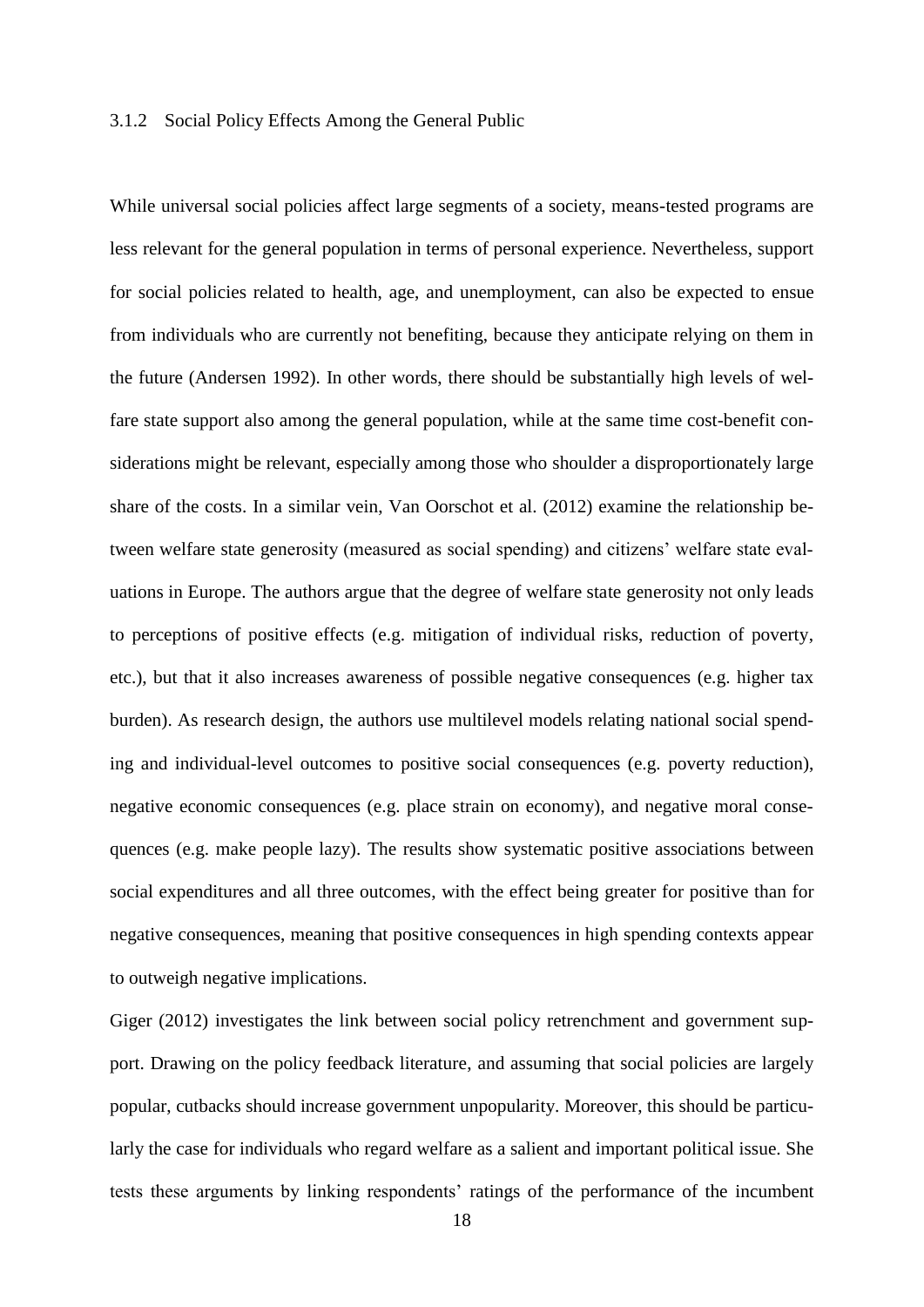government (obtained from the Comparative Study of Electoral Systems) with welfare cutbacks in pensions, unemployment benefits, and healthcare (obtained from data about welfare reforms from the International Social Security Association database). Using Bayesian multilevel regression models on 19 elections (18 OECD countries), the author finds no systematic average relationships among the general population. However, when looking at respondents who state that welfare is an important issue, pension and healthcare retrenchment are systematically related to lower government ratings.

Kumlin (2014) focuses on degrees of generosity of unemployment benefits and their predictive capacity for citizens' satisfaction with democracy. Comparing 11 Western countries over five points in time, the author finds support for a positive link between generosity and satisfaction with democracy. Moreover, high levels of unemployment or high salience of unemployment as a political issue attenuates the relationship. This hints at the role played by visible costs as a conditioning factor of policy feedback, especially when looking at the general public. With regard to individual risk factors, Gingrich and Ansell (2012) focus on employment protection legislation as moderator of the link between individuals' experiences of labor market risks and welfare state support. Using survey data on 19 OECD countries, respondents' social policy support in the areas of unemployment protection, healthcare, and industrial aid serve as outcome variables. Education and occupation-related skills serve as individuallevel indicators of unemployment risk. Results from multilevel regression models show significant negative interactions between individual risk factors and employment protection policy. This indicates that social protection policies diminish the relevance of individuals' risk as a determinant of policy preferences. Alternatively, the results can also be interpreted in such a way that employment protection laws increase social policy support particularly for those who potentially profit from them (i.e. people with few skills or without higher education), while these laws are less conducive for those with low individual risks.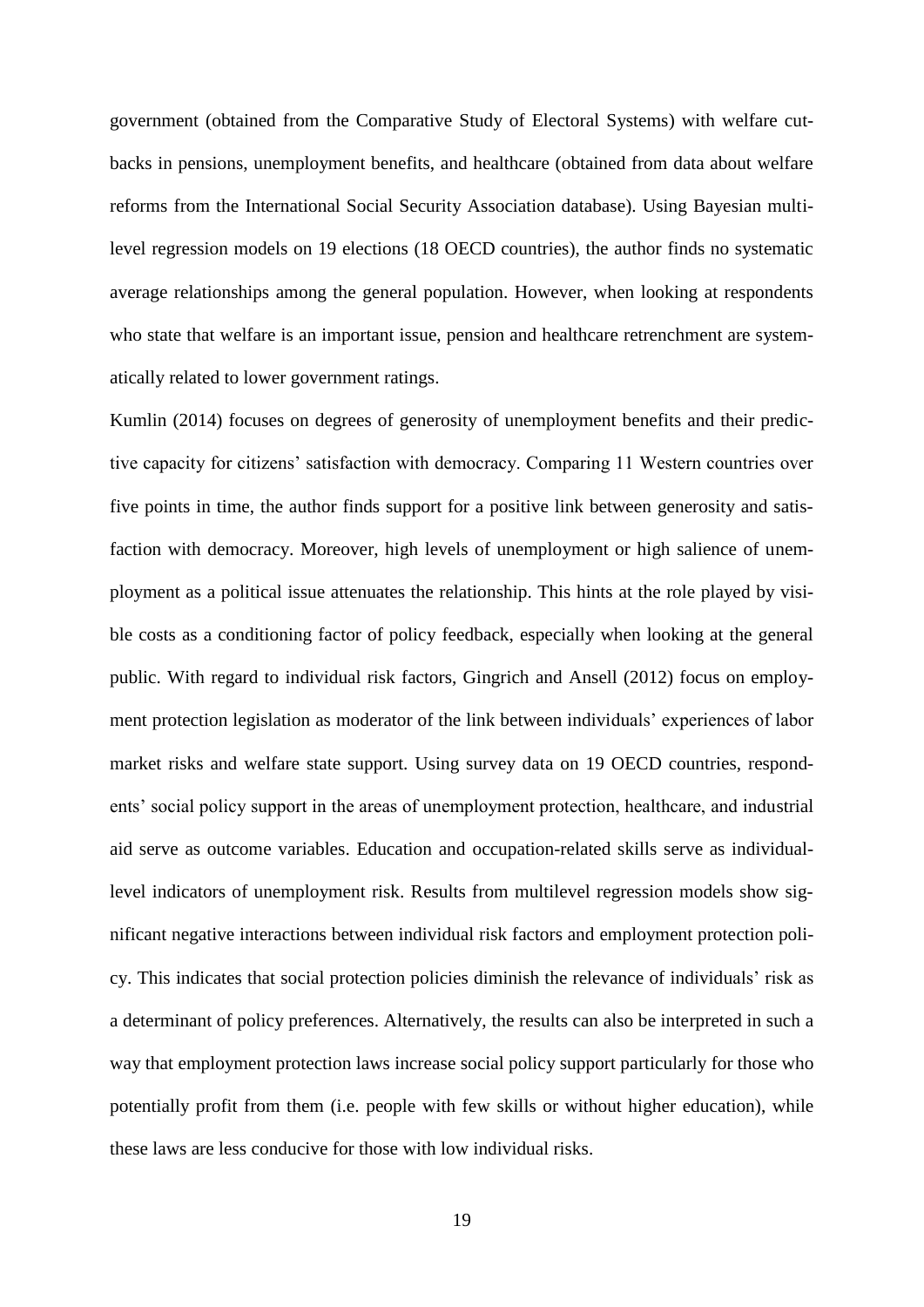#### 3.1.3 Summary of Core Results

The review of empirical studies focused on the role of social policy design and implications for target groups and the general public (see Table 1 as an overview). Apart from the distinction between means-tested and universal social policies, a number of studies emphasize the critical role of conditional *versus* rights-based elements of policy design as well as authorityclient relations that shape recipients' political engagement. In terms of broader public policy support, the societal distribution of risks and the degree of inclusiveness (i.e. proximity) appear to operate as conditioning factors.

The reviewed studies on mass public effects included both institutional, structural, and individual factors as conditions of how social policy relates to political engagement. At the same time, social policies not only produce beneficiaries, they also imply costs for taxpayers. Applying the argument of self-interest, citizens should take into account (potential) benefits and anticipated costs. The studies reviewed tend to provide empirical support for the relevance of both cost evaluation (e.g. Van Oorschot et al. 2012; Jordan 2013; Kumlin 2014) and anticipated benefits in terms of societal and individual configurations and risk factors (e.g. Gingrich and Ansell 2012; Rehm et al. 2012). Furthermore, sociotropic *versus* altruistic orientations of citizens may reflect additional factors that condition social policy effects on political engagement (Jacobs and Mettler 2018).

In terms of methodology, the selected studies specify macro-micro hypotheses, and partly tackle potential methodological shortcomings. Studies comparing participants across different policy programs are potentially plagued by selection bias, meaning that, for example, people who are politically inactive opt into paternalistic welfare programs due to unobserved characteristics. The two reviewed studies on program participation applied longitudinal data methods in order to minimize this concern. For studies applying cross-national comparisons, unobserved heterogeneity between countries is a serious concern of potential bias. Even studies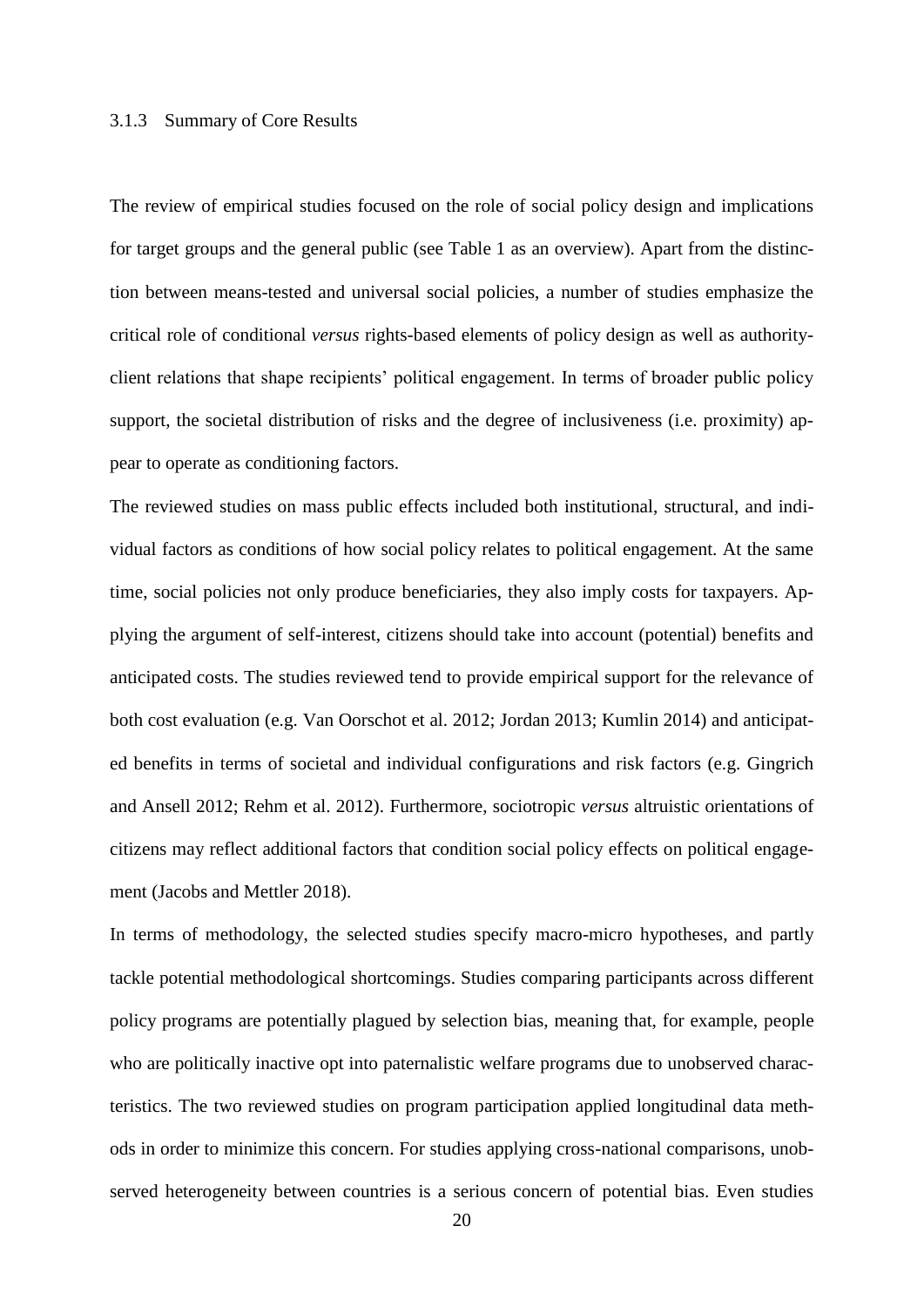using multiple time points do not always control for time-constant differences using country fixed effects specifications. Another methodological issue that is rarely considered in the study of policy effects among the general public is degrees of salience or knowledge of policy measures (but see Giger 2012 and Kumlin 2014). Including measures of salience and knowledge would nonetheless improve on current practices of measurement (Campbell 2012; Ziller 2014).

-[Table 1 about here]-

1

## **3.2 Immigrant Integration Policies**

Immigrant integration is a process in which immigrants adopt language and cultural skills, participate in the educational system and labor market, develop social ties with members of the receiving society, participate politically, and increasingly identify with the society in which they live (Freeman 2004). Immigrant integration policies target immigrant populations by determining specific rights and obligations.<sup>8</sup> In their most general form, citizenship regimes can be classified as ethnic or civic, depending on whether access to citizenship is inherited by ethnic group membership, or whether other modes of citizenship acquisition exist (Brubaker 1998). Further conceptualizations incorporate a cultural dimension and distinguish between collectivistic-ethnic, collectivistic-civic, and individualistic-civic regimes (Greenfeld 1998). The breakdown into collectivistic and individualistic thereby reflects the degree to which immigrants are expected to assimilate into the receiving society and give up distinctive cultural characteristics.

<sup>8</sup> Depending on their range and scope, integration polices also address ethnic minority members, non-citizens in general, and people discriminated against based on group membership.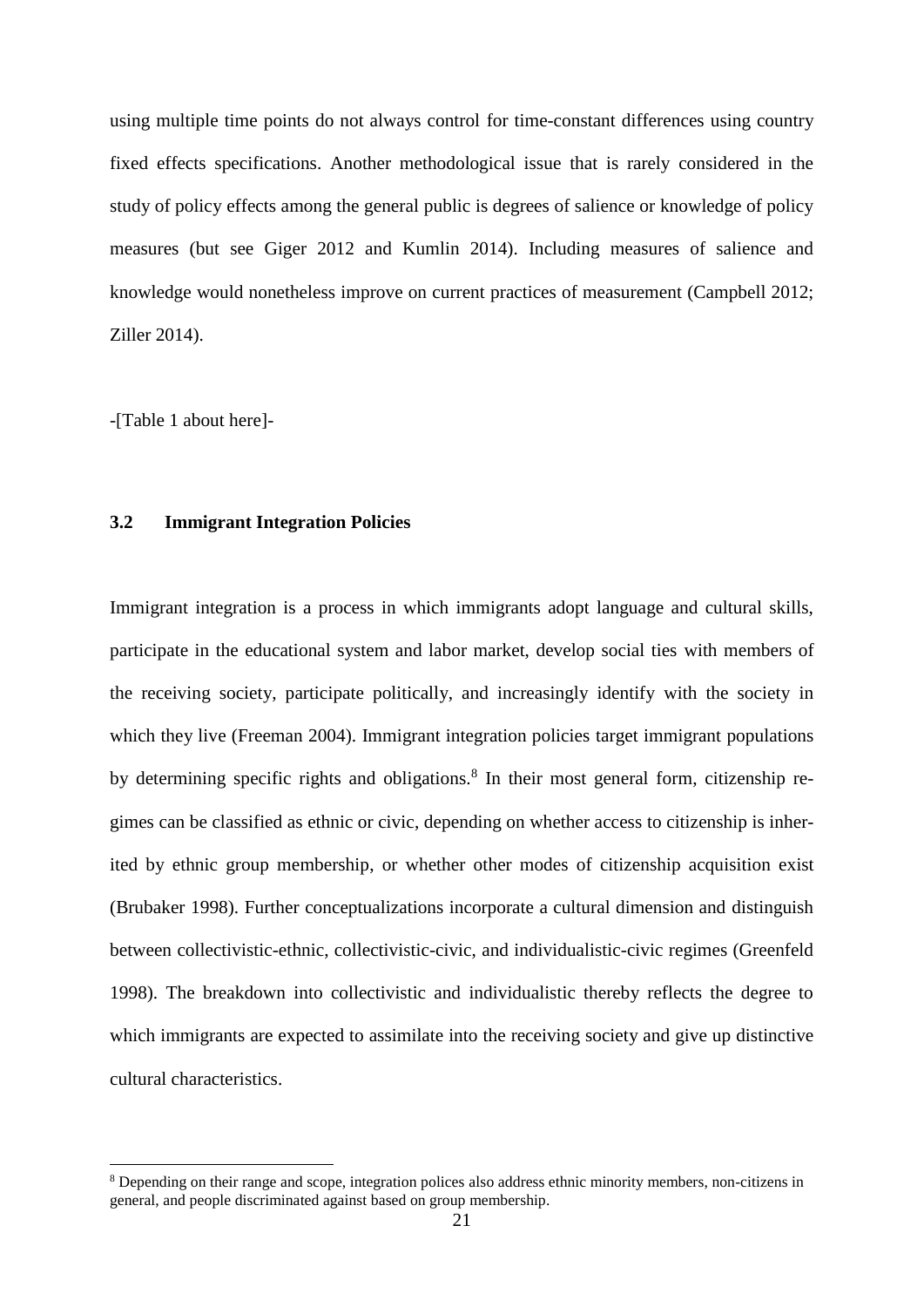Similarly, the degree to which ethnic and cultural differences are politically accepted (or even promoted) is at the center of assimilationist *versus* multicultural understandings of integration (Banting and Kymlicka 2013). While classic studies cluster countries categorically into integration regimes, recent approaches allow for a continuous policy classification along numerous sub-dimensions of integration (Helbling 2013). Typically, these indicators range from restrictive (or limited rights) to liberal (or permissive rights), and contain sub-dimensions such as individual and cultural rights (e.g. ICRI – Index of Citizenship Rights for Immigrants; Koopmans and Michalowski 2012), as well as political, cultural, labor, family, and educationrelated domains of integration (e.g. MIPEX – Migration Integration Policy Index; Huddleston et al. 2015). In addition, anti-discrimination policies have a much broader scope, as they aim at combating unequal treatment based on group membership including gender, ethnic origin, religion or belief, disability, age, or sexual orientation. Similar to the distinction of assimilationist *versus* multiculturalist, anti-discrimination measures may also be distinguished into color-blind measures focused on individual rights of equal treatment and positive action measures focused on overcoming existing inequalities (Ziller 2017). Beyond the regulation of immigrant rights, further indicators on immigration policies (e.g. access to countries) exist that are beyond the scope of this review (cf. Goodman 2015).

In terms of covered debates, this review includes studies that examine how policy design (multicultural *versus* assimilationist policies) relates to immigrants' political engagement (3.2.1). Other studies focus on majority members' responses to integration policies in terms of political support and satisfaction with democracy  $(3.2.2)$ .<sup>9</sup>

<u>.</u>

<sup>&</sup>lt;sup>9</sup> As an adjacent debate, a number of comparative studies look at the relationship between immigrant integration policies and public opinion towards immigrants and immigration (e.g. Careja and Andreß 2013: Schlueter et al. 2013).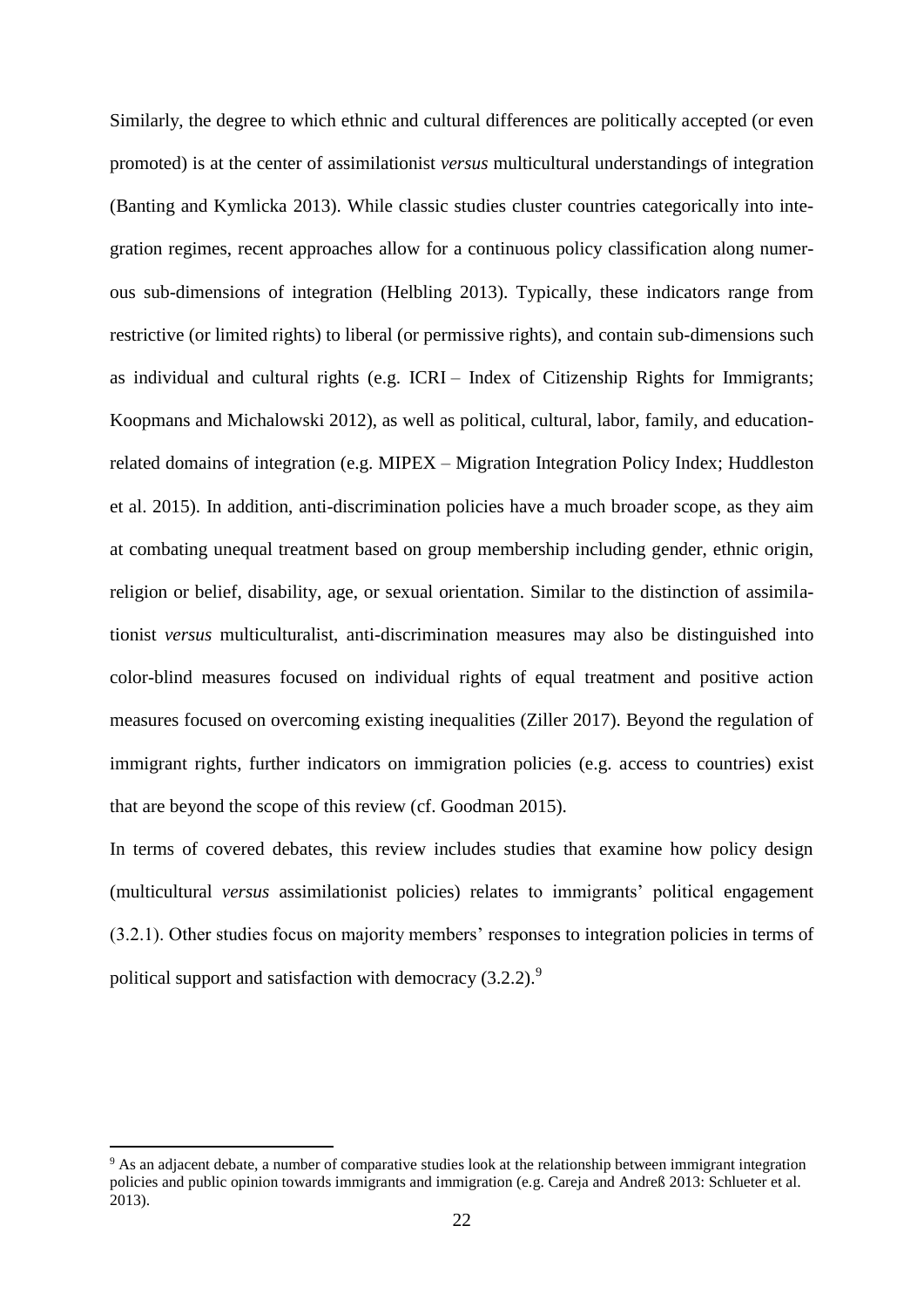#### 3.2.1 Integration Policy and Political Engagement of Immigrants

A core dimension of immigrant integration is the regulation of citizenship acquisition. Becoming a citizen not only means a change in legal status and being entitled to participate in politics (e.g. voting in national elections), but may also trigger processes of social learning and identity formation that are presumably positively linked to political engagement. This implies that when people feel that they are fully-fledged members of a political community, they respond by taking a greater interest and becoming engaged in political affairs, and may even internalize the democratic ideals of active citizenship. Just and Anderson (2012) examine these contentions using comparative data on 19 European countries. Results from multilevel models and models including country fixed effects show that foreign-born populations are less likely to take part in conventional and non-conventional forms of political engagement compared to natives, while this gap in participation is particularly wide for non-citizens. Essentially, the findings suggest that citizenship acquisition promotes political engagement. But also here, the possibility of selection bias is an issue. It is quite plausible that immigrants who seek citizenship (compared to those who do not) are more highly motivated to engage in politics. To address this source of endogeneity, Just and Anderson apply an instrumental variables approach and find that their results are robust under this additional specification.<sup>10</sup> Looking at specific integration policies, a major debate emphasizes potential negative effects

of multicultural policies (compared to assimilationist approaches) on the integration outcomes of immigrants and ethnic minorities. Multicultural policies are "specific government policies designed to positively recognize diversity and help minorities maintain cultural and religious practices while integrating them into public life" (Wright and Bloemraad 2012, p. 78). Critics

1

 $10$  Similarly, Hainmueller et al. (2015) aim to isolate the causal effect of citizenship acquisition on political integration by using data on close naturalization referendums in Switzerland. Their results show that obtaining citizenship has a positive impact on voter turnout among immigrants, as well as on political efficacy, and political knowledge.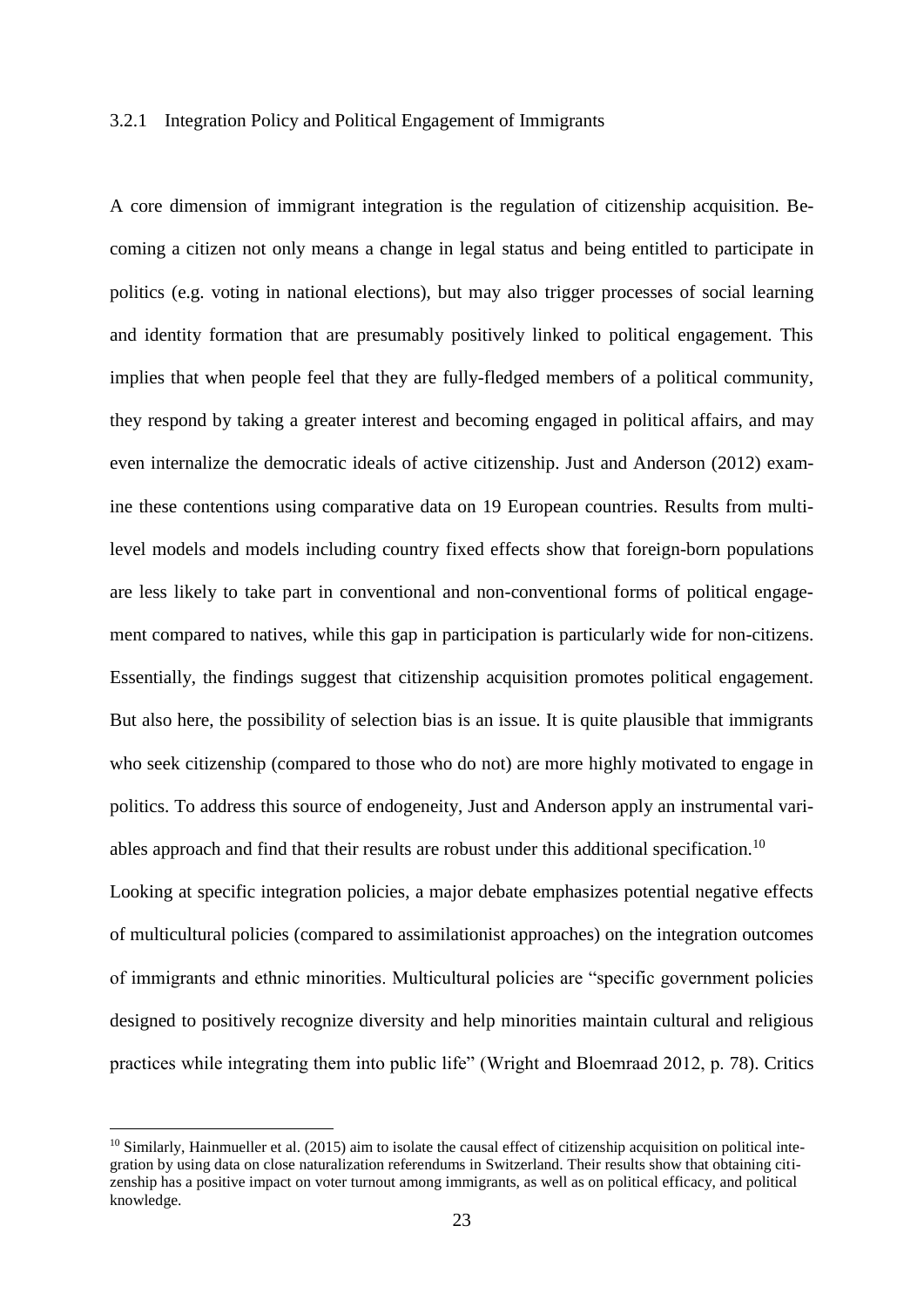of cultural rights for immigrants and ethnic minorities suggest that multicultural policies do not create sufficiently strong incentives for immigrants to acquire the language of the receiving society and develop interethnic contacts (Koopmans 2010; 2013). Empirical evidence on this contention is rather mixed. Koopmans (2010) finds higher unemployment rates among immigrants, higher rates of residential segregation, and higher rates of immigrants involved in crimes in countries characterized by implemented multicultural (rather than assimilationist) policies combined with a generous welfare state (esp. in the Netherlands, Sweden, and Belgium). Wright and Bloemraad (2012) use comparative survey data from pooled European Social Survey waves 2002-2008 and the U.S. Citizenship, Involvement, Democracy Survey, merged with policy data from the Citizenship Policy Index (CPI; Howard 2005) and the Multiculturalism Policy Index (MCP Index; Banting and Kymlicka  $2013$ ).<sup>11</sup> The authors examine immigrants' political trust, satisfaction with government, political interest, and political participation across three country clusters: countries with *restrictive* citizenship rights and *low* levels of multiculturalism; countries with *permissive* citizenship rights and *low* levels of multiculturalism; and countries with *permissive* citizenship rights and *high* levels of multiculturalism. The results show by and large that absolute levels of immigrant political engagement, as well as gaps between immigrants and natives, are similar across the three country clusters, indicating a limited influence of political context.

As another example, Goodman and Wright (2015) test whether and how mandatory integration requirements<sup>12</sup> – intended to promote the assimilation of immigrants – affect immigrants' political orientations. Using data from the European Social Survey merged with policy data

<u>.</u>

<sup>&</sup>lt;sup>11</sup> The CPI index covers information on whether or not a country grants *jus soli* citizenship; the minimum years of residence required for naturalization; and whether or not naturalized immigrants are allowed to hold dual citizenship. The MCP index entails information on a variety of dimensions, including official affirmation of multiculturalism; multiculturalism in the school curriculum; inclusion of ethnic representation/sensitivity in public media; exemptions from dress codes for minorities; funding of ethnic organizations to support cultural activities; funding of bilingual and mother-tongue instruction; and affirmative action for disadvantaged immigrant groups.

 $12$  Such requirements include the acquisition of political knowledge, language skills, and value orientations.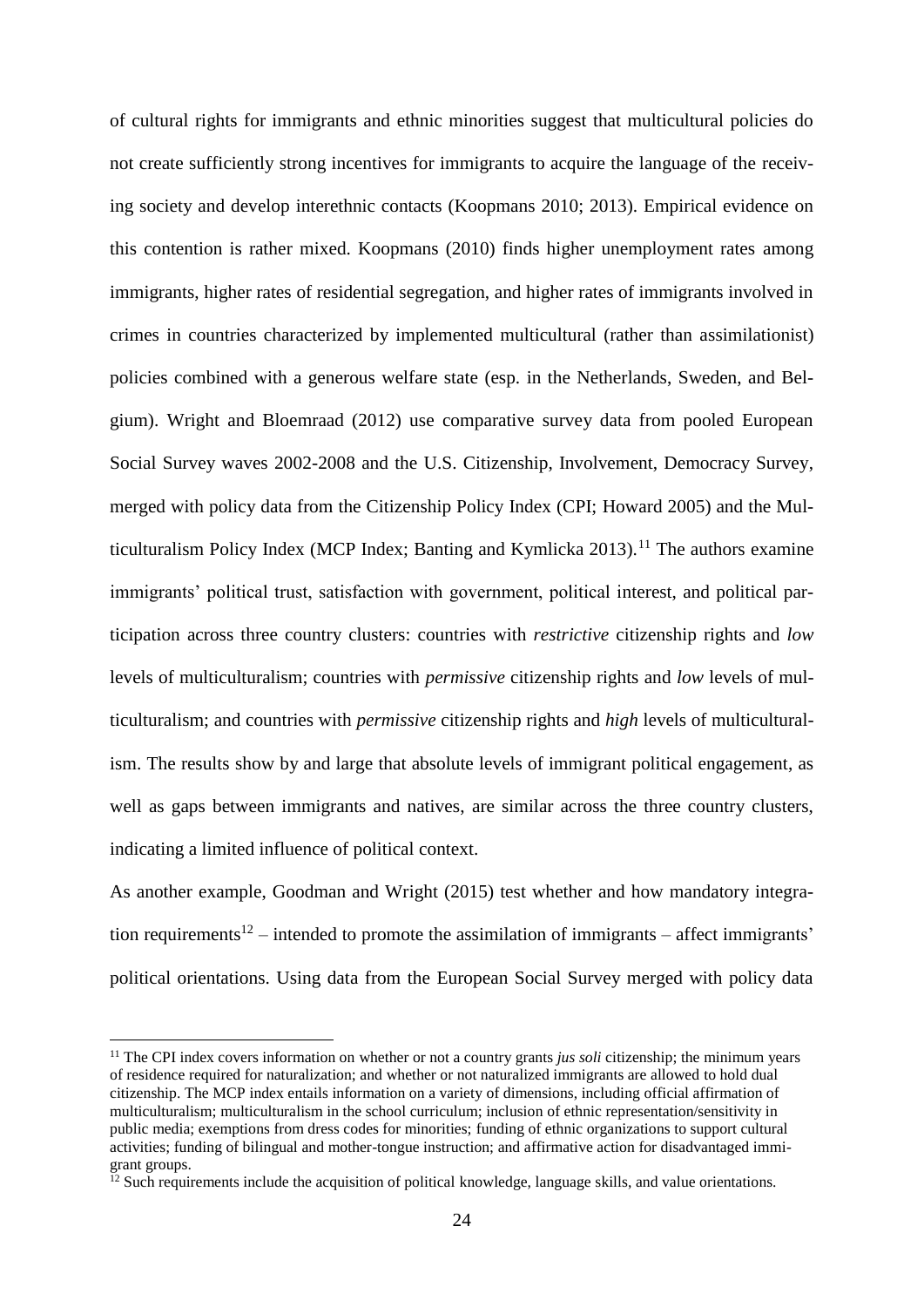from the Civic Integration Policy Index (CIVIX; Goodman 2010), regression analysis on immigrant samples from 14 Western European countries is used to compare averages in social and political attitudes between countries of low *versus* high mandatory requirements. The results show little evidence of systematic differences across political contexts, which suggests that implemented civic integration requirements have limited impact on immigrants' political engagement and social integration.

#### 3.2.2 Integration Policy and Natives' Political Attitudes

Beyond the scope on immigrants as target populations of integration policies, scholars are also interested in whether and how integration policies shape political attitudes and political support of mass publics. The underlying rationale here is that people who are skeptical of immigration respond with political discontent when political actors implement permissive integration policies. In contrast, citizens with a positive stance towards immigrant rights might respond with increased political support when permissive policies are enacted. Hooghe and De Vroome (2015) analyze comparative survey data from the European Social Survey merged with three different integration policy indicators (MIPEX, MCP, and ICRI). Using multilevel regression models, the authors find no empirical evidence of a systematic average relationship between integration policy indicators and political trust or satisfaction with government. Instead, they observe significant positive interactions of individual education and policy in the way that low (highly) educated groups respond with decreasing (increasing) political support to the implementation of permissive integration policies.

McLaren (2015) examines immigrant integration policy (measured as MIPEX country scores) as a moderator of the link between anti-immigrant sentiment and political trust in Europe. People with strong anti-immigrant sentiment may tend to blame political actors for failing to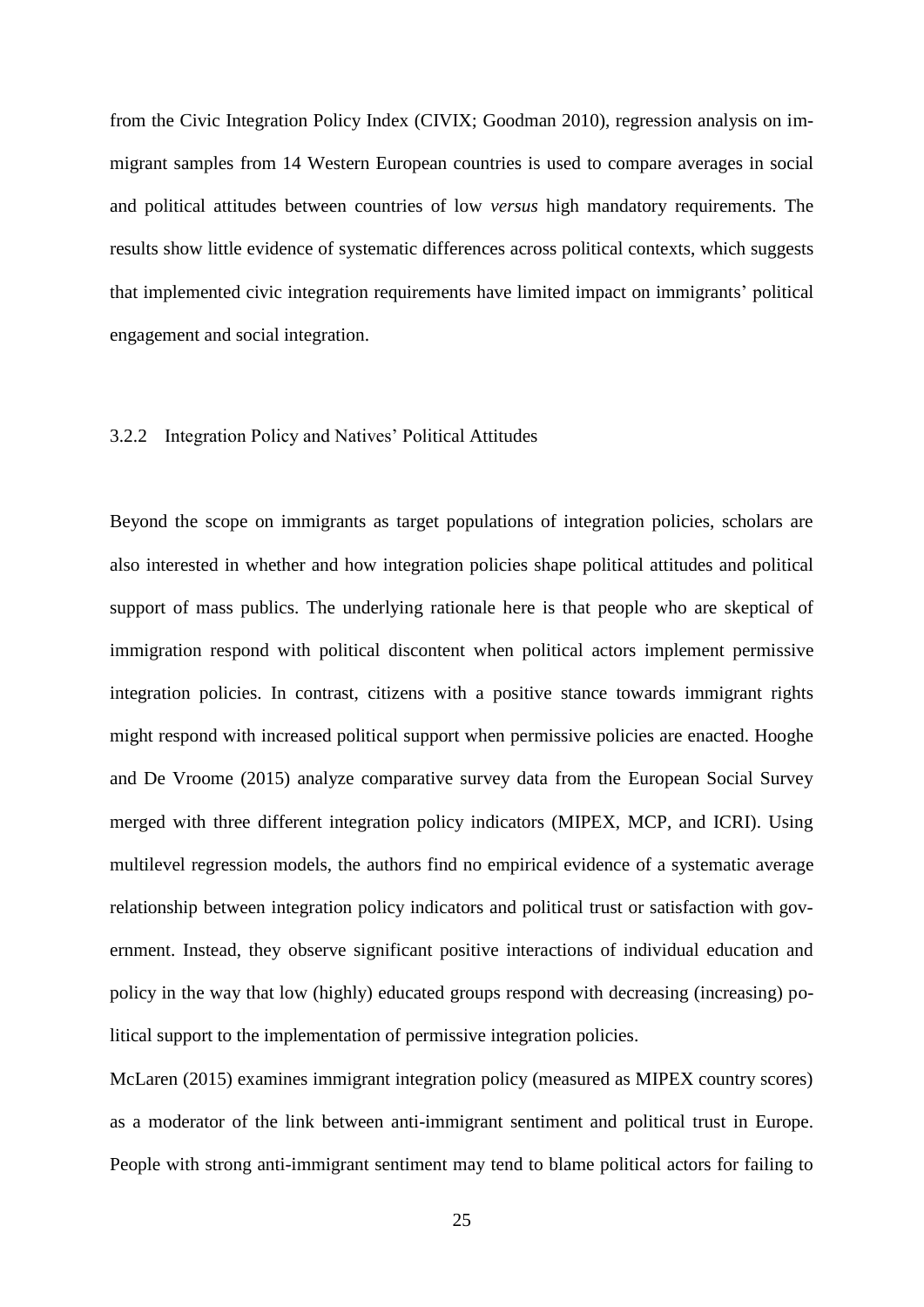protect society from any negative effects of immigration, and to respond with lower political support. Permissive immigrant integration policies will thus additionally contribute to reducing political support for societal segments characterized by high levels of anti-immigrant sentiment. Using multilevel models on data from the European Social Survey, the author finds a significant negative cross-level interaction, indicating that, in permissive policy contexts, concerns about immigration are more strongly related to lower levels of political trust than they are in restrictive contexts. Interpreted in a symmetric way, immigrant integration policies are related to lower levels of political trust for people whose anti-immigrant sentiment runs high, compared to those who have a low level of anti-immigrant sentiment. In a similar way, Citrin et al. (2016) examine anti-immigrant sentiment as a moderator of the link between multicultural policy in Europe (measured as MCP country scores) and individuals' political support (measured as political trust, satisfaction with democracy, and satisfaction with government). Using multilevel models on data from the European Social Survey and the European Values Study, the authors find that the effect of multiculturalism on political support is particularly negative for people with a high level of anti-immigrant sentiment.

Kesler and Bloemraad (2010) test an interaction between country-level immigration (measured by the share of the foreign-born population) and multicultural policies (measured by MCP data). Using multilevel models with country fixed effects on data from repeated survey waves of the World Values Survey, the authors find systematic positive interactions, especially when considering income inequality as an additional moderator. In other words, strong multicultural policies, as well as low levels of income inequality, mitigate the potential negative consequences of immigration-related ethnic diversity on political engagement.

Focusing on anti-discrimination measures as a sub-dimension of integration policy, Ziller and Helbling (2017) examine whether and how anti-discrimination policies affect political support in Europe for target groups and the general public. While an expansion of anti-discrimination laws should yield relevance for political support of individuals who actually face discrimina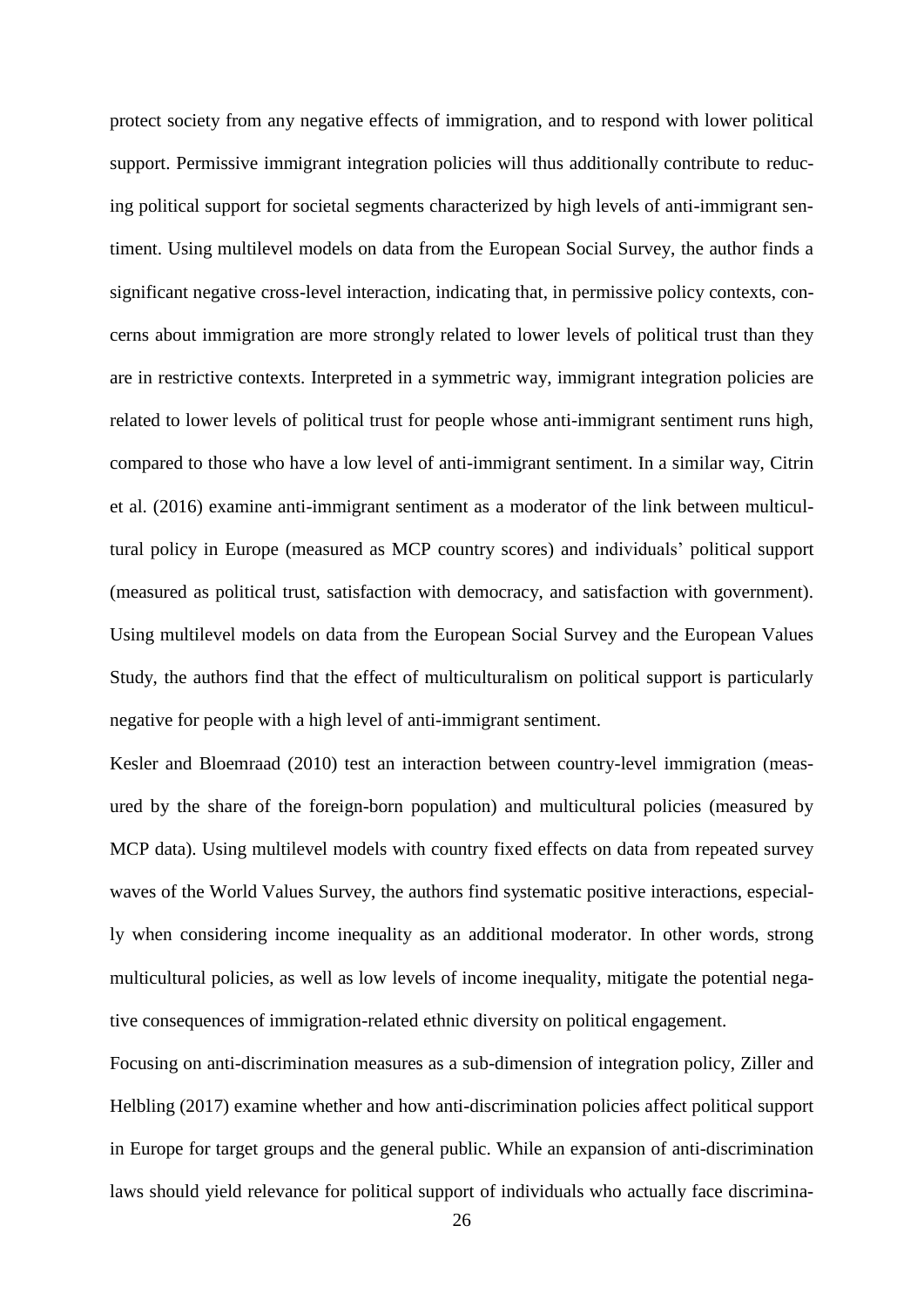tion, effects among the general public should occur particularly for individuals who hold egalitarian values (and thus corresponding issue preferences). The authors use multilevel models on repeated cross-sectional survey data waves (Eurobarometer and European Social Survey), merged with time-varying information on anti-discrimination laws (MIPEX) and policy knowledge (aggregated country-year survey responses). Country fixed effects tackle unobserved time-constant country differences and exploit over-time variance at the country-year level. The results show that individuals who are discriminated against express particularly high levels of political support in contexts where anti-discrimination laws are expanded. Moreover, an increase in country-level policy knowledge predicts greater political support, especially for individuals high in egalitarianism.

#### 3.2.3 Summary

The reviewed empirical studies are summarized in Table 2. With regard to the effects of citizenship acquisition, the evidence reviewed suggests a positive effect on immigrants' political engagement. With regard to the distinction between multicultural and assimilationist policies, multiculturalism appears to be less relevant to immigrants' political attitudes than is suggested by critics, and may even mitigate any negative consequences of immigration on political engagement for the general population. While the empirical evidence of the catalyst function of naturalization appears to be robust, additional research employing longitudinal or experimental research designs is needed in order to further determine the effects of multiculturalist *versus* assimilationist policies.

Studies on mass publics merely find average relationships between integration policy and political attitudes. Instead, individual characteristics appear to critically moderate how policy translates into political support. People who feel easily threatened by newcomers respond with lower rates of political support, while those who harbor few such concerns increase their sup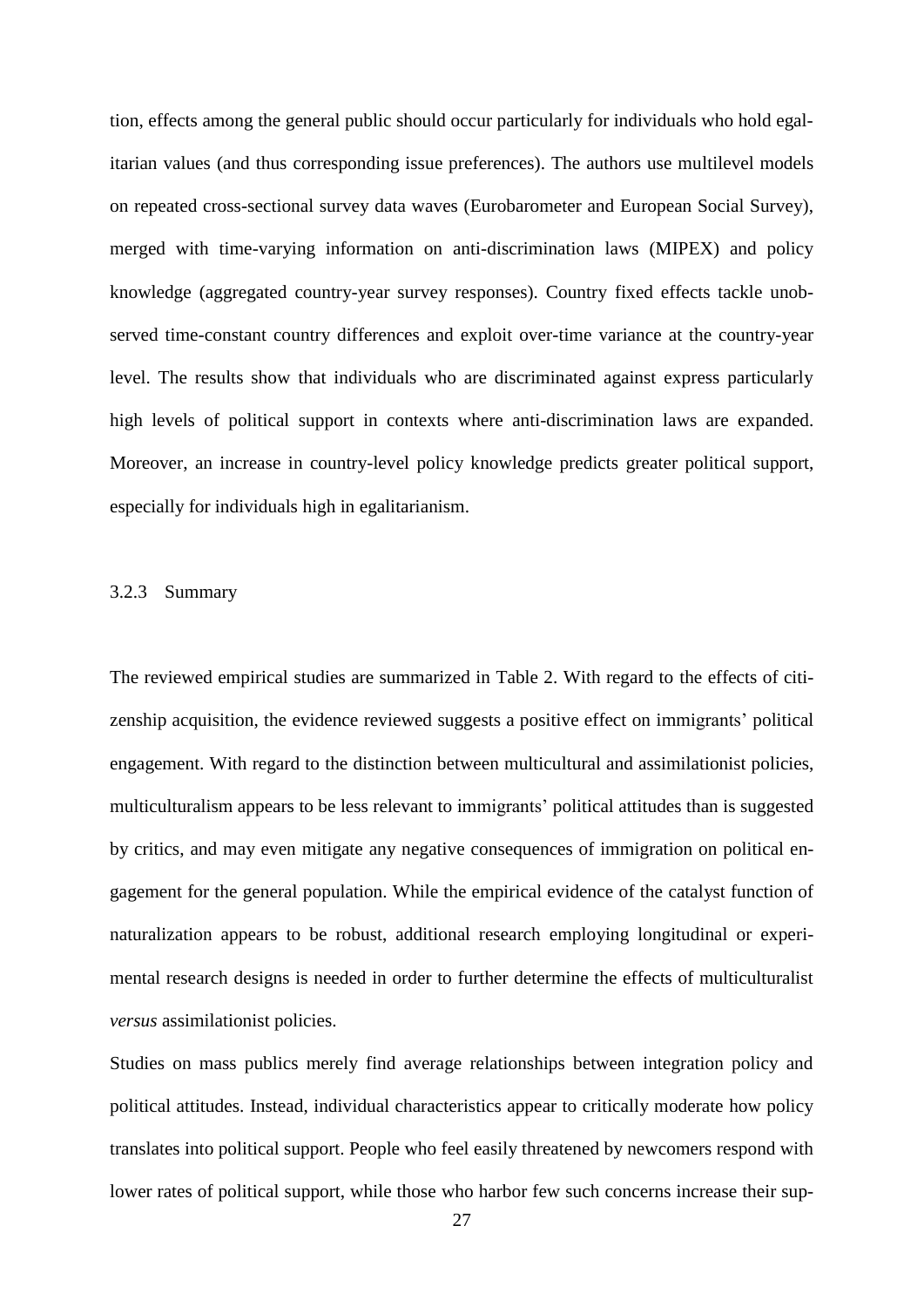port. Hence, education, sentiment towards immigrants, and egalitarian values, are group characteristics that decisively trigger how policy relates to political attitudes among the general public.

In terms of methodology, most of the studies reviewed control for confounding variables and conduct a number of robustness checks to tackle risks of endogeneity bias, while others apply longitudinal designs at the country-year level and include country fixed effects.

-[Table 2 about here]-

#### **4 Conclusion**

Policy feedback investigates "whether policies render citizens more or less engaged in politics and how public programs shape citizens' beliefs, preferences, demands, and power" (Mettler and Soss 2004, p. 60). Drawing on this framework, this article reviewed macro-micro mechanisms on how policy content affects people's political engagement, including resource distribution and informational and normative effects. While such mechanisms and conditions may serve as heuristic for various policy areas and outcome variables, I focused on social policy and immigrant integration policy and their implication for political attitudes and behavior as illustrative examples. Both policy areas are highly visible through public debates, and social security policies in particular concern large segments of society.

The results of a review of selected comparative empirical studies suggest that policy effects on political engagement are highly conditional upon third factors, including the policy design and features of administrative implementation (e.g. client-participant relations), the broader institutional and economic context (e.g. degrees of policy inclusiveness, distribution of risks, unemployment), and individual characteristics (e.g. individual risks, salience of policy issues,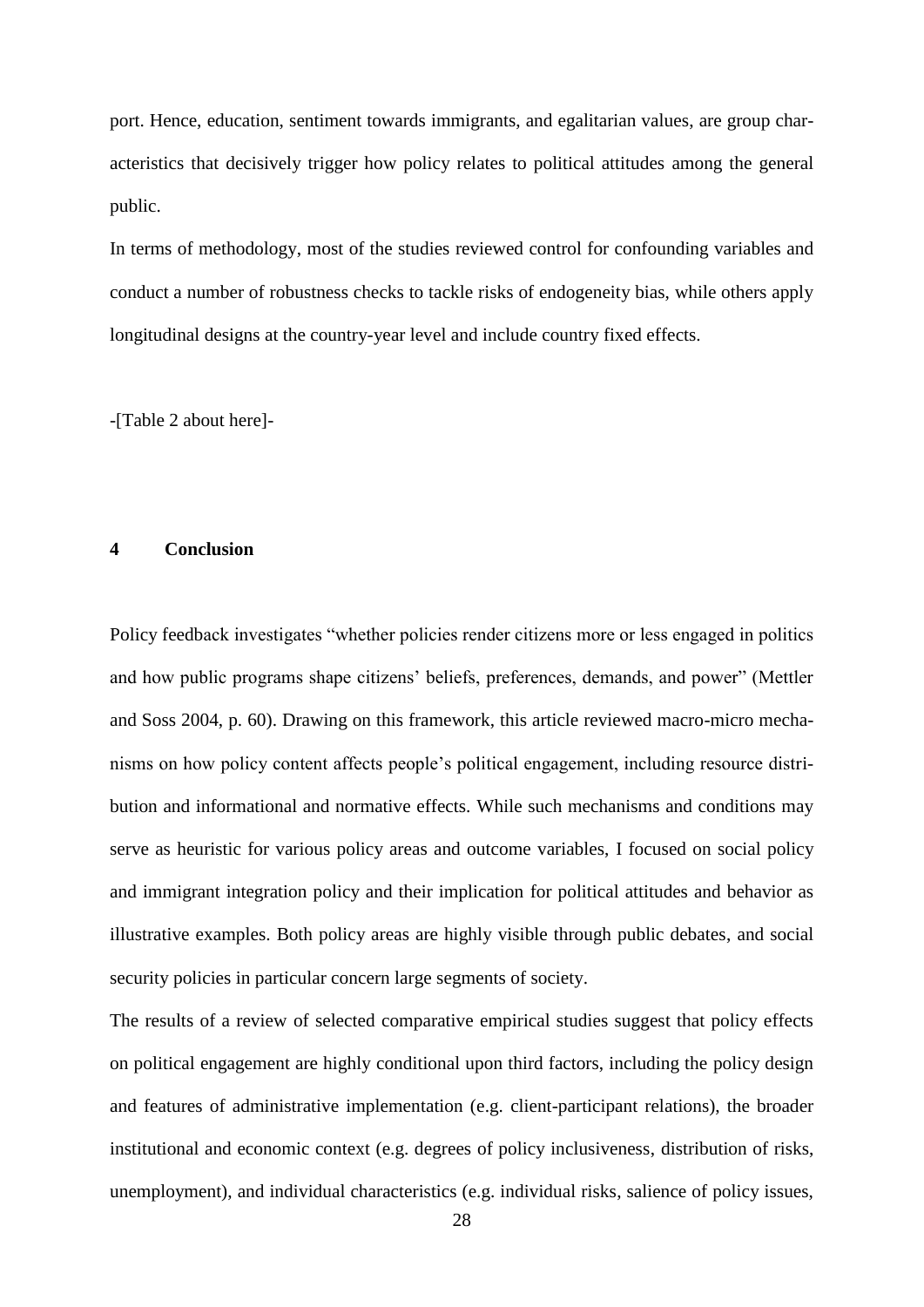education, anti-immigrant sentiment). What became less explicit in the reviewed studies are the potential mechanisms through which policies affect individual political attitudes and behavior, such as resource distribution, information, and norms. Another topic that should have received greater attention in the studies reviewed is how political engagement in turn feeds back and affects political processes, and how policy feedback evolves over longer periods of time, something which also entails dealing with reciprocal causality in empirical models.

Taking up Mettler's (2015) recommendation that policy areas other than welfare should be investigated, this review examined policy effects in the domain of immigrant integration. In terms of future research, it might be worthwhile to focus on sub-aspects of multicultural or integration policy in order to capture important variations in policy design, such as labor market integration policies (Kogan 2016) or family reunification (Gundelach and Manatschal 2017). As another example, Ziller (2017) finds that the policy effects of equal treatment regulations depend on their range and scope. While color-blind institutional fairness is related to increasing gaps in trust between natives and immigrants, more comprehensive antidiscrimination measures tend to help close gaps in political trust and support (see also Ziller and Helbling 2017).

In methodological terms, studies on participants in welfare programs are largely focused on citizens in the U.S. context (Mettler and Soss 2004). More recently, a number of crossnational studies examined policy effects due to increasingly available comparative country indicators. Cross-national comparisons typically apply multilevel analysis in order to assess how policy differences relate to individual outcomes, while at the same time accounting for non-independence due to the hierarchical data structure in which respondents are nested within countries (Snijders and Bosker 2012). A number of the studies reviewed apply multilevel analysis on cross-sectional data. However, results from analyses of cross-sectional observational data are prone to produce biased inference due to omitted variables. Longitudinal designs using panel data at the level of individuals and/or countries are able to control for time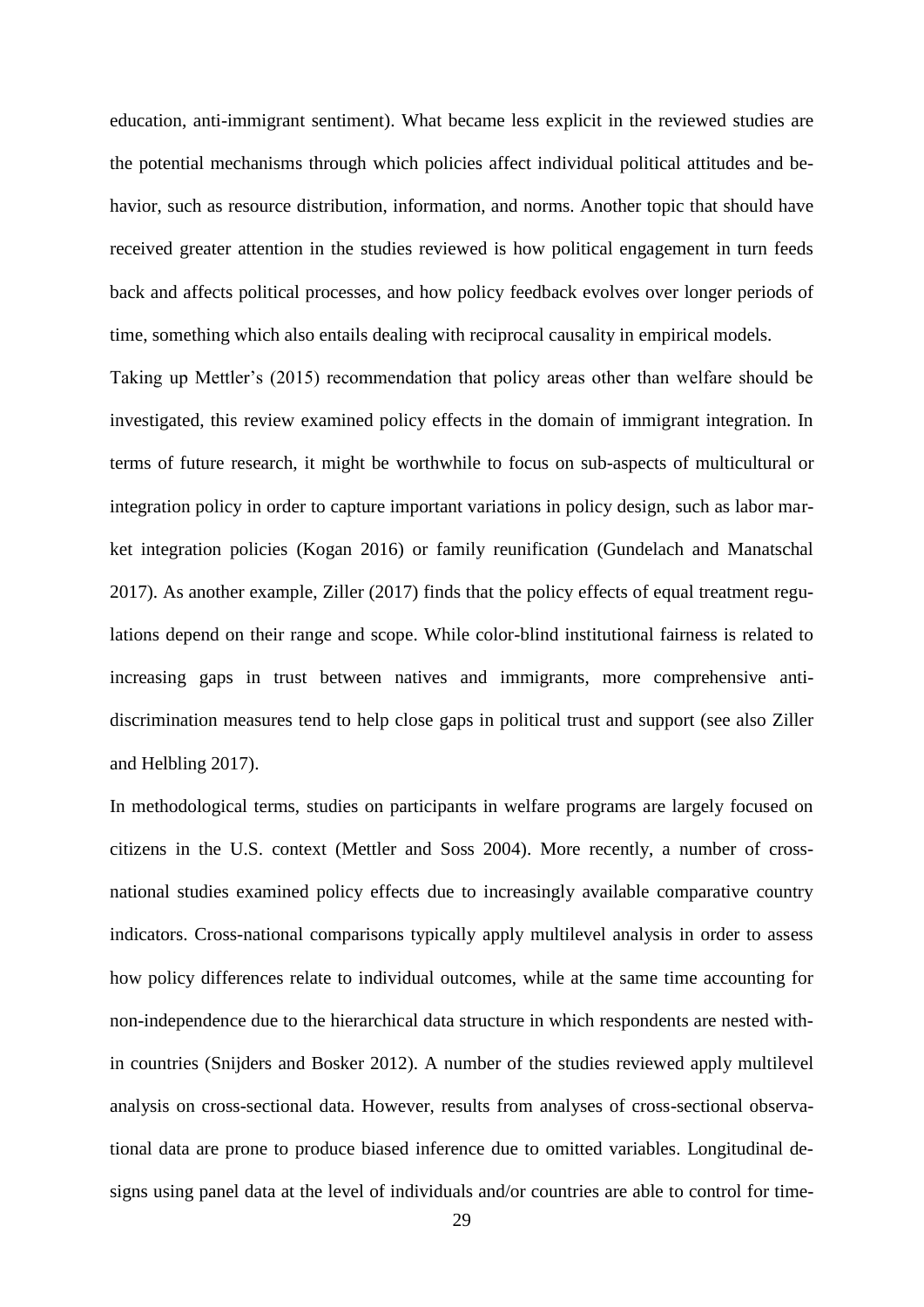constant confounding of omitted variables, and thus increase the validity of the results. Beyond this, advanced methods such as cross-lagged autoregressive structural equation models including fixed effects would account for both reciprocal causal relationships and the potential omission of time-constant confounding variables (Allison et al. 2017; Hamaker et al. 2015).

Among the studies reviewed, only a small fraction actually capitalizes on modeling over-time variations whilst controlling for cross-country differences. One reason for the lack of crossnational longitudinal designs is related to the availability of comparative policy indicators that include a sufficient number of countries and vary over time. For example, the Migrant Policy Institute has only recently published time-series data for the MIPEX indicator, and other scholars have launched projects collecting time-varying data on immigration and immigrant integration policies. The IMPALA ("International Migration Law and Policy Analysis"; Beine et al. 2016) and IMPIC (Immigration Policies in Comparison; Helbling et al. 2017) projects collect data on immigration policies (e.g. entry, settlement, and regulation laws) for numerous countries and over time. Similarly, the collection of data on welfare state policies as already pursued by Giger (2012) should be extended to time-series data in order to stimulate longitudinal research designs in future studies.

At the same time, it is important to emphasize that cross-country comparison using multilevel analysis reflects only one analytical strategy of how the political context affects individual attitudes and behaviors. To improve on the causal identification of policy effects, recent studies employ (quasi-)experimental designs. For example, Hopkins and Parish (2018) use difference-in-differences estimation on survey data before and after the Medicaid expansion in the U.S., and find an increase in health policy support especially among low-income Americans. Häusermann et al. (2018) use conjoint experiments to evaluate conditions of social policy retrenchment, and find that compensations to the relevant opposition groups increase their willingness to accept cutbacks. Bechtel et al. (2017) use conjoint experiments in order to ana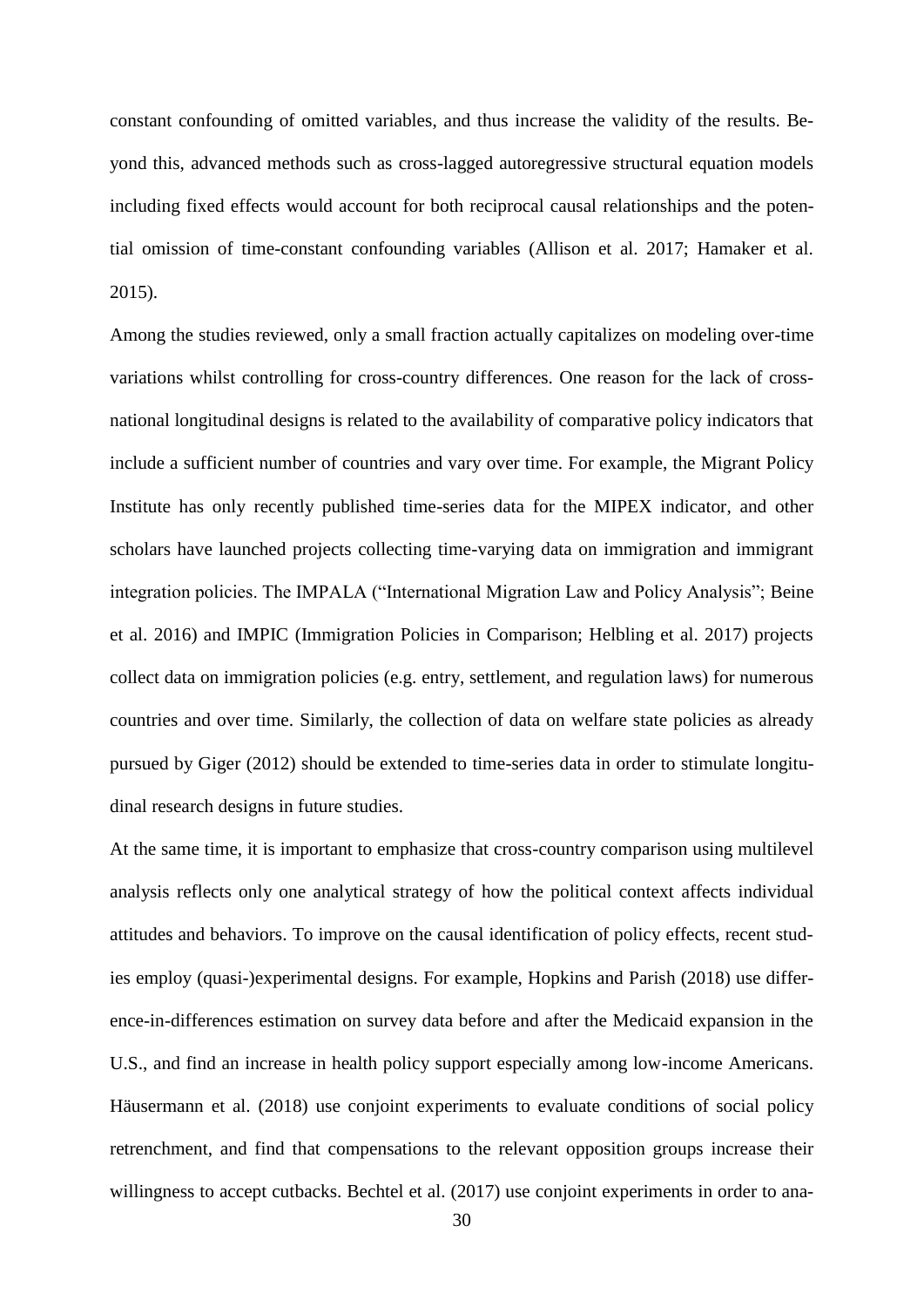lyze public opinion towards different policy designs for international bailouts. Using difference-in-differences estimation on social media data from the U.S., Flores (2017) finds that the introduction of a restrictive State law directed towards immigrants negatively affects public opinion towards them. Contrasting observational and experimental studies, there is of course a trade-off that needs to be carefully taken into account between the causal identification of policy effects and the generalizability of the findings. A triangulation of empirical results using evidence from different methods and research designs can thus also be considered as a Golden Standard of research on policy feedback effects.

## **Acknowledgments**

I thank Sigrid Roßteutscher, Erik Gahner Larsen, Staffan Kumlin, and the editors of the Special Issue Hans-Jürgen Andreß, Detlef Fetchenhauer, and Heiner Meulemann for helpful comments.

## **References**

- Allison, Paul D., Richard Williams and Enrique Moral-Benito. 2017. Maximum Likelihood for Cross-lagged Panel Models with Fixed Effects. *Socius* 3:1–17.
- Andersen, Jørgen G. 1992. Sources of welfare-state support in Denmark: Self-interest or way of life? *International Journal of Sociology* 22:25–48.
- Banting, Keith, and Will Kymlicka. 2013. Is there really a retreat from multiculturalism policies? New evidence from the multiculturalism policy index. *Comparative European Politics* 11: 577-598.
- Barrett, Martyn, and Ian Brunton-Smith. 2014. Political and civic engagement and participation: Towards an integrative perspective. *Journal of Civil Society* 10:5–28.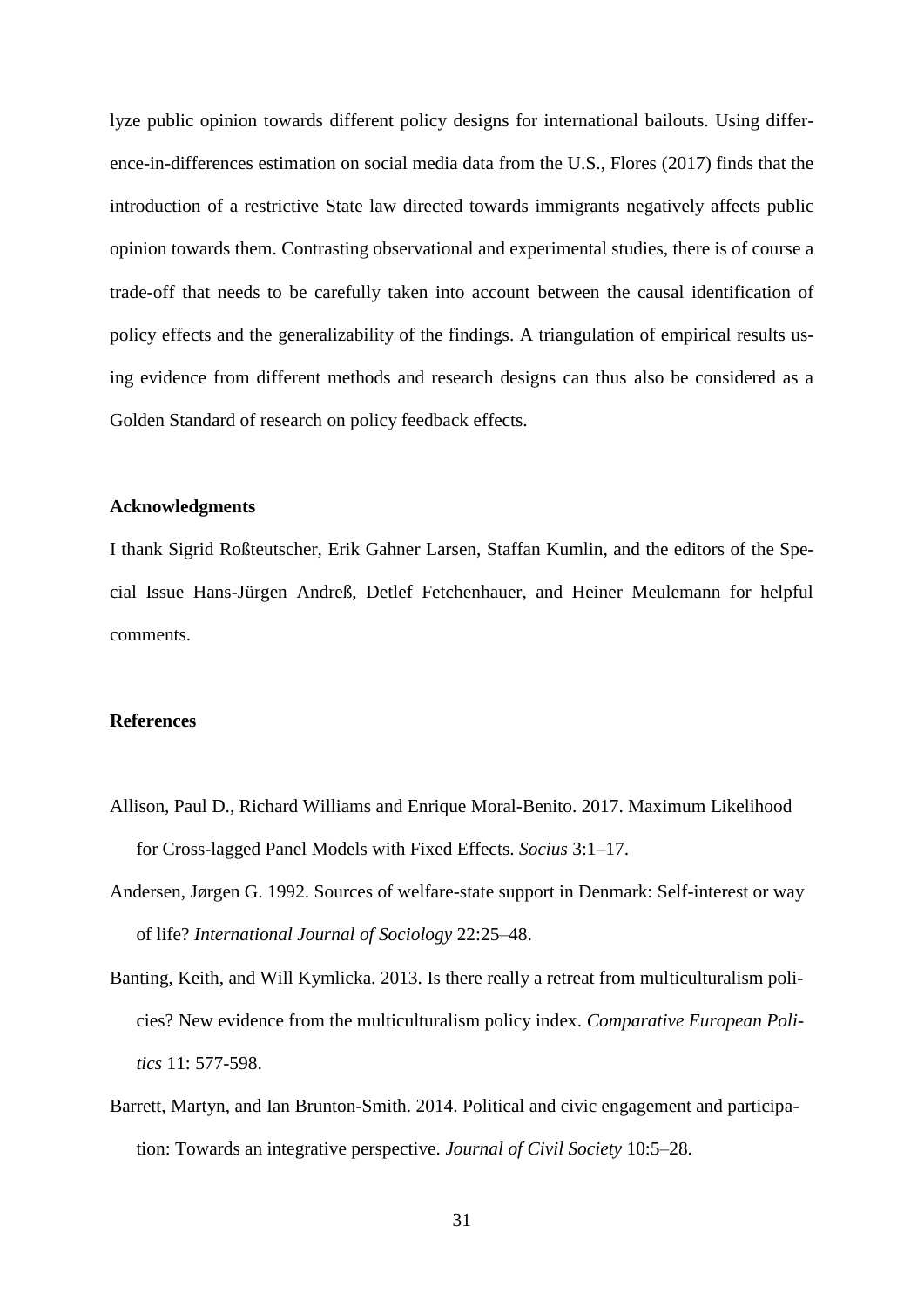- Bechtel, Michael M., Jens Hainmueller and Yotam Margalit. 2017. Policy design and domestic support for international bailouts. *European Journal of Political Research* 56:864–886.
- Beine, Michel, Anna Boucher, Brian Burgoon, Mary Crock, Justin Gest, Michael Hiscox, Patrick McGovern, Hillel Rapoport, Joep Schaper and Eiko Thielemann. 2016. Comparing immigration policies: An overview from the IMPALA database. *International migration review* 50:827–863.
- Brady, David, and Amie Bostic. 2015. Paradoxes of social policy: Welfare transfers, relative poverty, and redistribution preferences. *American Sociological Review* 80:268–298.
- Brady, Henry E. (1999). Political Participation. In J. P. Robinson, P.R. Shaver, L. S. Wrightsman (eds.). *Measures of Political Attitudes*, pp. 737-801. San Diego: Academic Press.
- Brooks, Clem, and Jeff Manza. 2006. Social policy responsiveness in developed democracies. *American Sociological Review* 71:474–494.
- Brubaker, Rogers. 2009. *Citizenship and nationhood in France and Germany*. Harvard University Press.
- Bruch, Sarah K., Myra M. Ferree and Joe Soss. 2010. From policy to polity: Democracy, paternalism, and the incorporation of disadvantaged citizens. *American Sociological Review*  75:205–226.
- Campbell, Andrea L. 2003. *How Policies Make Citizens: Senior Political Activism and the American Welfare State*. Princeton, NJ: Princeton University Press.
- Campbell, Andrea L. 2012. Policy makes mass politics. *Annual Review of Political Science*  15:333–351.
- Campbell, Angus, Philip E. Converse, Warren E. Miller, and Donald E. Stokes. 1960. *The American Voter.* New York: John Wiley and Sons.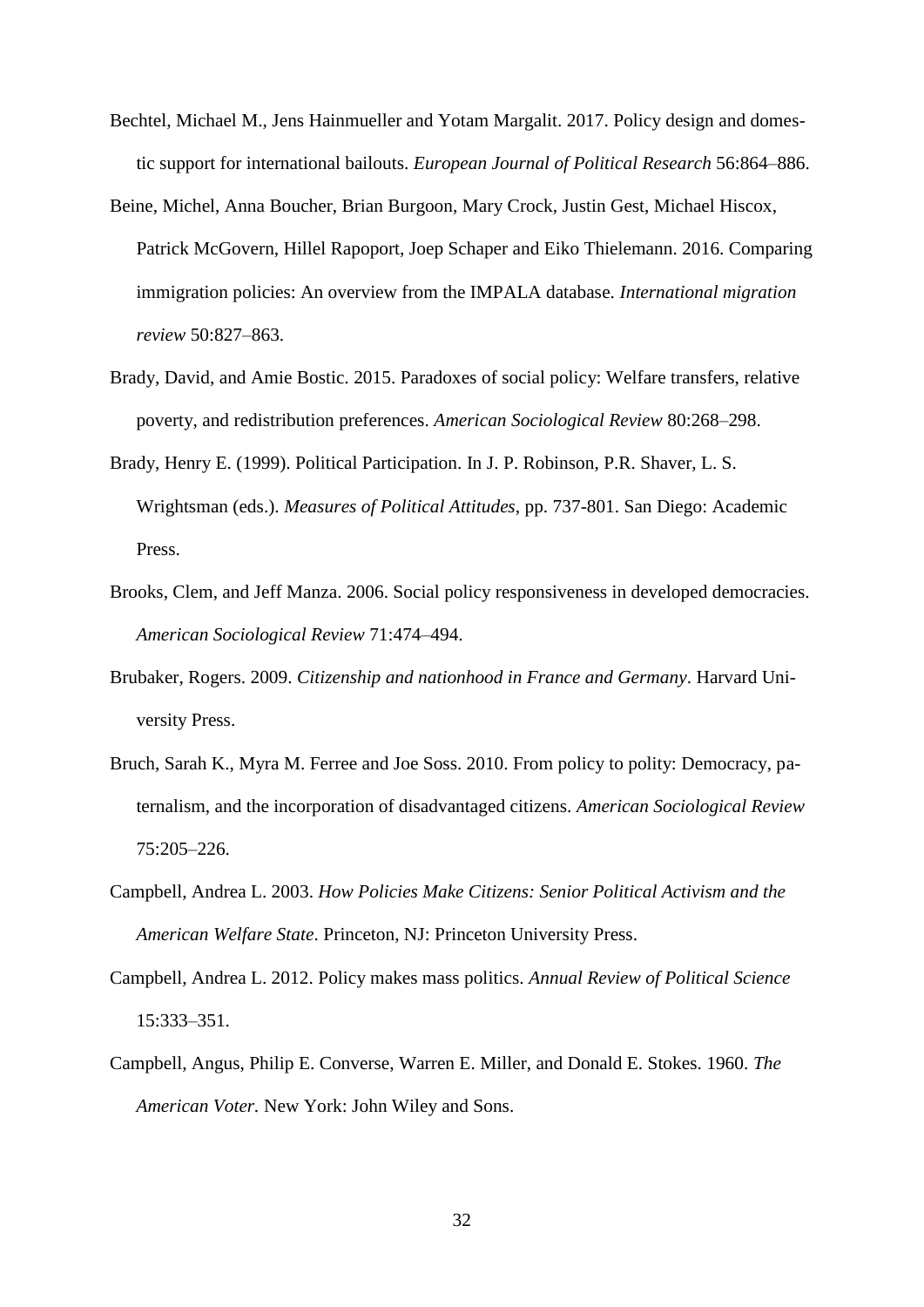- Careja, Romana, and Hans-Jürgen Andreß. 2013. Needed but not liked The impact of labor market policies on natives' opinions about immigrants. *International Migration Review*  47:374–413.
- Citrin, Jack, Morris Levy and Matthew Wright. 2014. Multicultural policy and political support in European democracies. *Comparative Political Studies* 47:1531–1557.
- Dalton, Russell J. (2014). *Citizen politics: Public opinion and political parties in advanced industrial democracies*. 6th edition. Los Angeles et al.: Sage, Cq Press.
- Downs, Anthony. 1957. *An Economic Theory of Democracy.* New York: Harper and Row.
- Druckman, James N., and Arthur Lupia. 2000. Preference formation. *Annual Review of Political Science* 3:1–24.
- Druckman, James N., and Arthur Lupia. 2016. Preference change in competitive political environments. *Annual Review of Political Science* 19:13–31.
- Flores, René D. 2017. Do anti-immigrant laws shape public sentiment? A study of Arizona's SB 1070 using Twitter data. *American Journal of Sociology* 123:333–384.
- Freeman, Gary P. 2004. Immigrant incorporation in Western democracies. *International migration review* 38:945–969.
- Giger, Nathalie. 2012. Is Social Policy Retrenchment Unpopular? How Welfare Reforms Affect Government Popularity. *European Sociological Review* 28:691–700.
- Gingrich, Jane, and Ben Ansell. 2012. Preferences in Context: Micro Preferences, Macro Contexts, and the Demand for Social Policy. *Comparative Political Studies* 45:1624– 1654.
- Goodman, Sara W. (2010). Integration requirements for integration's sake? Identifying, categorising and comparing civic integration policies. *Journal of ethnic and migration studies*, 36(5), 753-772.
- Goodman, Sara W. 2015. Conceptualizing and measuring citizenship and integration policy: Past lessons and new approaches. *Comparative Political Studies* 48:1905–1941.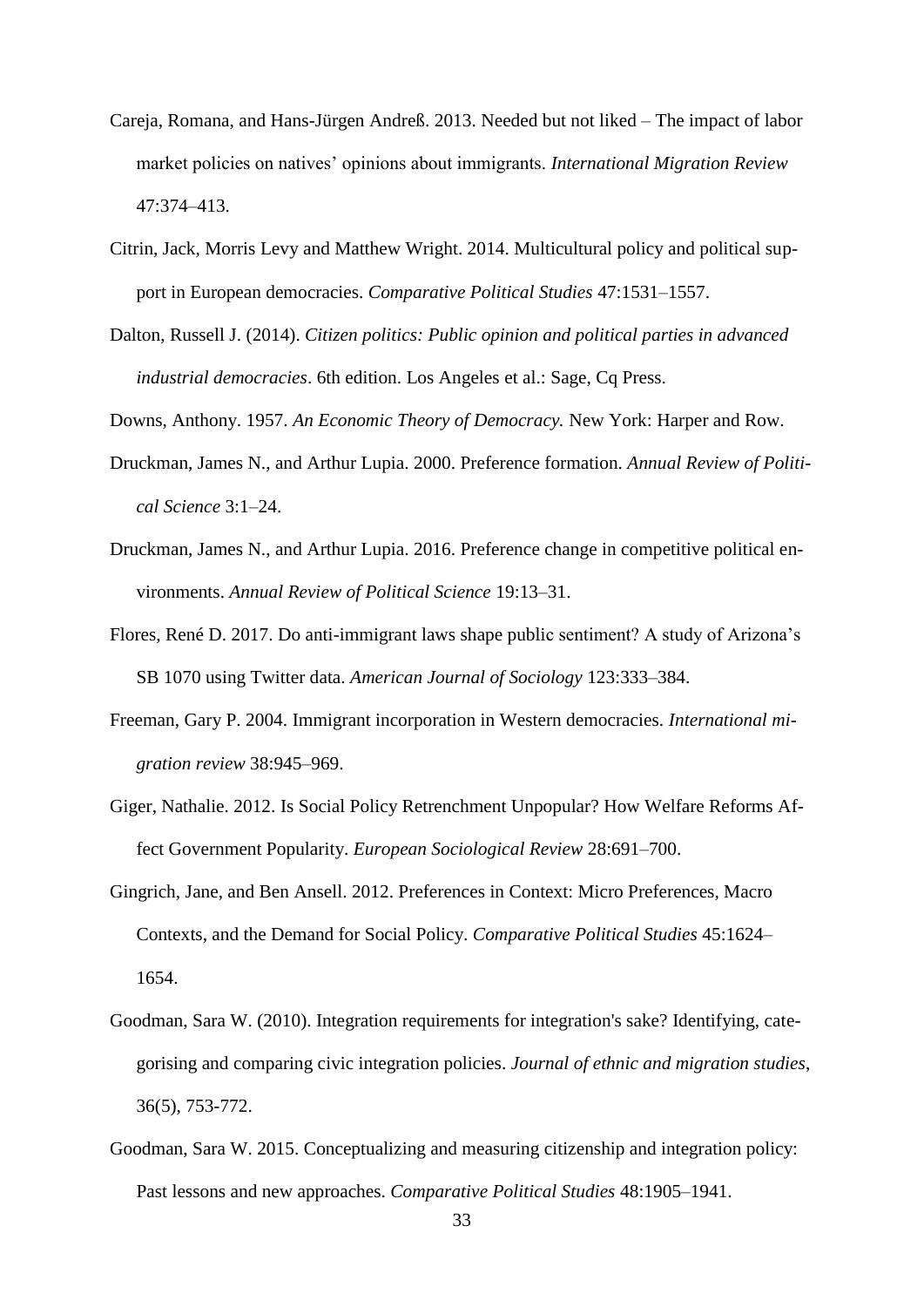- Goodman, Sara W., and Matthew Wright. 2015. Does mandatory integration matter? Effects of civic requirements on immigrant socio-economic and political outcomes. *Journal of ethnic and migration studies* 41:1885–1908.
- Greenfeld, Liah. 1998. Is Nation Unavoidable? Is Nation Unavoidable Today? In Nations and National Identity, ed. H.P. Kriesi. Chur: Ruegger, pp. 37–54.
- Gundelach, Birte, and Anita Manatschal. 2017. Ethnic Diversity, Social Trust and the Moderating Role of Subnational Integration Policy. *Political Studies* 65:413–431.
- Hainmueller, Jens, Dominik Hangartner and Giuseppe Pietrantuono. 2015. Naturalization fosters the long-term political integration of immigrants. *Proceedings of the National Academy of Sciences* 112:12651–12656.
- Häusermann, Silja, Thomas Kurer, and Denise Traber. 2018. The Politics of Trade-Offs: Studying the Dynamics of Welfare State Reform With Conjoint Experiments. *Comparative Political Studies.* 1-37. DOI: 10.1177/0010414018797943.
- Hedegaard, Troels F., and Christian A. Larsen. 2014. How proximate and visible policies shape self-interest, satisfaction, and spending support: The case of public service production. *How welfare states shape the democratic public: Policy feedback, participation, voting, and attitudes* 269–288.
- Helbling, Marc. 2013. Validating integration and citizenship policy indices. *Comparative European Politics* 11:555–576.
- Helbling, Marc, Liv Bjerre, Friederike Römer and Malisa Zobel. 2017. Measuring immigration policies: The IMPIC database. *European Political Science* 16:79–98.
- Hooghe, Marc, and Thomas de Vroome. 2015. How does the majority public react to multiculturalist policies? A comparative analysis of European countries. *American Behavioral Scientist* 59:747–768.
- Hopkins, Daniel J., and Kalind Parish 2018. The Medicaid Expansion and Attitudes toward the Affordable Care Act. Working Paper. <http://dx.doi.org/10.2139/ssrn.2990576>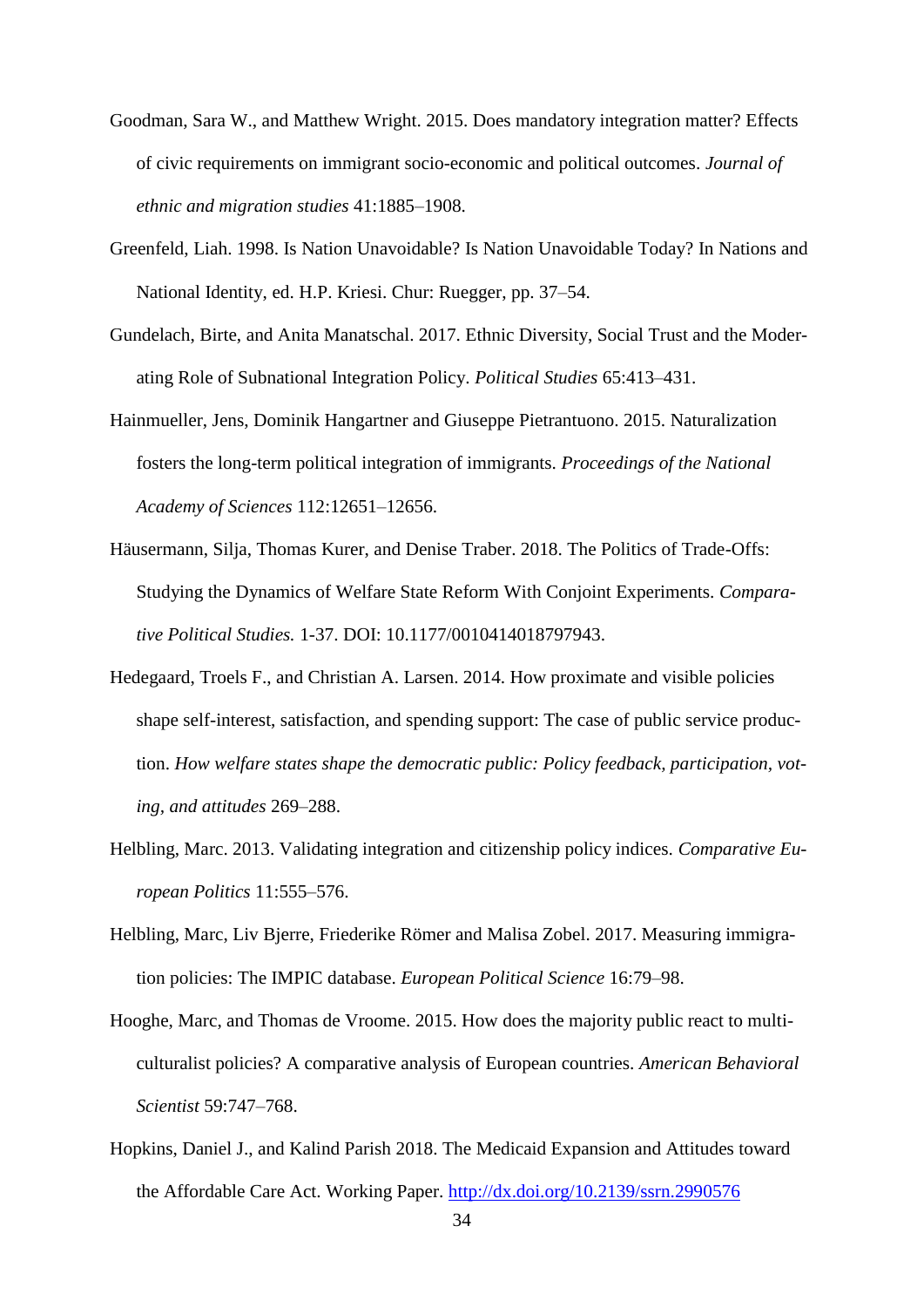- Howard, Marc M. (2005). Variation in Dual Citizenship Policies in the Countries of the EU. *International Migration Review*, 39(3), 697-720.
- Huddleston, Thomas, Bilgili, Ozge, Joki, Anne-Linde, and Vankova, Zvezda (2015): *Migrant Integration Policy Index 2015*. Barcelona/Brussels: CIDOB and MPG [\(www.mipex.eu\)](http://www.mipex.eu/)
- Inglehart, Ronald. 1997. *Modernization and Postmodernization*. Princeton, NJ: Princeton University Press.
- Jacobs, Lawrence R., and Suzanne Mettler. 2018. When and How New Policy Creates New Politics: Examining the Feedback Effects of the Affordable Care Act on Public Opinion. *Perspectives on Politics* 16:345–363.
- Jacobs, Alan M., and R. Kent Weaver. 2015. When Policies Undo Themselves: Self-Undermining Feedback as a Source of Policy Change. *Governance* 28: 441-457.
- Jordan, Jason. 2013. Policy feedback and support for the welfare state. *Journal of European Social Policy* 23:134–148.
- Just, Aida, and Christopher J. Anderson. 2012. Immigrants, citizenship and political action in Europe. *British Journal of Political Science* 42:481–509.
- Kesler, Christel, and Irene Bloemraad. 2010. Does immigration erode social capital? The conditional effects of immigration-generated diversity on trust, membership, and participation across 19 countries, 1981–2000. *Canadian Journal of Political Science* 43: 319- 347.
- Knill, Christoph., and Jale. Tosun. 2012. *Public Policy. A New Introduction*. Basingstoke, New York: Palgrave Macmillan.
- Kogan, Irena. 2016. Integration Policies and Immigrants' Labor Market Outcomes in Europe. *Sociological Science* 3:335–358.
- Koopmans, Ruud. 2010. Trade-offs between equality and difference: Immigrant integration, multiculturalism and the welfare state in cross-national perspective. *Journal of ethnic and migration studies* 36:1–26.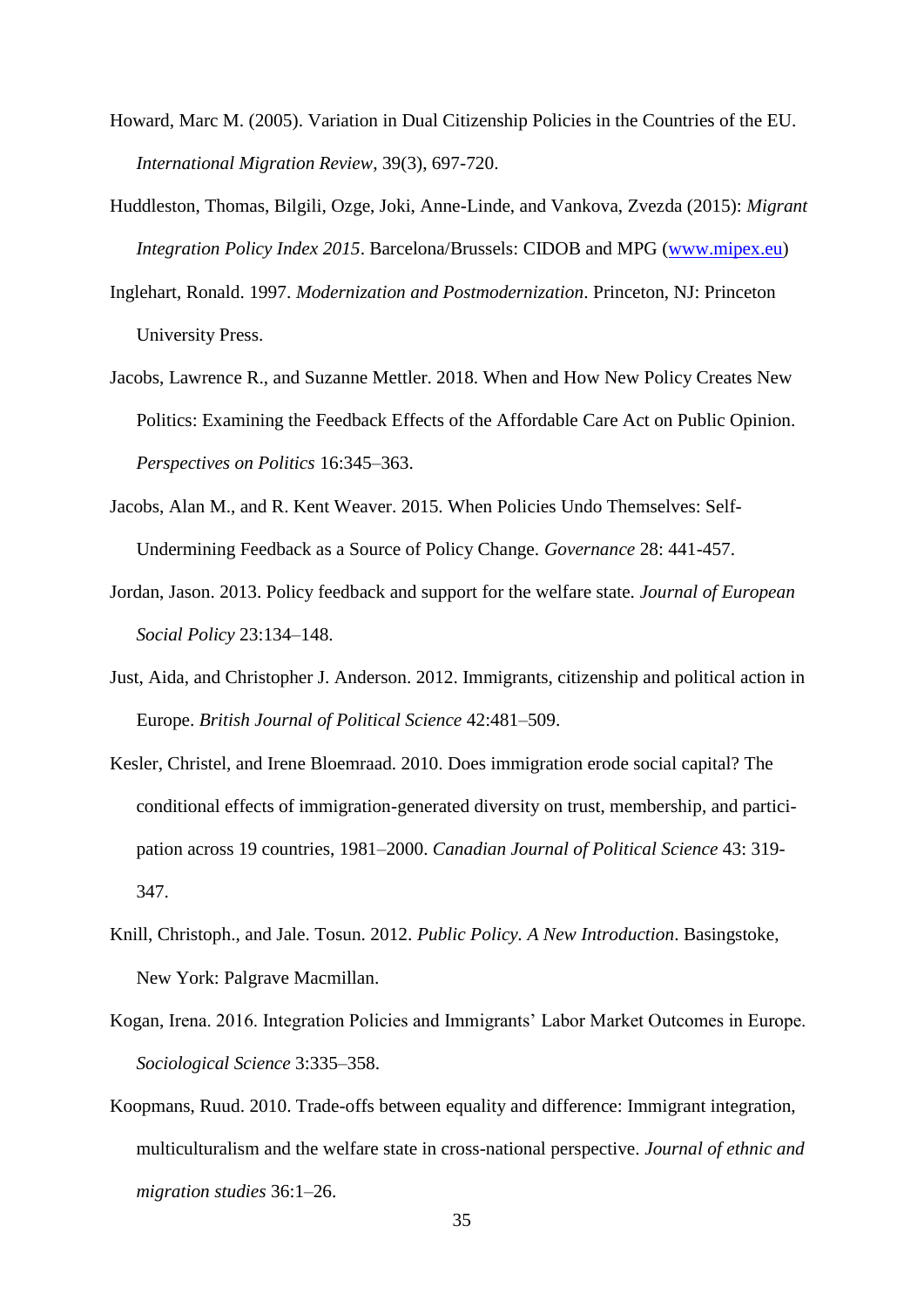- Koopmans, Ruud. 2013. Multiculturalism and immigration: A contested field in crossnational comparison. *Annual Review of Sociology* 39:147–169.
- Koopmans, Ruud, Ines Michalowski, and Stine Waibel. 2012. Citizenship rights for immigrants: National political processes and cross-national convergence in Western Europe, 1980–2008. *American Journal of Sociology* 11:1202-1245.
- Korpi, Walter, and Joakim Palme. 1998. The paradox of redistribution and strategies of equality: Welfare state institutions, inequality, and poverty in the Western countries. *American Sociological Review* 63:661–687.
- Kuehnle, Daniel, and Christoph Wunder. 2017. The Effects of Smoking Bans on Self-Assessed Health: Evidence from Germany. *Health Economics* 26:321–337.
- Kumlin, Staffan. 2014. Policy feedback in political context: Unemployment benefits, election campaigns, and democratic satisfaction. In Kumlin/Stadelmann-Steffen (eds.): *How Welfare States Shape the Democratic Public: Policy Feedback, Participation, Voting, and Political Attitudes. Cheltenham: Edward Elgar Publishing.* 181–197.
- Kumlin, Staffan and Atle Haugsgjerd 2017. The Welfare State and Political Trust: Bringing Performance Back in. *Handbook on Political Trust*. S. Zmerli and T. Van der Meer, Edward Elgar Publishing. 285–301.
- Kumlin, Staffan, and Isabelle Stadelmann-Steffen. 2014. How Welfare States Shape the Democratic Public: Borrowing Strength Across Research Communities. In Kumlin/Stadelmann-Steffen (eds.): *How Welfare States Shape the Democratic Public: Policy Feedback, Participation, Voting, and Political Attitudes. Cheltenham: Edward Elgar Publishing.* 311–325.
- Larsen, Erik G. 2018. Policy feedback effects on mass publics: a quantitative review. *Policy Studies*.
- Lasswell, Harold D. 1936. *Politics: Who Gets What, When, How*. Cleveland/New York.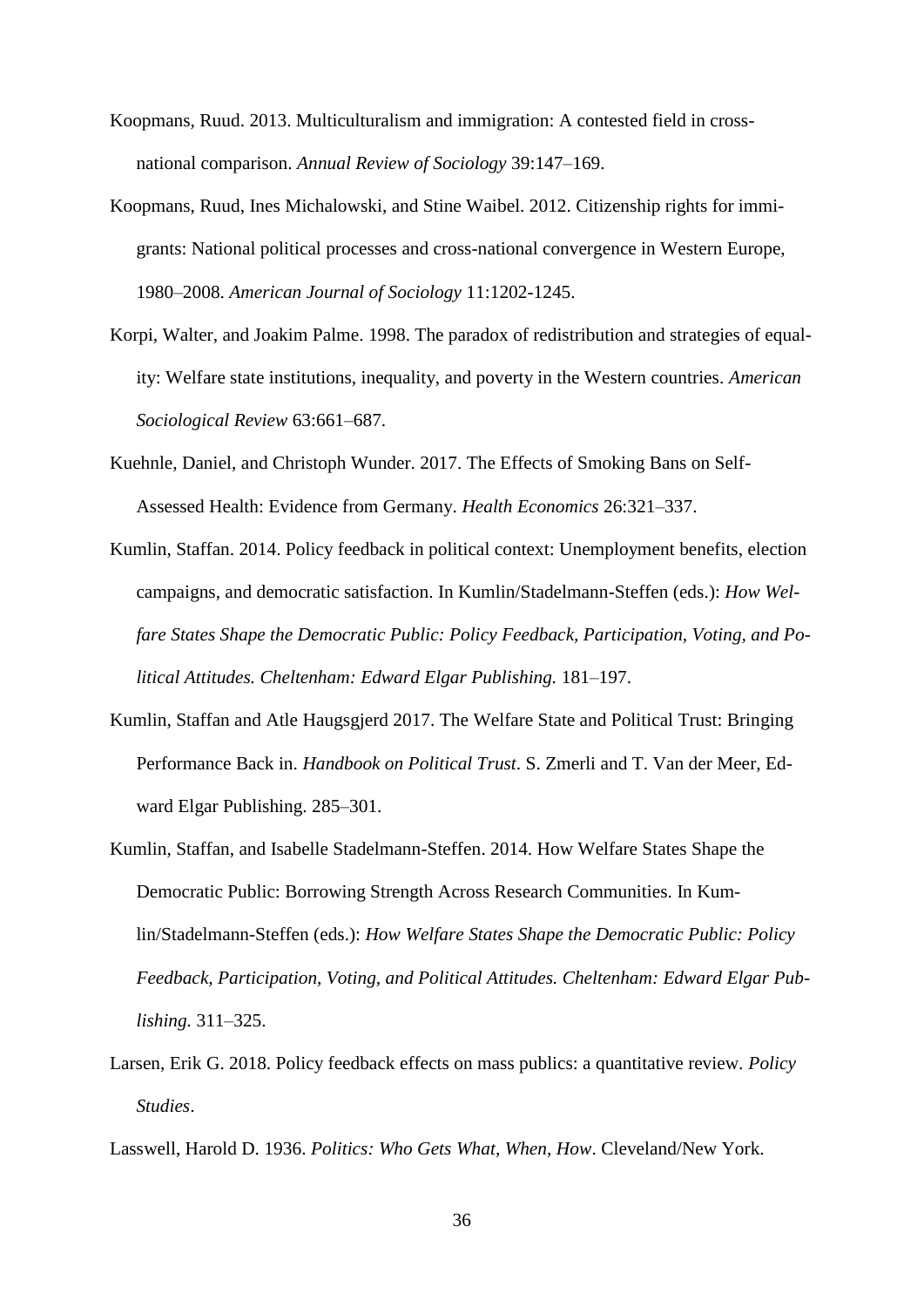- Lazarsfeld, Paul F., Bernard Berelson, and Hazel Gaudet. 1948. *The people's choice: how the voter makes up his mind in a presidential campaign.* New York: Columbia University Press.
- McLaren, Lauren M. 2015. *Immigration and perceptions of national political systems in Europe.* Oxford: Oxford University Press.
- Mettler, Suzanne. 2002. Bringing the state back in to civic engagement: Policy feedback effects of the GI Bill for World War II veterans. *American Political Science Review* 96:351– 365.
- Mettler, Suzanne. 2015. Twenty Years On: Paul Pierson's Dismantling the Welfare State? *PS: Political Science & Politics* 48:270–273.
- Mettler, Suzanne, and Joe Soss. 2004. The consequences of public policy for democratic citizenship: Bridging policy studies and mass politics. *Perspectives on Politics* 2:55–73.
- Naumann, Elias. 2014. 11. Raising the retirement age: retrenchment, feedback and attitudes. *How welfare states shape the democratic public: Policy feedback, participation, voting, and attitudes:*223.
- Nelson, Thomas E., and Donald R. Kinder. 1996. Issue frames and group-centrism in American public opinion. *The Journal of Politics* 58:1055–1078.

Norris, Pippa 2002. *Political Activism*. Cambridge: Cambridge University Press.

- Pacheco, Julianna. 2013. Attitudinal policy feedback and public opinion: the impact of smoking bans on attitudes towards smokers, secondhand smoke, and antismoking policies. *Public Opinion Quarterly* 77:714–734.
- Page, Benjamin I., and Robert Y. Shapiro. 1983. Effects of public opinion on policy. *American political science review* 77:175–190.
- Patashnik, Eric M., and Julian E. Zelizer. 2013. The struggle to remake politics: Liberal reform and the limits of policy feedback in the contemporary American state. *Perspectives on Politics* 11:1071–1087.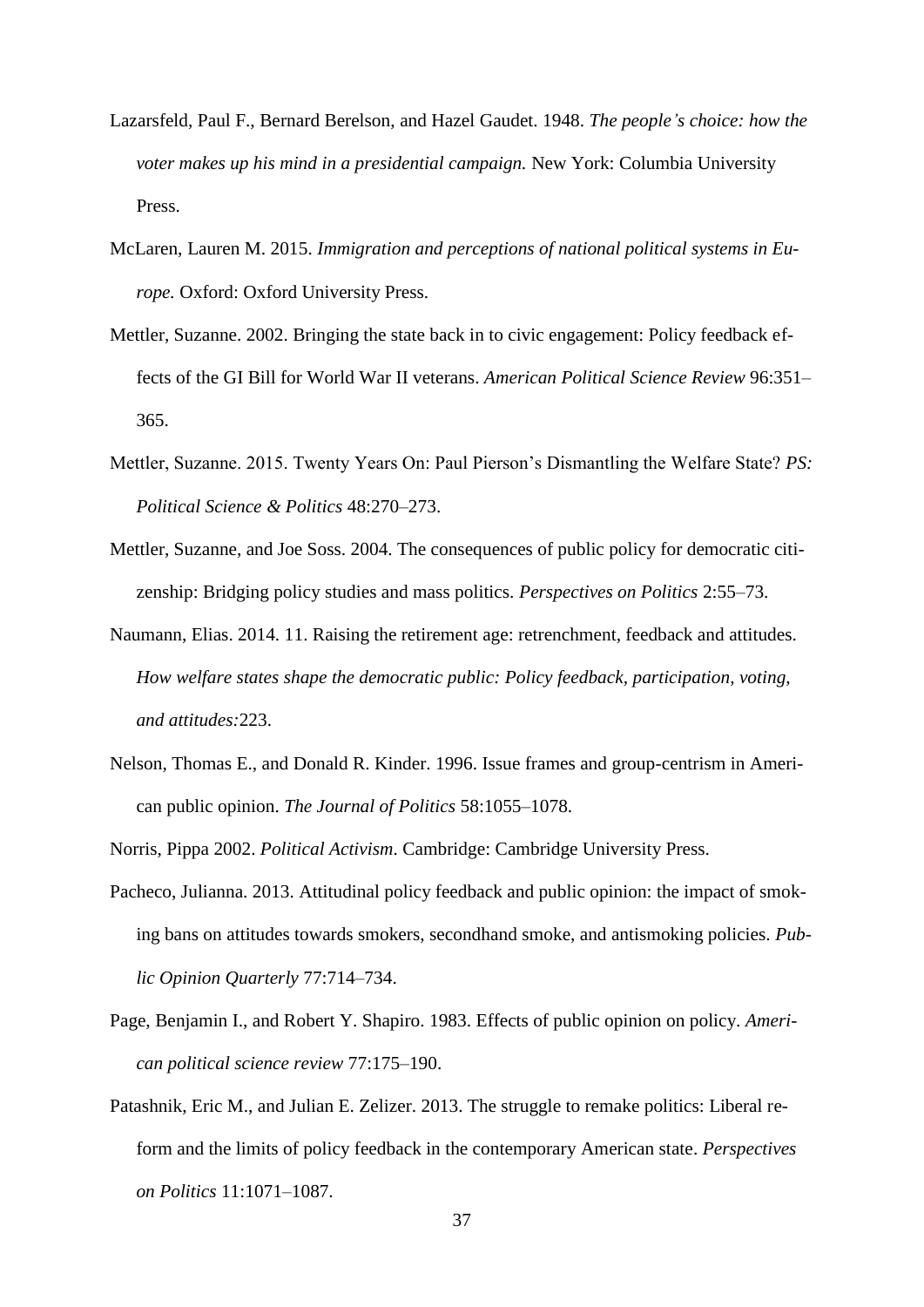- Pierson, Paul. 1994. *Dismantling the welfare state? Reagan, Thatcher, and the politics of retrenchment*. Cambridge et al.: Cambridge Univ. Press.
- Rehm, Philipp, Jacob S. Hacker and Mark Schlesinger. 2012. Insecure alliances: Risk, inequality, and support for the welfare state. *American political science review* 106:386–406.
- Schattschneider, Elmer E. 1935. *Politics, pressures and the tariff. A study of free private enterprise in pressure politics, as shown in the 1929-1930 revision of the tariff*. New York: Prentice-Hall.
- Schlueter, Elmar, Bart Meuleman and Eldad Davidov. 2013. Immigrant integration policies and perceived group threat: A multilevel study of 27 Western and Eastern European countries. *Social Science Research* 42:670–682.
- Schneider, Anne, and Helen Ingram. 1993. Social construction of target populations: Implications for politics and policy. *American political science review* 87:334–347.
- Sears, David O., and Carolyn L. Funk. 1991. The role of self-interest in social and political attitudes. *Advances in Experimental Social Psychology* 24:1–91.
- Skocpol, Theda. 1992. *Protecting Soldiers and Mothers: The Political Origins of Social Policy in the United States.* Cambridge, MA: Belknap Press of Harvard University Press.
- Snijders, Tom A. B., and Roel J. Bosker. 2012. *Multilevel analysis. An introduction to basic and advanced multilevel modeling*. 2nd ed. Los Angeles: Sage.
- Soss, Joe. 1999. Lessons of welfare: Policy design, political learning, and political action. *American Political Science Review* 93:363–380.
- Soss, Joe, and Sanford F. Schram. 2007. A public transformed? Welfare reform as policy feedback. *American Political Science Review* 101:111–127.
- Stewart, Julie, ed. 2012. Fiction over facts: How competing narrative forms explain policy in a new immigration destination. *Sociological Forum* 27: 591-616.
- Svallfors, Stefan. 1997. Worlds of welfare and attitudes to redistribution: A comparison of eight western nations. *European Sociological Review* 13:283–304.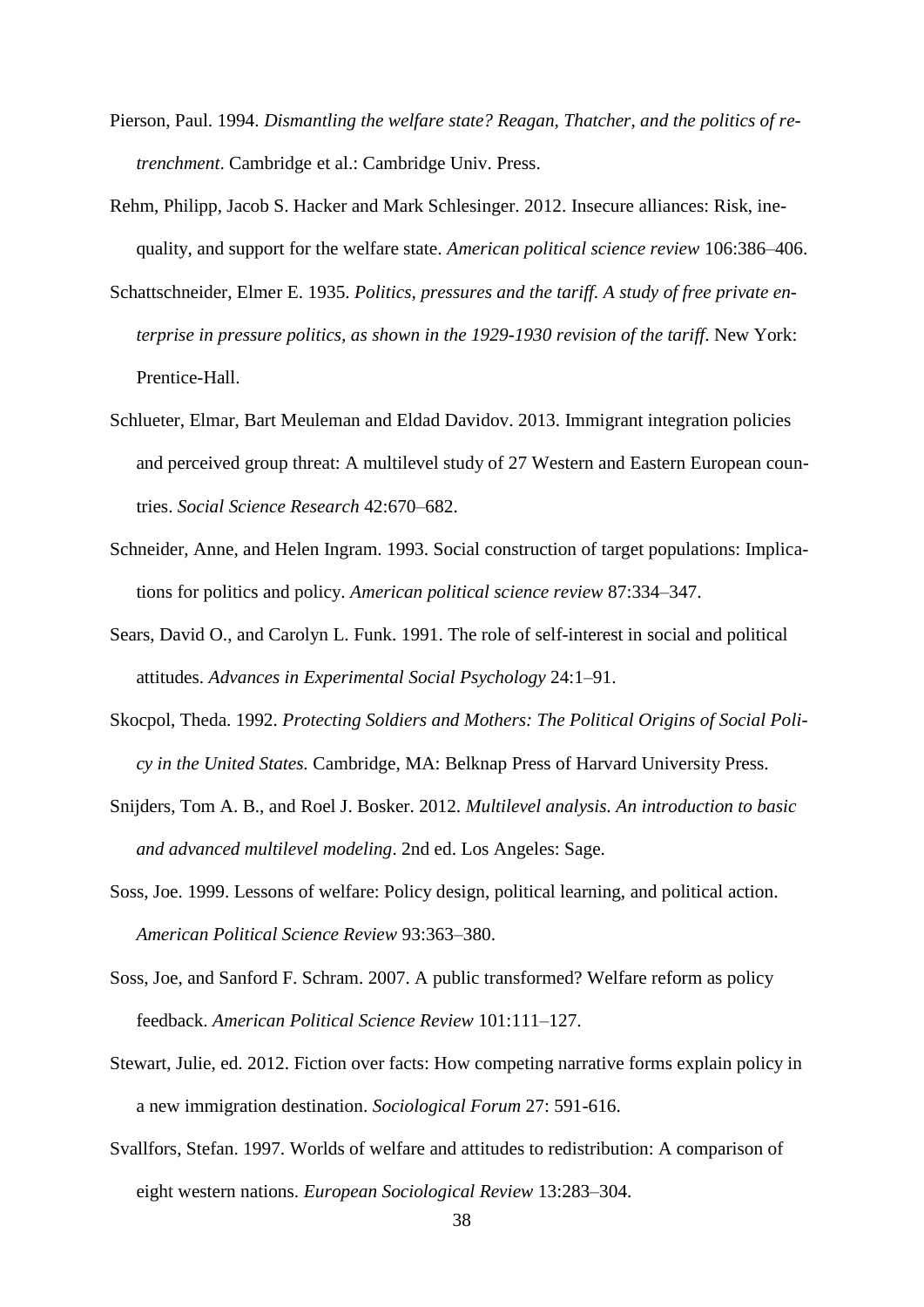- van Oorschot, Wim, Tim Reeskens and Bart Meuleman. 2012. Popular perceptions of welfare state consequences: A multilevel, cross-national analysis of 25 European countries. *Journal of European Social Policy* 22:181–197.
- Verba, Sidney., Kay L. Schlozman and Henry E. Brady. 2002. *Voice and equality. Civic voluntarism in American politics*. Cambridge, London: Harvard University Press.

Verbeek, Marno. 2004. *A guide to modern econometrics*. Chichester: Wiley.

- Watson, Sara. 2015. Does Welfare Conditionality Reduce Democratic Participation? *Comparative Political Studies* 48:645–686.
- Welzel, Christian, and Russell J. Dalton. 2014. From Allegiant to Assertive Citizens. In *The Civic Culture Transformed: From Allegiant to Assertive Citizens*, edited by R. Dalton and C. Welzel, 282–306. Cambridge: Cambridge University Press.
- Wlezien, Christopher. 1995. The public as thermostat: Dynamics of preferences for spending. *American journal of political science:*981–1000.
- Wright, Matthew, and Irene Bloemraad. 2012. Is there a trade-off between multiculturalism and socio-political integration? Policy regimes and immigrant incorporation in comparative perspective. *Perspectives on Politics* 10:77–95.
- Zaller, John R. 2005. *The nature and origins of mass opinion*. Cambridge: Cambridge University Press.
- Ziller, Conrad. 2014. Societal implications of antidiscrimination policy in Europe. *Research & Politics* 1:1–9.
- Ziller, Conrad. 2017. Equal Treatment Regulations and Ethnic Minority Social Trust. *European Sociological Review* 33:563–575.
- Ziller, Conrad, and Marc Helbling. 2017. Antidiscrimination Laws, Policy Knowledge and Political Support. *British Journal of Political Science* First View: 1–18. <https://doi.org/10.1017/S0007123417000163>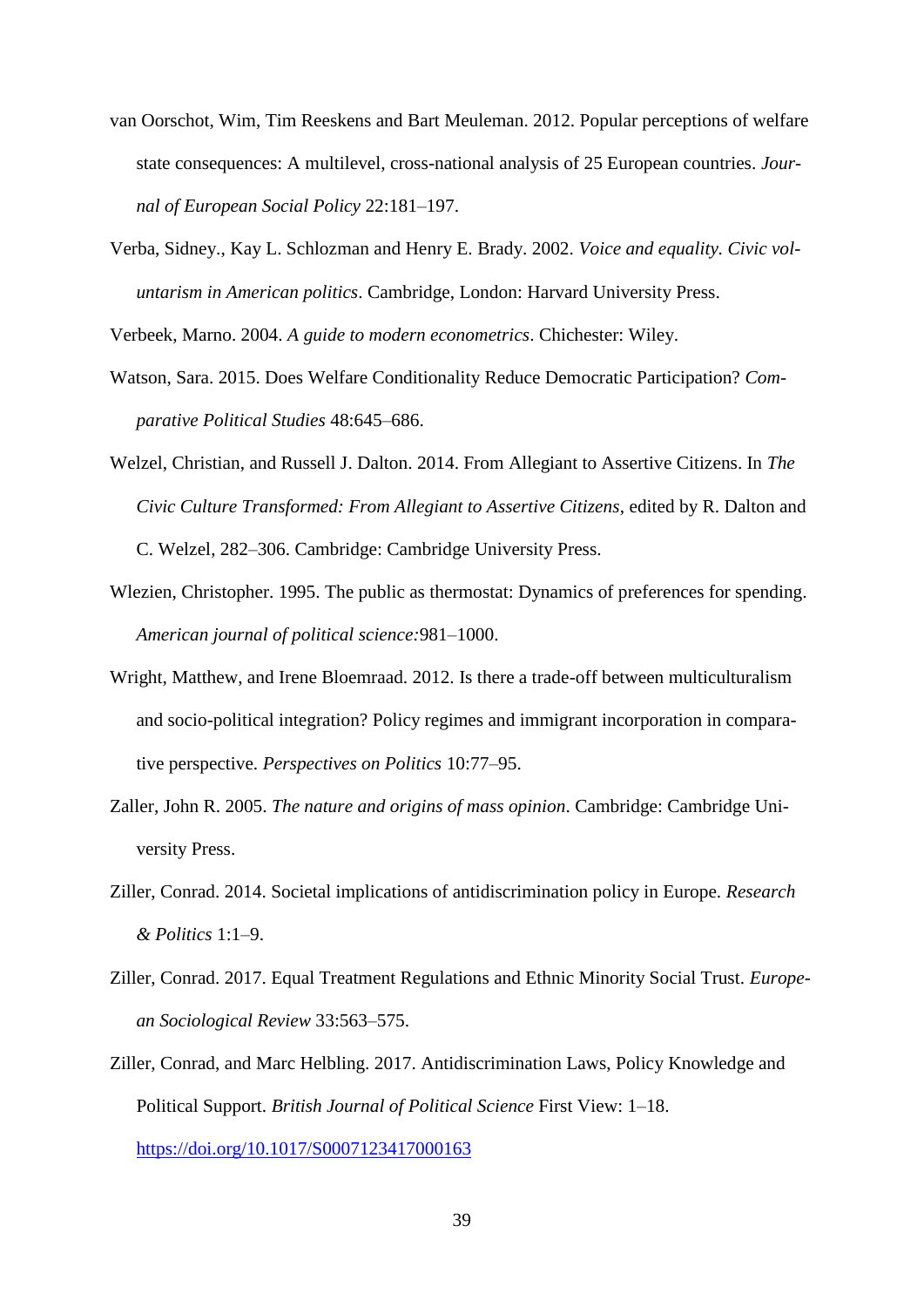Zukin, Cliff, Scott Keeter, Molly Andolina, Krista Jenkins, Michael X. Delli Carpini, (2006). *A New Engagement? Political Participation, Civic Life, and the Changing American Citizen*. New York: Oxford University Press.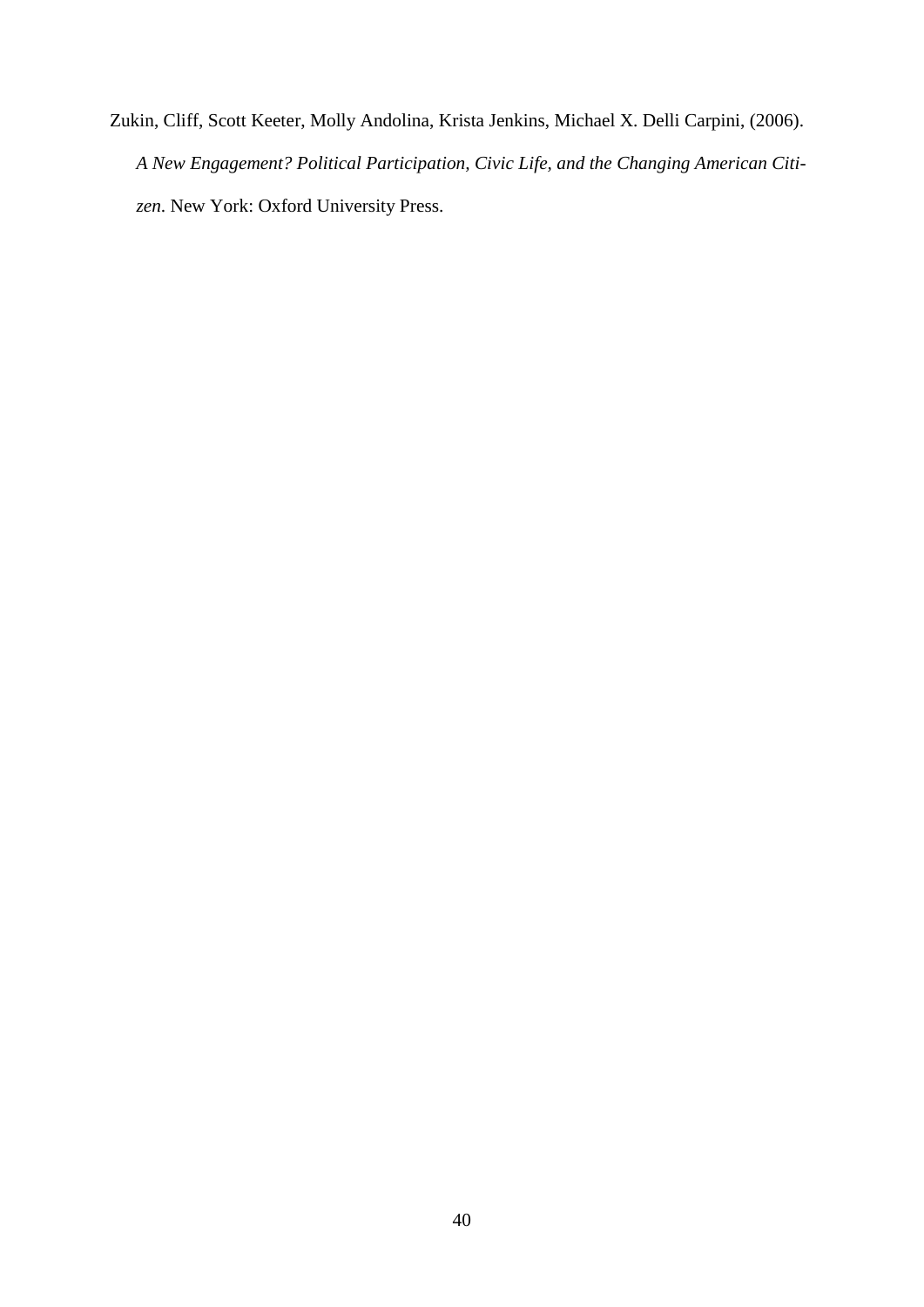Figure 1: Proximity and Visibility as Conditions of Policy Effects on Citizens

|                                                                                                                                | Visibility high                                                                                                                                   |
|--------------------------------------------------------------------------------------------------------------------------------|---------------------------------------------------------------------------------------------------------------------------------------------------|
| Policy effects on citizens mediated by<br>mass media;<br>E.g. foreign policies with high media<br>coverage, immigration policy | Policy effects driven by media dis-<br>course and personal experience; E.g.<br>social security policies, family poli-<br>cies, education policies |
| Proximity low                                                                                                                  | <i>Proximity high</i>                                                                                                                             |
| Limited/no policy effects;<br>E.g. sector-specific work regulations,<br>distant foreign policies                               | Policy effects driven by personal<br>experience;<br>E.g. health and safety regulations,<br>consumer protection                                    |
| 17. 17. 11. 1.                                                                                                                 |                                                                                                                                                   |

*Visibility low*

*Note: Modified version based on Soss and Schram (2007)*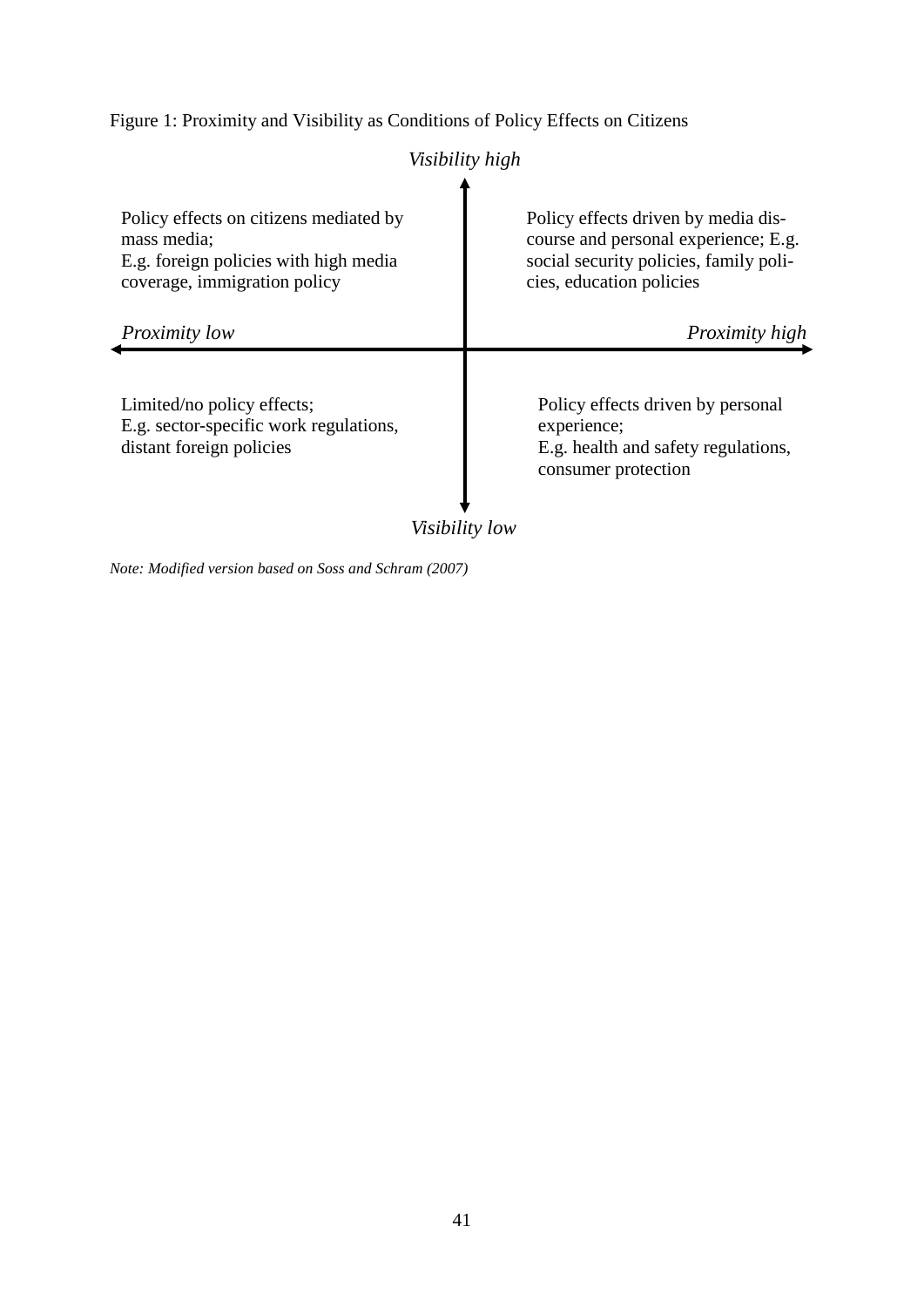| Study                       | Countries<br>covered               | Time<br>points<br>covered | Macro indicators, moderator                                                                                                                                                                                                          | Outcome/indicator of political en-<br>gagement                                                                          | Method                                                                                                                                        | Main results                                                                                                                                                                                                           |
|-----------------------------|------------------------------------|---------------------------|--------------------------------------------------------------------------------------------------------------------------------------------------------------------------------------------------------------------------------------|-------------------------------------------------------------------------------------------------------------------------|-----------------------------------------------------------------------------------------------------------------------------------------------|------------------------------------------------------------------------------------------------------------------------------------------------------------------------------------------------------------------------|
| Bruch et al. 2010           | $1(20 \text{ U.S. } 3)$<br>cities) |                           | Type of social welfare programs                                                                                                                                                                                                      | Voting, membership in political<br>organizations, membership in civic<br>organizations                                  | Binary/ordered logistic regres-<br>sion                                                                                                       | Participation in paternalist government assistance programs<br>predicts lower levels of political engagement                                                                                                           |
| Watson 2015                 |                                    | 19                        | Structure of social welfare program:<br>Degree of conditionality                                                                                                                                                                     | Political participation (voting, mem-<br>bership in civic organizations),<br>political interest, political efficacy     | Pooled OLS and fixed effects<br>models on panel data                                                                                          | Recipients of conditional welfare benefits have lower levels<br>of political participation, political interest, and political<br>efficacy                                                                              |
| Jordan 2013                 | $15-17$                            |                           | Inclusiveness of policy sector healthcare,<br>pensions, and unemployment insurance                                                                                                                                                   | Support for healthcare, pensions, and<br>unemployment insurance                                                         | Ordered probit regression with<br>robust standard errors clus-<br>tered at the country level                                                  | Degree of inclusiveness is positively associated with social<br>policy support                                                                                                                                         |
| Rehm et al. 2012            | 13                                 |                           | Country-specific correlation between<br>income and unemployment risk                                                                                                                                                                 | Support for unemployment benefits,<br>support for social policies                                                       | Generalized ordered logit<br>models to generate macro<br>indicators; OLS with macro-<br>level indicators                                      | Lower welfare support in contexts where low income and<br>unemployment risk are closely related                                                                                                                        |
| Van Oorschot et al.<br>2012 | 25                                 |                           | Social spending per capita                                                                                                                                                                                                           | Negative economic consequences of<br>social policy, negative moral conse-<br>quences, positive social consequenc-<br>es | Linear multilevel regression<br>(country random intercept, no<br>random slopes)                                                               | Social expenditure is particularly related to higher rates of<br>perceived positive social consequences of welfare activity                                                                                            |
| Giger 2012                  | 18                                 |                           | Social policy retrenchment (pension,<br>unemployment, healthcare) author's<br>coding using data about welfare reforms<br>from the International Social Security<br>Association database;<br>Moderator: issue salience welfare domain | Rating of incumbent government<br>performance                                                                           | Bayesian multilevel regression<br>(country random intercept, no<br>random slopes)                                                             | Pension and healthcare retrenchment are systematically<br>related to lower government ratings, but only for those with<br>corresponding issue salience                                                                 |
| Kumlin 2014                 | 11                                 | 5                         | Unemployment benefits                                                                                                                                                                                                                | Satisfaction with democracy                                                                                             | Linear multilevel regression<br>(country random intercept, no<br>random slopes)                                                               | Generous unemployment benefits predict higher levels of<br>satisfaction with democracy; negative moderation with<br>salience and prevalence of country-specific unemployment                                           |
| Gingrich and Ansell<br>2012 | 19                                 |                           | OECD database indicator on employment<br>protection legislation (e.g. regulation on<br>temporary employment);<br>Moderators: education; occupation-<br>related skill                                                                 | Attitudes towards government spend-<br>ing (unemployment protection,<br>healthcare, industrial aid)                     | Logistic multilevel regression<br>with country fixed effects and<br>robust standard errors (country<br>random intercept, no random<br>slopes) | Negative significant interaction between skill and employ-<br>ment protection policy; that is, social protection policies<br>make individuals' exposure to risk a less critical determi-<br>nant of policy preferences |

# Table 1: Summary of Reviewed Studies – Social Policy